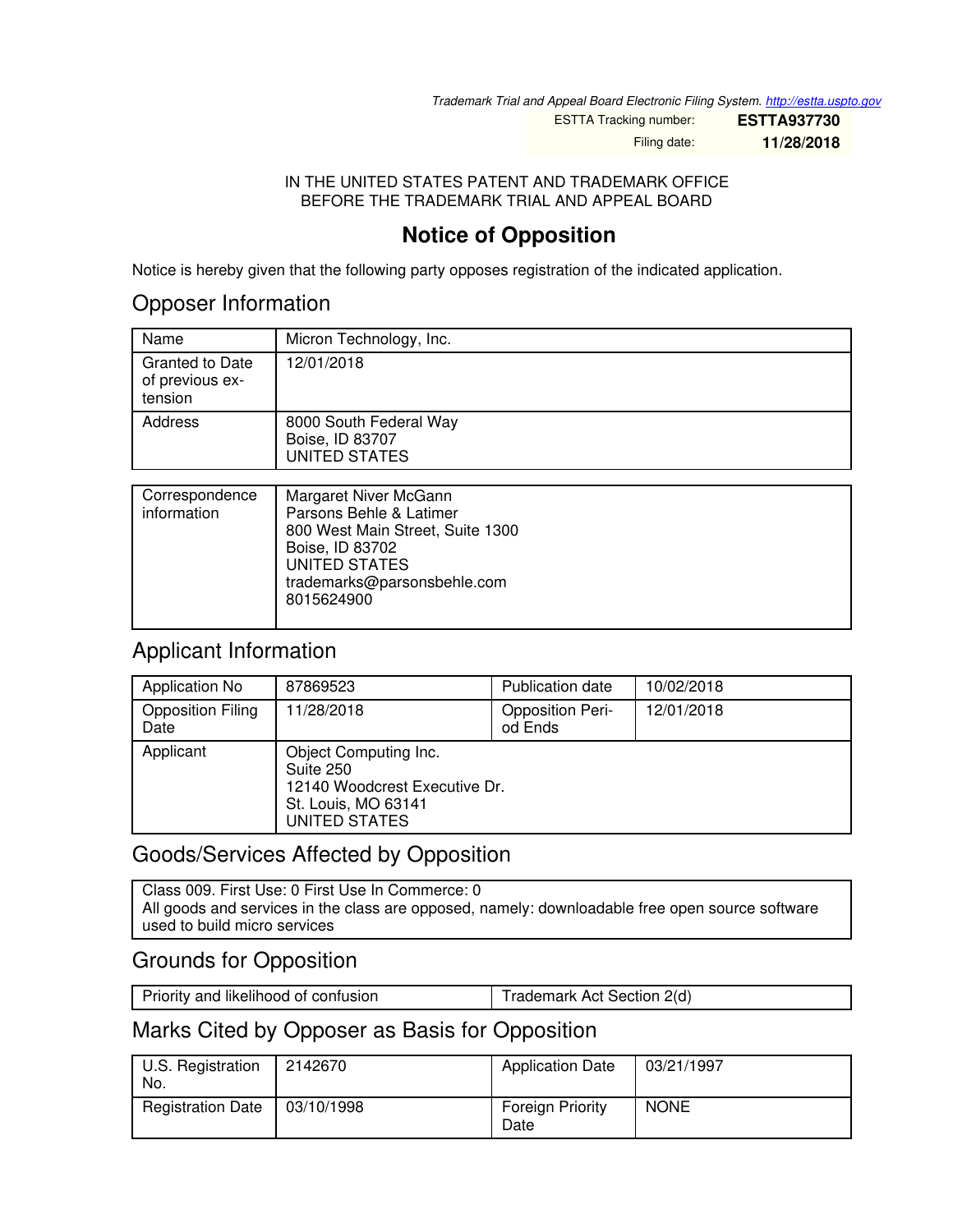| Word Mark              | <b>MICRON</b>                                                                                          |
|------------------------|--------------------------------------------------------------------------------------------------------|
| Design Mark            |                                                                                                        |
| Description of<br>Mark | <b>NONE</b>                                                                                            |
| Goods/Services         | Class 009. First use: First Use: 1982/07/00 First Use In Commerce: 1982/07/00<br>semiconductor devices |

| U.S. Registration<br>No. | 2732782                                                    | <b>Application Date</b>         | 12/01/2000                                                                    |
|--------------------------|------------------------------------------------------------|---------------------------------|-------------------------------------------------------------------------------|
| <b>Registration Date</b> | 07/01/2003                                                 | <b>Foreign Priority</b><br>Date | <b>NONE</b>                                                                   |
| Word Mark                | <b>MICRON</b>                                              |                                 |                                                                               |
| Design Mark              | <b>MICRON</b>                                              |                                 |                                                                               |
| Description of<br>Mark   | <b>NONE</b>                                                |                                 |                                                                               |
| Goods/Services           | printed circuit boards incorporating semiconductor devices |                                 | Class 009. First use: First Use: 1987/01/15 First Use In Commerce: 1987/01/15 |

| U.S. Registration<br>No. | 3174793                                                                                                                                                                                                                                                                                       | <b>Application Date</b>  | 10/20/2003  |
|--------------------------|-----------------------------------------------------------------------------------------------------------------------------------------------------------------------------------------------------------------------------------------------------------------------------------------------|--------------------------|-------------|
| <b>Registration Date</b> | 11/21/2006                                                                                                                                                                                                                                                                                    | Foreign Priority<br>Date | <b>NONE</b> |
| <b>Word Mark</b>         | <b>MICRON</b>                                                                                                                                                                                                                                                                                 |                          |             |
| Design Mark              |                                                                                                                                                                                                                                                                                               |                          |             |
| Description of<br>Mark   | <b>NONE</b>                                                                                                                                                                                                                                                                                   |                          |             |
| Goods/Services           | Class 040. First use: First Use: 2002/11/26 First Use In Commerce: 2002/11/26<br>custom manufacture of memory and imaging semiconductor devices<br>Class 042. First use: First Use: 2002/11/26 First Use In Commerce: 2002/11/26<br>custom design of memory and imaging semiconductor devices |                          |             |

| U.S. Registration<br>No. | 2660429       | <b>Application Date</b>         | 11/29/2000  |
|--------------------------|---------------|---------------------------------|-------------|
| <b>Registration Date</b> | 12/10/2002    | <b>Foreign Priority</b><br>Date | <b>NONE</b> |
| Word Mark                | <b>MICRON</b> |                                 |             |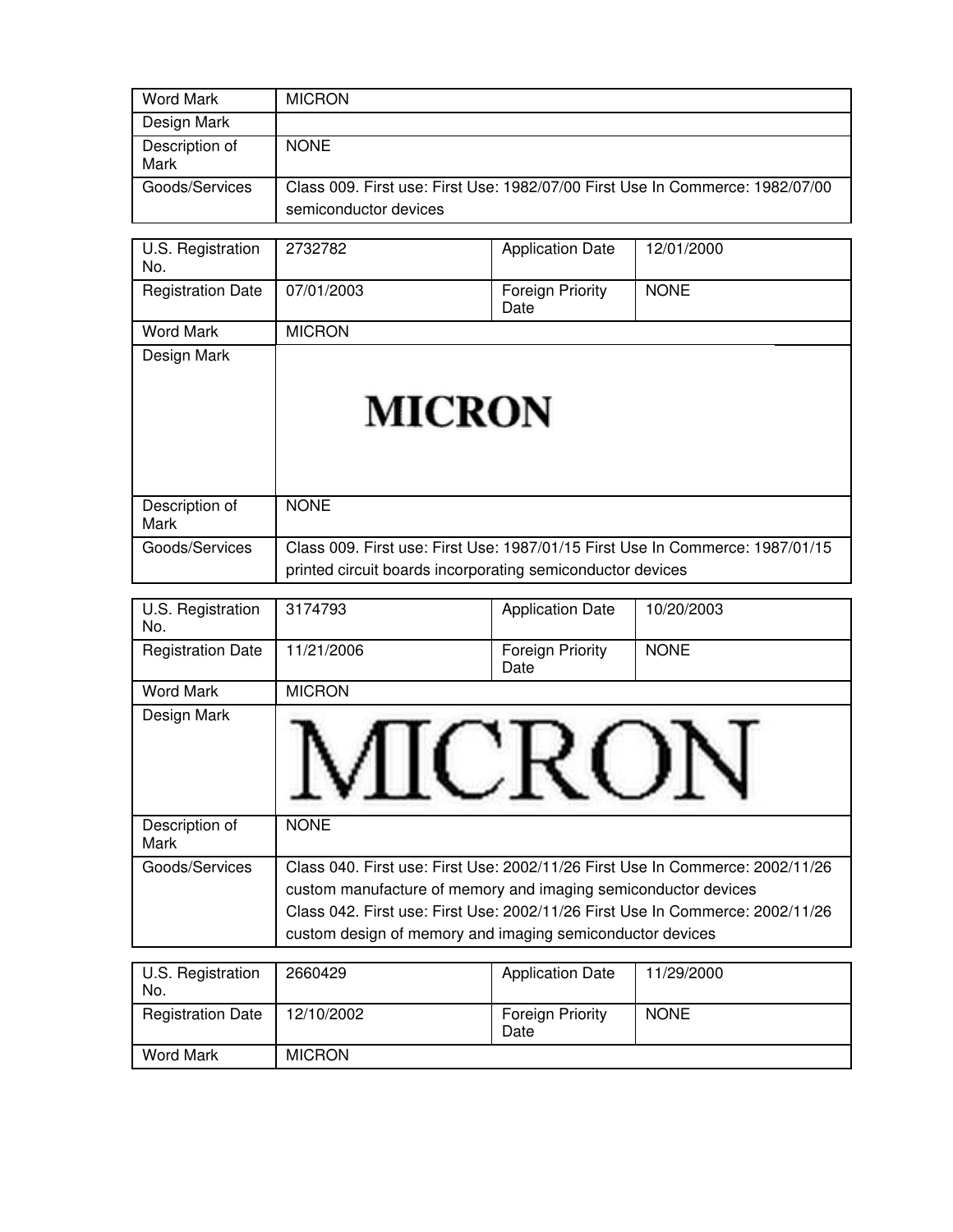| Design Mark            | <b>MICron</b>                                                                                                                                                                   |
|------------------------|---------------------------------------------------------------------------------------------------------------------------------------------------------------------------------|
| Description of<br>Mark | <b>NONE</b>                                                                                                                                                                     |
| Goods/Services         | Class 009. First use: First Use: 2000/12/01 First Use In Commerce: 2000/12/01<br>semiconductor devices and printed circuit boards incorporating such semicon-<br>ductor devices |

| Attachments | 76174498#TMSN.png(bytes)<br>78315610#TMSN.png(bytes)<br>76174435#TMSN.png(bytes)<br>05847 105us80_Notice of Opposition.pdf(105465 bytes)<br>05847 105us80 Exhibit 1.pdf(38002 bytes)<br>05847 105us80 Exhibit 2.pdf(32281 bytes)<br>05847 105us80 Exhibit 3.pdf(52525 bytes)<br>05847 105us80 Exhibit 4.pdf(42339 bytes) |
|-------------|--------------------------------------------------------------------------------------------------------------------------------------------------------------------------------------------------------------------------------------------------------------------------------------------------------------------------|
| Signature   | /Margaret Niver McGann/                                                                                                                                                                                                                                                                                                  |
| Name        | Margaret Niver McGann                                                                                                                                                                                                                                                                                                    |
| Date        | 11/28/2018                                                                                                                                                                                                                                                                                                               |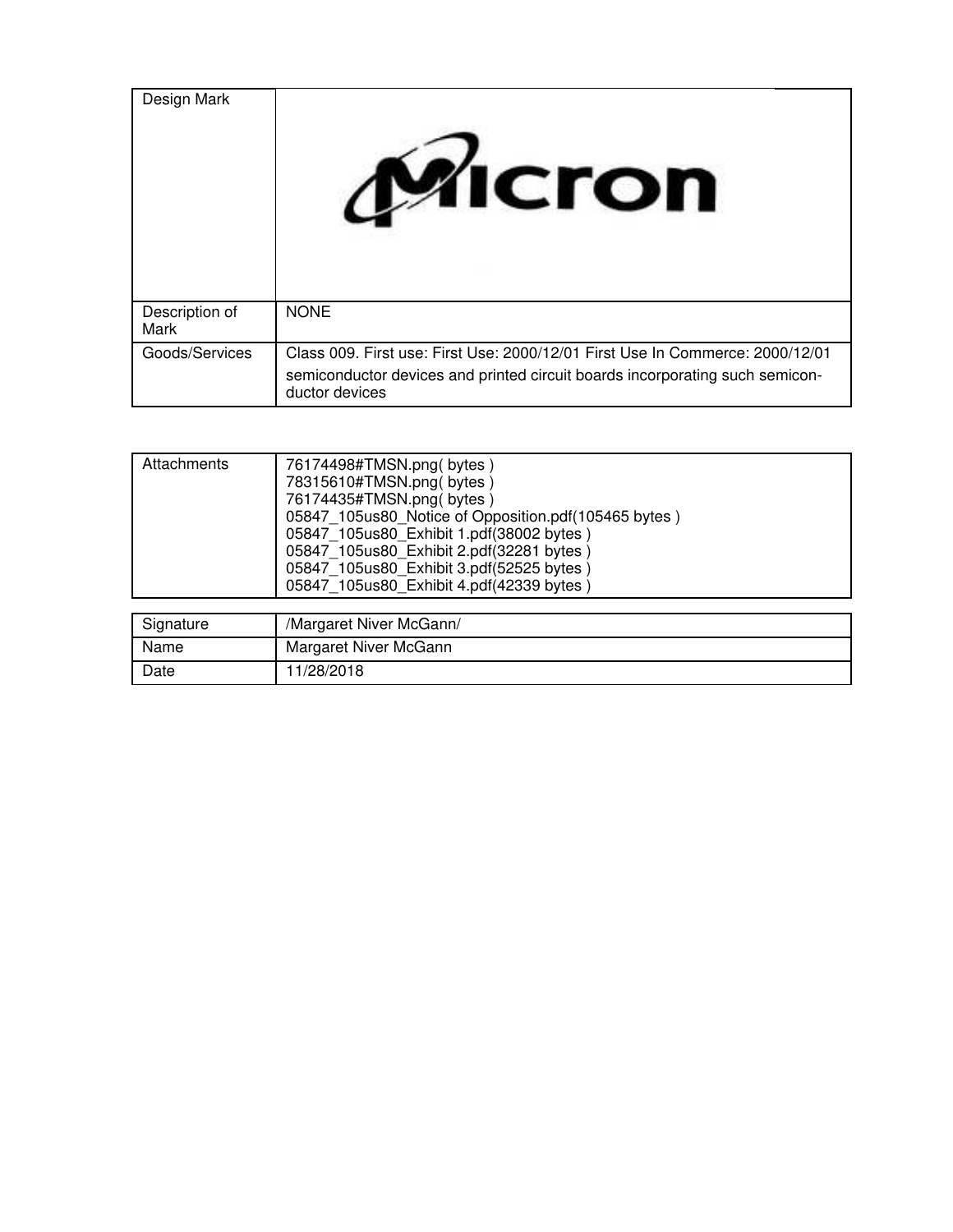# **IN THE UNITED STATES PATENT AND TRADEMARK OFFICE BEFORE THE TRADEMARK TRIAL AND APPEAL BOARD**

| MICRON TECHNOLOGY, INC., |                                                         |
|--------------------------|---------------------------------------------------------|
| Opposer,                 | Opposition No.                                          |
| V.                       | Serial No. 87/869,523                                   |
| OBJECT COMPUTING INC.    | Mark: MICRONAUT                                         |
| Applicant.               | Published in the Official Gazette on<br>October 2, 2018 |

### **NOTICE OF OPPOSITION**

Opposer, Micron Technology, Inc., ("Opposer") a Delaware corporation with a principal place of business at 8000 South Federal Way, Boise, Idaho 83706, believes that it will be damaged by registration of the mark MICRONAUT shown in Application Serial No. 87/869,523. Opposer hereby opposes same pursuant to Section 13(a) of the Lanham Trademark Act of 1946 ("Lanham Act"), 15 U.S.C. § 1063(a).

As grounds for opposition, Opposer alleges as follows:

1. Founded in 1978, Opposer is a global leader in the semiconductor industry, manufacturing innovative memory and storage solutions that have transformed how the world uses information. Through its worldwide operations, Micron manufactures and markets semiconductor memory components, modules and applications for use in leading-edge computing, consumer, networking and mobile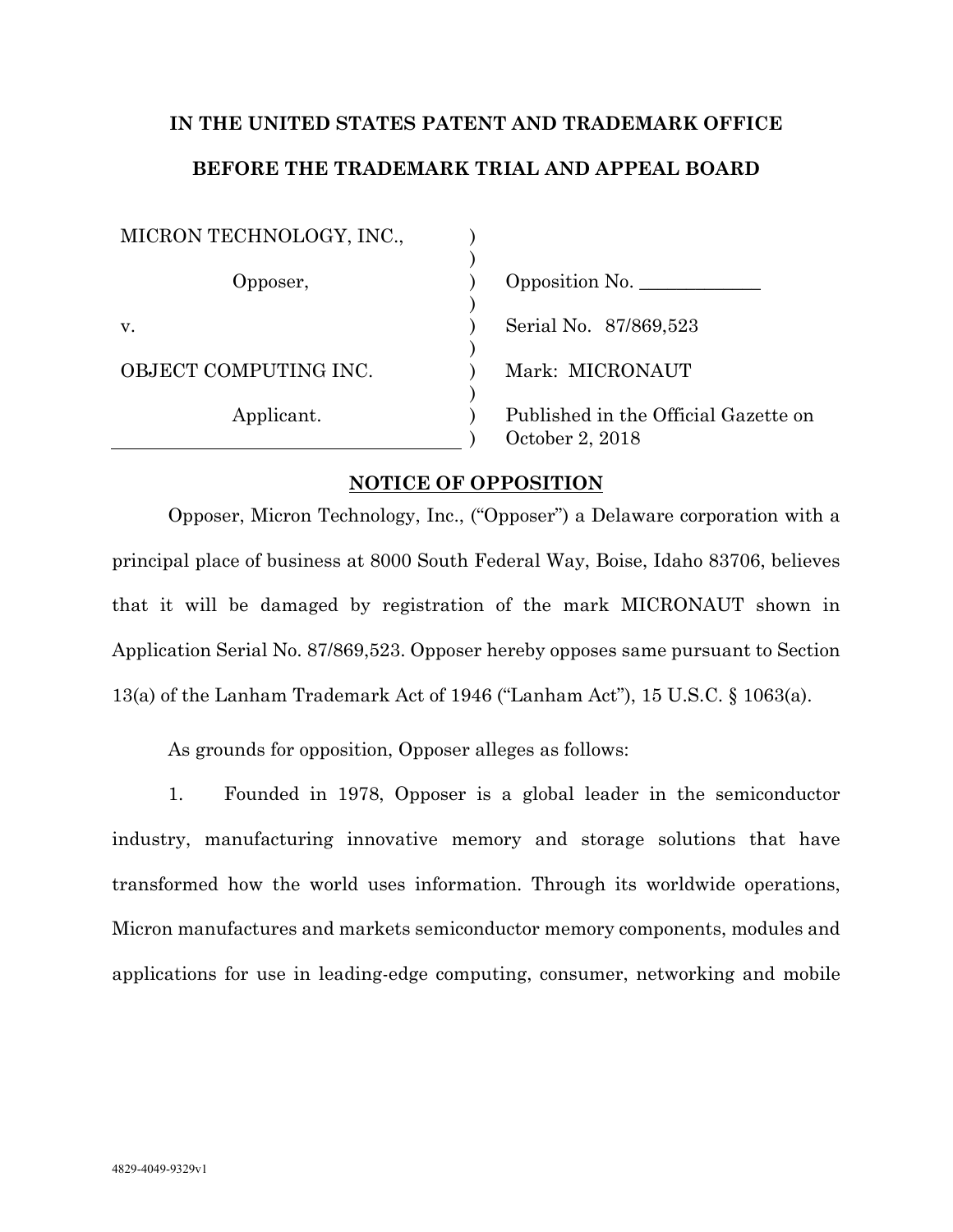products. Detailed information on Micron and its products and services may be found at its corporate website at www.micron.com.

2. Opposer is the owner of valid and subsisting United States Trademark Registration No. 2,142,670 (the "670 Registration") for the trademark MICRON (the "'670 Mark") for "semiconductor devices" in International Class 9, registered on the Principal Register on March 10, 1998. Opposer has used the '670 Mark in interstate commerce in the United States continuously since July 1982. As a result, the '670 Registration has become incontestable within the meaning of Section 15 of the Lanham Act, 15 U.S.C. § 1065. Attached as Exhibit 1 is a true and correct printout from the United States Patent and Trademark Office electronic database showing the current status and title of the registration as of November 27, 2018.

3. Opposer is also the owner of valid and subsisting United States Trademark Registration No. 2,732,782 (the "782 Registration") for the trademark MICRON (the "'782 Mark") for "printed circuit boards incorporating semiconductor devices" in International Class 9, registered on the Principal Register on July 1, 2003. Opposer has used the '782 Mark in interstate commerce in the United States continuously since January 15, 1987. As a result, the '782 Registration has become incontestable within the meaning of Section 15 of the Lanham Act, 15 U.S.C. § 1065. Attached as Exhibit 2 is a true and correct printout from the United States Patent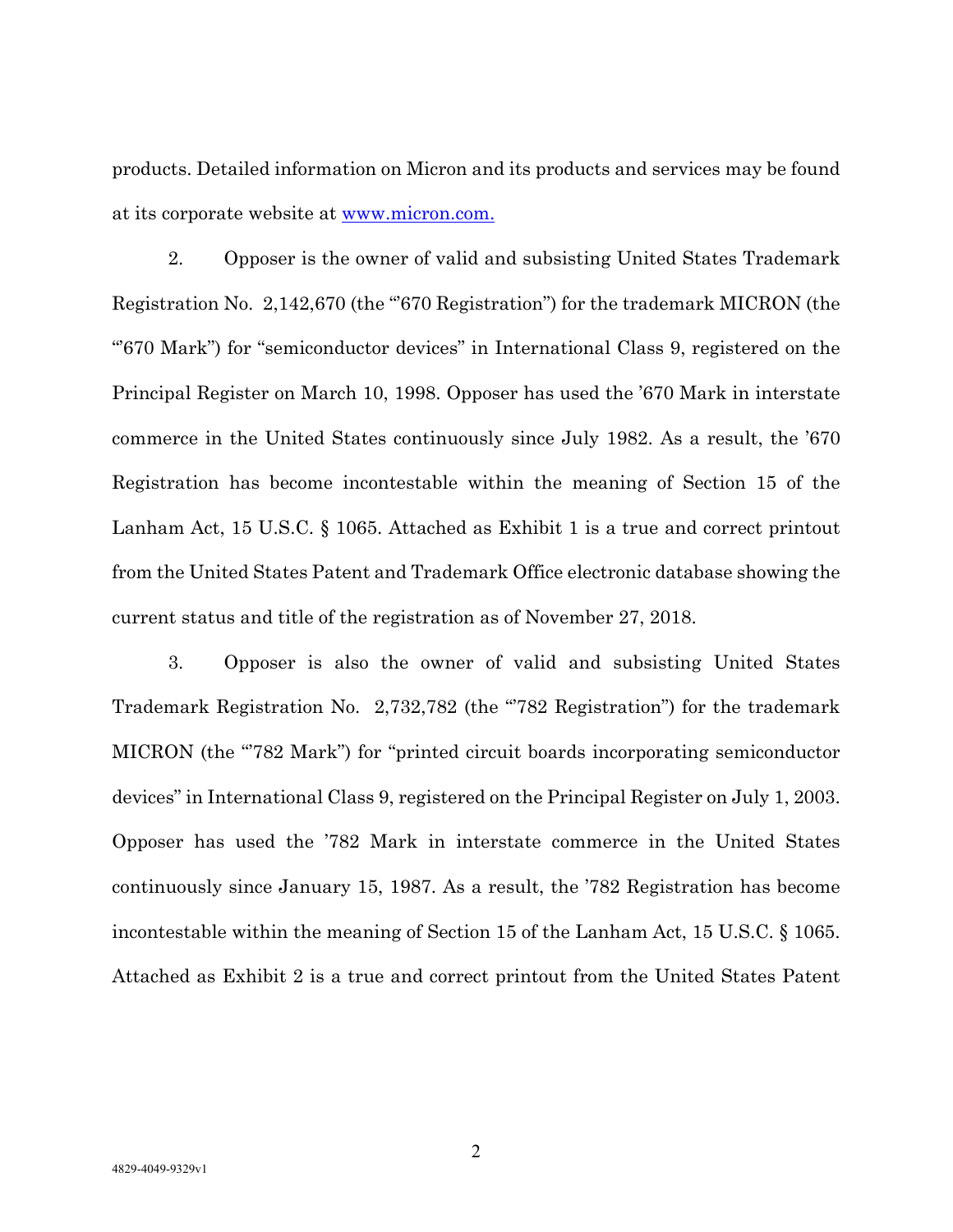and Trademark Office electronic database showing the current status and title of the registration as of November 27, 2018.

4. Opposer is also the owner of valid and subsisting United States Trademark Registration No. 3,174,793 (the "793 Registration") for the service mark MICRON (the "793 Mark") for "custom manufacture of memory and imaging semiconductor devices" in International Class 40 and "custom design of memory and imaging semiconductor devices" in International Class 42, registered on the Principal Register on November 21, 2006. Opposer has used the '793 Mark in interstate commerce in the United States continuously since November 26, 2002. As a result, the '793 Registration has become incontestable within the meaning of Section 15 of the Lanham Act, 15 U.S.C. § 1065. Attached as Exhibit 3 is a true and correct printout from the United States Patent and Trademark Office electronic database showing the current status and title of the registration as of November 27, 2018.

5. Opposer is also the owner of valid and subsisting United States Trademark Registration No. 2,660,429 (the "429 Registration") for the trademark  $\mathbf{\mathcal{M}}$ Cron (the "429 Mark") for "semiconductor devices and printed circuit boards incorporating such semiconductor devices" in International Class 9, registered on the Principal Register on December 10, 2003. Opposer has used the '429 Mark in interstate commerce in the United States continuously since December 1, 2000. As a result, the '429 Registration has become incontestable within the meaning of Section 15 of the Lanham Act, 15 U.S.C. § 1065. Attached as Exhibit 4 is a true and correct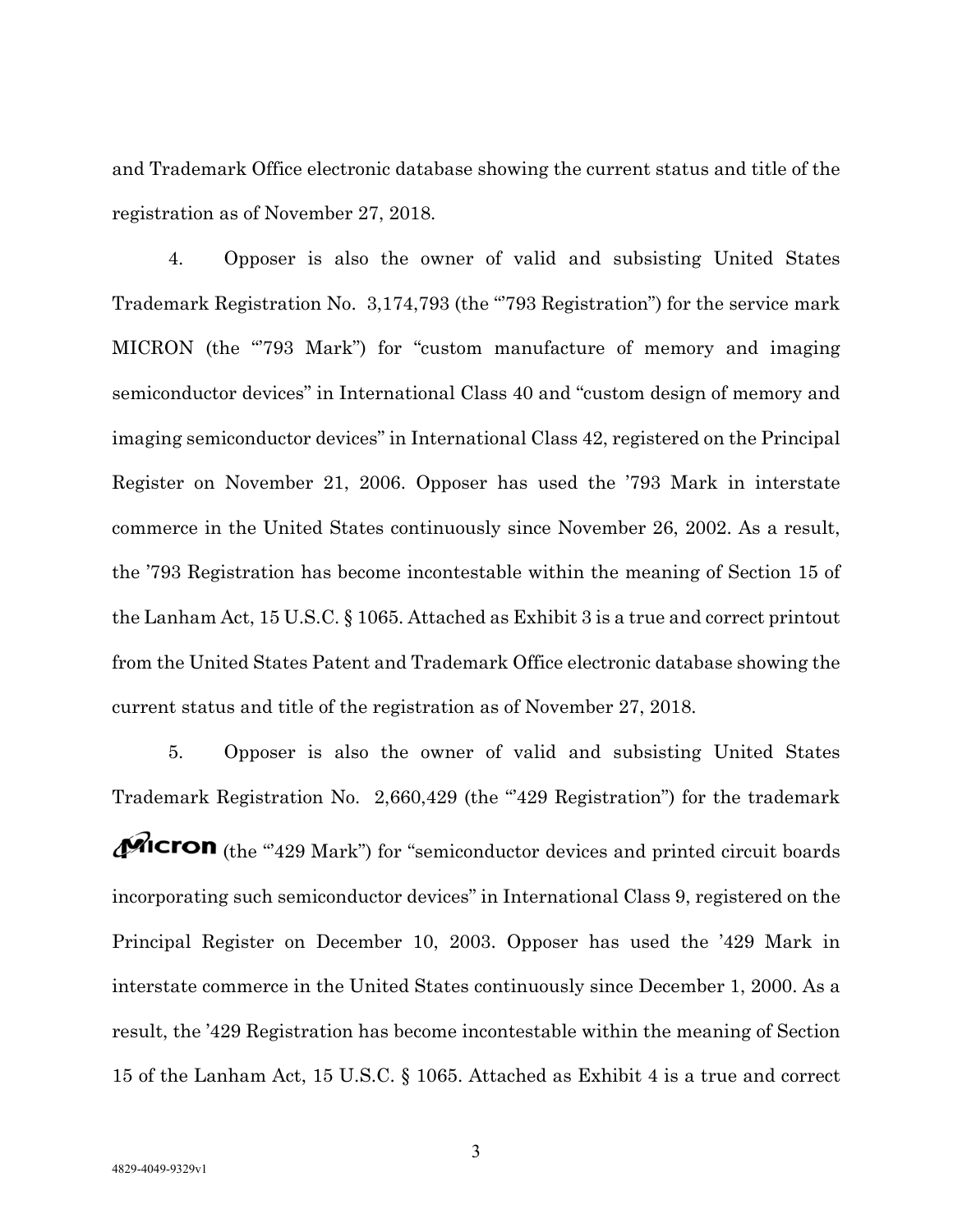printout from the United States Patent and Trademark Office electronic database showing the current status and title of the registration as of November 27, 2018. The '670 Mark, the '782 Mark, the '793 Mark, and the '429 Mark, are collectively referred to as the "MICRON Marks."

6. As a result of its widespread, continuous, and exclusive use of the MICRON Marks to identify the source of its high-quality semiconductor goods and related services and Opposer as their source, Opposer owns valid and subsisting federal statutory and common law rights to the MICRON Marks.

7. Opposer's MICRON Marks are distinctive to both the consuming public and Opposer's trade.

8. Opposer has expended substantial time, money, and resources marketing, advertising, and promoting the goods and services sold under the MICRON Marks and has developed valuable goodwill associated with the MICRON Marks.

9. Upon information and belief, Applicant Object Computing Inc. DBA OCI, a Missouri corporation with a business address at 12140 Woodcrest Executive Dr., Suite 250, St. louis, Missouri 63141, ("Applicant") filed trademark Application Serial No. 87/869,523 (the "Pending Application") to register the mark MICRONAUT for "downloadable free open source software used to build micro services" in International Class 9 (the "Pending Mark").

4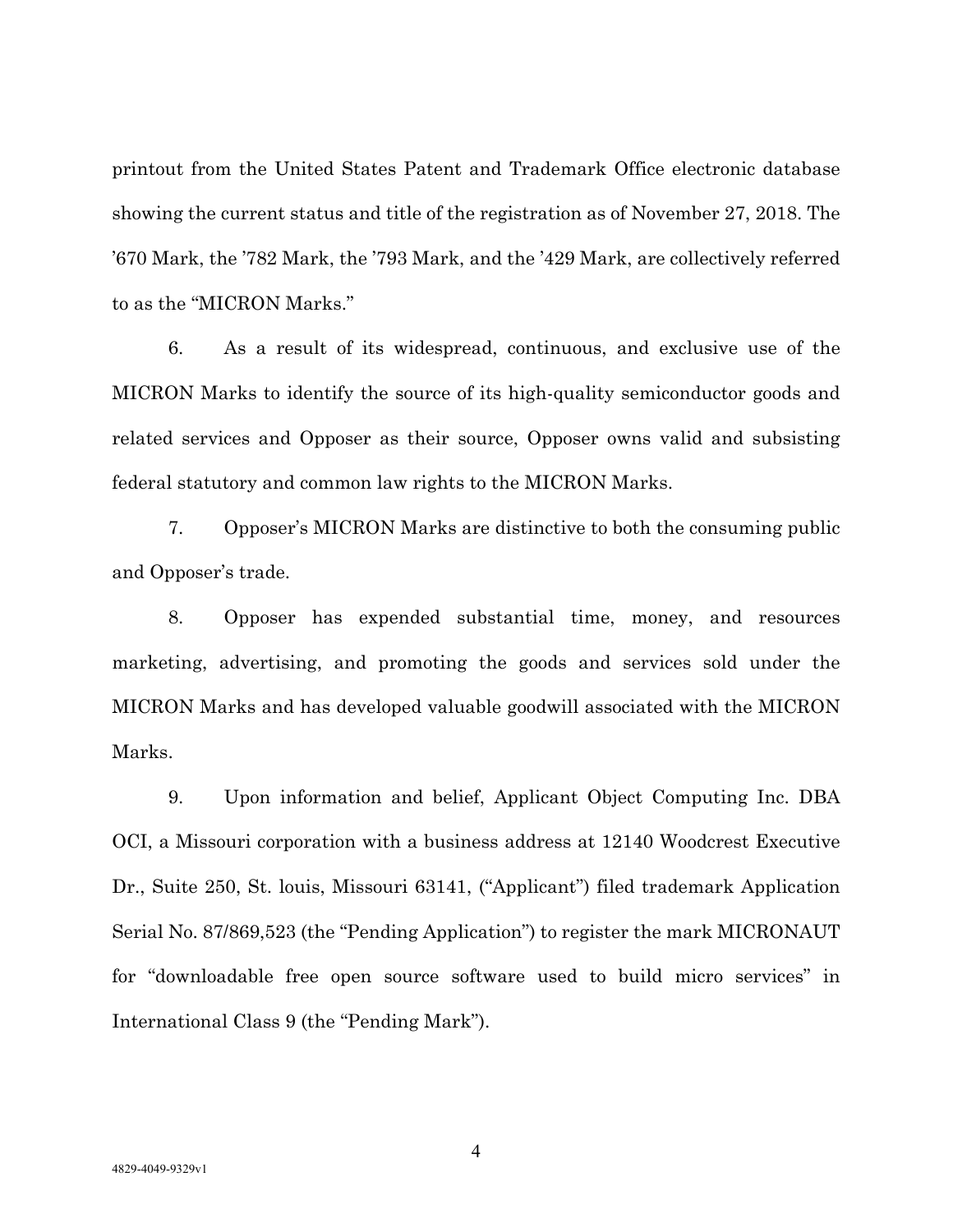10. Applicant filed the Pending Application on April 9, 2018, based on an intent to use the Pending Mark under section 1(b). Upon information and belief, Applicant has not used the Pending Mark in U.S. commerce.

11. Opposer's MICRON Marks have priority over Applicant's Pending Mark because Opposer's use and/or registration dates predate Applicant's filing date or any other date on which Applicant may rely for purposes of priority.

12. The pending MICRONAUT mark is confusingly similar to Opposer's MICRON Marks in both appearance, sound, connotation, and commercial impression such that prospective purchasers are likely to be confused, mistaken, or deceived as to the source, sponsorship, or association of Applicant and Opposer and their respective goods and/or services.

13. The goods identified in the Pending Application are substantially similar, or closely related, to the goods and services Opposer offers under its MICRON Marks and are likely to travel in the same trade channels such that prospective purchasers are likely to believe that they emanate from a single source.

14. The Proposed Mark is barred from registration because it consists of or comprises a mark which so resembles Opposer's previously used and registered MICRON Marks as to be likely, when used in connection with the alleged goods of Applicant, to cause confusion, mistake, or deception within the meaning of 15 U.S.C.  $§ 1052(d).$ 

5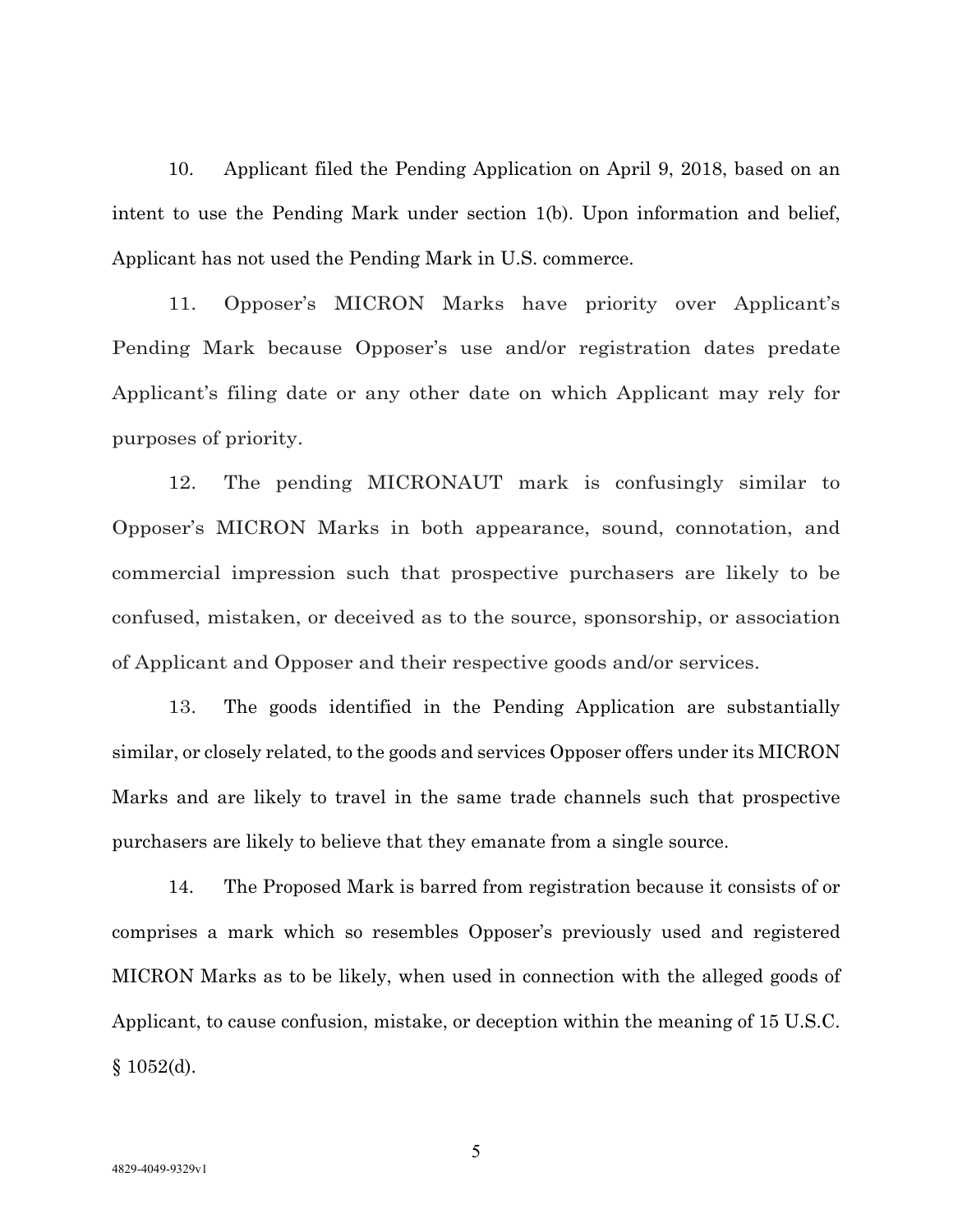15. Opposer will be damaged by registration of Applicant's proposed mark as a result of the confusion, mistake, or deceit as to source, sponsorship, or association that will likely occur.

WHEREFORE, Opposer prays that its Opposition be sustained and that the registration of the Pending Application be refused.

DATED this 27th day of November, 2018.

### PARSONS BEHLE & LATIMER

/Jonathan H. Love /\_\_\_\_\_\_\_\_\_\_\_\_\_\_\_\_ Margaret N. McGann Jonathan H. Love 201 South Main Street, Suite 1800 Salt Lake City, UT 84111 Phone: 801-532-1234 Fax: 801-536-6111

Attorneys for Applicant, Micron Technology, Inc.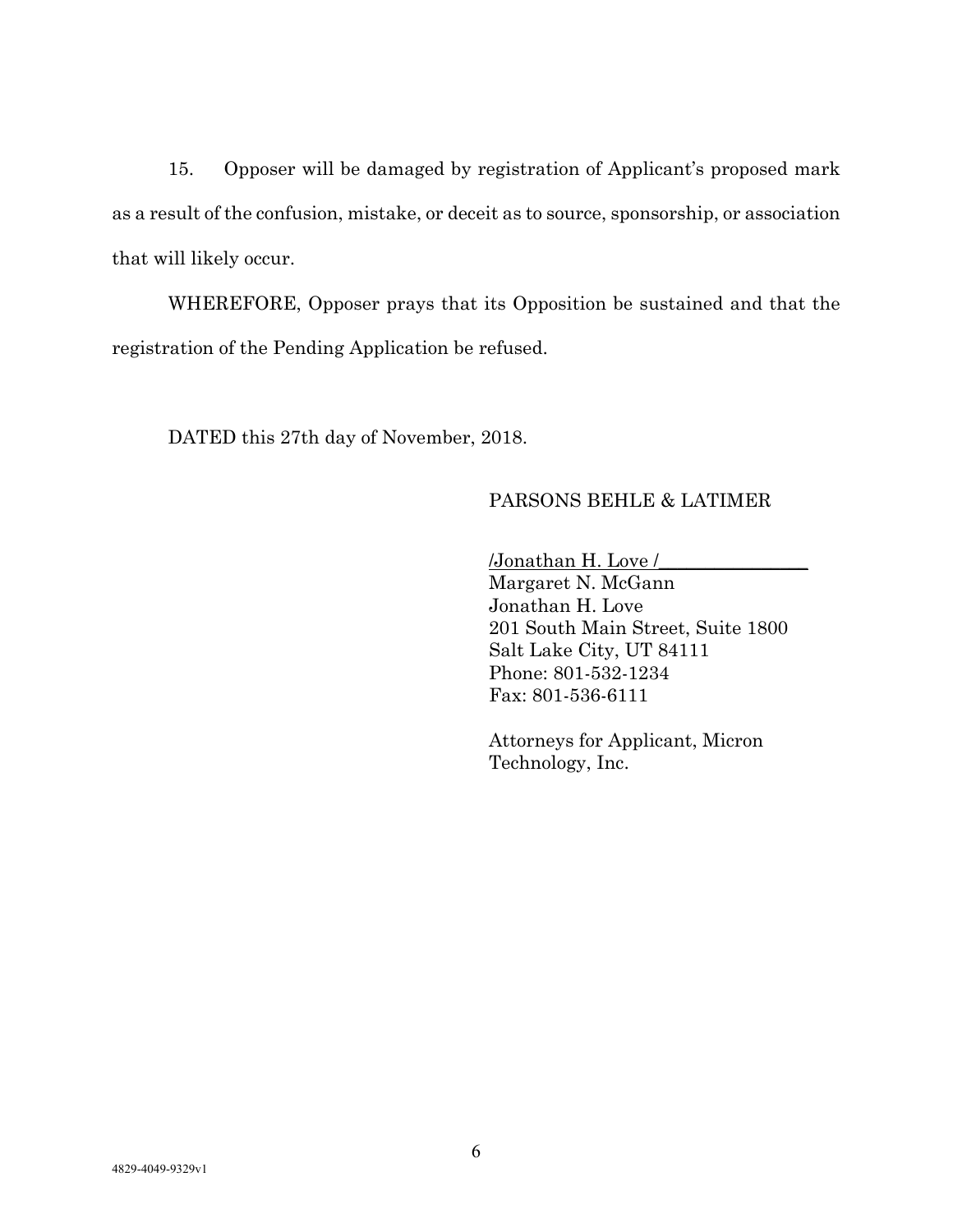**Generated on:** This page was generated by TSDR on 2018-11-27 14:56:43 EST **Mark:** MICRON

**US Serial Number: 75262307** 

**US Registration Number:**

**Register:** Principal

**Mark Type:** Trademark

**Status:** The registration has been renewed.

**Status Date:** Apr. 05, 2018

**Publication Date:** Dec. 16, 1997

**Date:** Application Filing Mar. 21, 1997 Registration Date: Mar. 10, 1998

**Mark Information**

**Mark Literal** MICRON **Elements:**

**Standard Character** No **Claim:**

> **Mark Drawing** 1 - TYPESET WORD(S) /LETTER(S) /NUMBER(S) **Type:**

### **Related Properties Information**

**International** 1408628 **Registration Number:**

**International** A0074972/1408628 **Application(s) /Registration(s) Based on this Property:**

### **Goods and Services**

**Note:** The following symbols indicate that the registrant/owner has amended the goods/services:

Brackets [..] indicate deleted goods/services;

Double parenthesis ((..)) identify any goods/services not claimed in a Section 15 affidavit of incontestability; and

Asterisks \*..\* identify additional (new) wording in the goods/services.

**For:** semiconductor devices

**International** 009 - Primary Class

**Class(es):**

**Class Status:** ACTIVE

**Basis:** 1(a)

**First Use:** Jul. 1982 **Use in Commerce:** Jul. 1982

**U.S Class(es):** 021, 023, 026, 036, 038

# **Basis Information (Case Level)**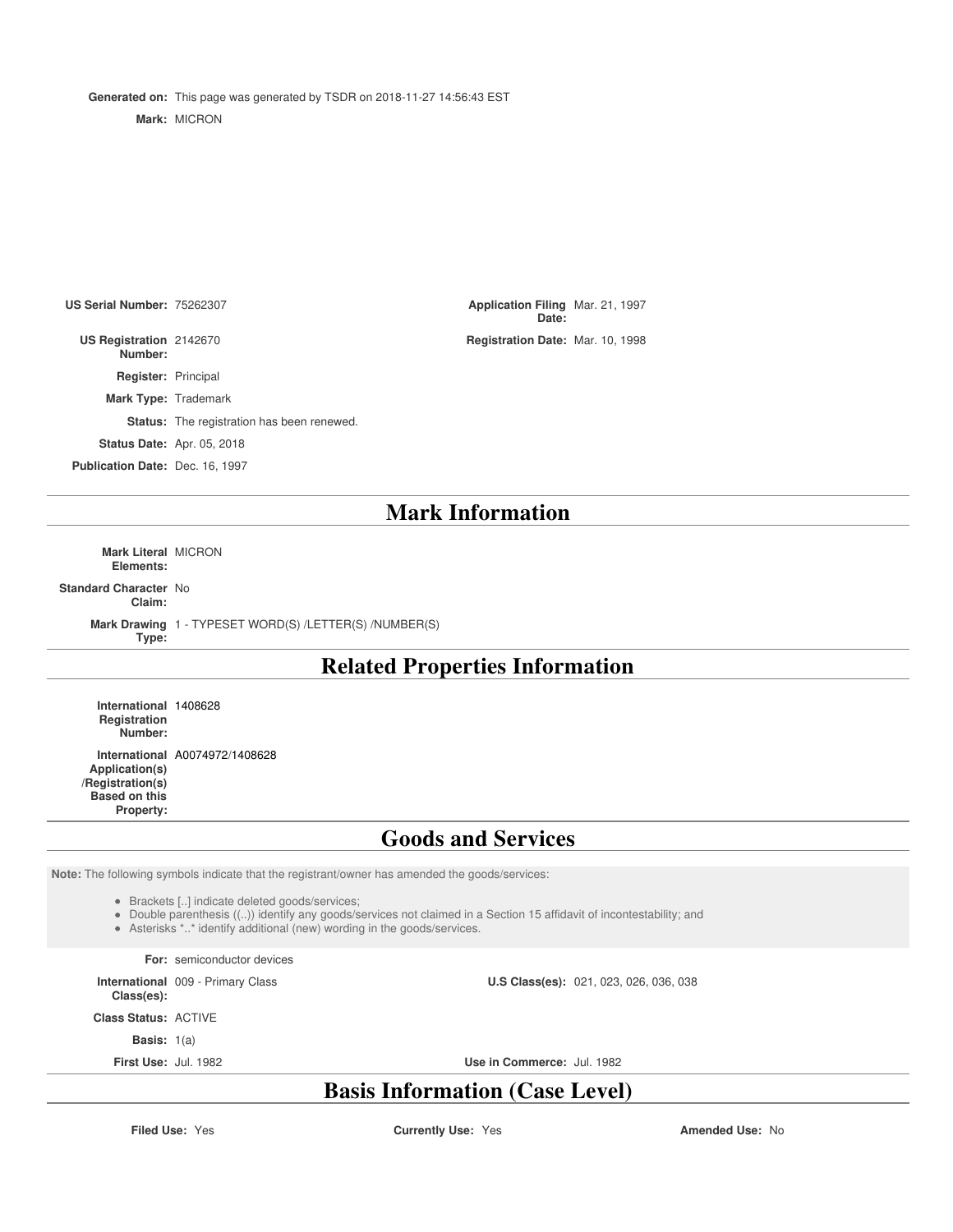| <b>Current Owner(s) Information</b> |                               |                        |  |
|-------------------------------------|-------------------------------|------------------------|--|
| <b>Filed No Basis: No</b>           | <b>Currently No Basis: No</b> |                        |  |
| Filed 66A: No                       | Currently 66A: No             |                        |  |
| Filed 44E: No                       | Currently 44E: No             | Amended 44E: No        |  |
| Filed 44D: No                       | Currently 44D: No             | Amended 44D: No        |  |
| Filed ITU: No                       | <b>Currently ITU: No</b>      | <b>Amended ITU: No</b> |  |

**Owner Name:** Micron Technology, Inc.

**Owner Address:** 8000 S. Federal Way Boise, IDAHO 837069632 UNITED STATES

**Legal Entity Type: CORPORATION** 

**Where Organized:** DELAWARE

# **Attorney/Correspondence Information**

|                             |                                                                                                                  | <b>Attorney of Record</b>                |                            |
|-----------------------------|------------------------------------------------------------------------------------------------------------------|------------------------------------------|----------------------------|
| Attorney Name: John C. Cain |                                                                                                                  | Docket Number: 5102-002US                |                            |
| <b>Email Address:</b>       | Attorney Primary trademarks@fleckman.com                                                                         | <b>Attorney Email Yes</b><br>Authorized: |                            |
|                             |                                                                                                                  | Correspondent                            |                            |
| Correspondent John C. Cain  | Name/Address: Fleckman & McGlynn, PLLC<br>8945 Long Point Rd, Suite 120<br>Houston, TEXAS 77055<br>UNITED STATES |                                          |                            |
|                             | Phone: (713) 722-0120                                                                                            |                                          | <b>Fax:</b> (713) 722-0122 |
| mail:                       | Correspondent e- trademarks@fleckman.com                                                                         | Correspondent e-Yes<br>mail Authorized:  |                            |
|                             |                                                                                                                  | Domestic Representative - Not Found      |                            |

# **Prosecution History**

| <b>Date</b>   | <b>Description</b>                                  | Proceeding<br><b>Number</b> |
|---------------|-----------------------------------------------------|-----------------------------|
| Apr. 05, 2018 | NOTICE OF ACCEPTANCE OF SEC. 8 & 9 - E-MAILED       |                             |
| Apr. 05, 2018 | REGISTERED AND RENEWED (SECOND RENEWAL - 10 YRS)    | 70833                       |
| Apr. 05, 2018 | REGISTERED - SEC. 8 (10-YR) ACCEPTED/SEC. 9 GRANTED | 70833                       |
| Feb. 28, 2018 | CASE ASSIGNED TO POST REGISTRATION PARALEGAL        | 70833                       |
| Feb. 09, 2018 | TEAS SECTION 8 & 9 RECEIVED                         |                             |
| Sep. 28, 2017 | TEAS CHANGE OF CORRESPONDENCE RECEIVED              |                             |
| May 10, 2017  | ASSIGNMENT OF OWNERSHIP NOT UPDATED AUTOMATICALLY   |                             |
| Mar. 10, 2017 | COURTESY REMINDER - SEC. 8 (10-YR)/SEC. 9 E-MAILED  |                             |
| Jun. 15, 2016 | ASSIGNMENT OF OWNERSHIP NOT UPDATED AUTOMATICALLY   |                             |
| Mar. 10, 2008 | REGISTERED AND RENEWED (FIRST RENEWAL - 10 YRS)     | 61619                       |
| Mar. 10, 2008 | REGISTERED - SEC. 8 (10-YR) ACCEPTED/SEC. 9 GRANTED |                             |
| Jan. 31, 2008 | ASSIGNED TO PARALEGAL                               | 61619                       |
| Jan. 29, 2008 | TEAS SECTION 8 & 9 RECEIVED                         |                             |
| Mar. 23, 2007 | CASE FILE IN TICRS                                  |                             |
| Jan. 28, 2004 | TEAS CHANGE OF CORRESPONDENCE RECEIVED              |                             |
| Jul. 01, 2003 | REGISTERED - SEC. 8 (6-YR) ACCEPTED & SEC. 15 ACK.  |                             |
| Apr. 02, 2003 | REGISTERED - SEC. 8 (6-YR) & SEC. 15 FILED          |                             |
| Apr. 07, 2003 | TEAS CHANGE OF CORRESPONDENCE RECEIVED              |                             |
| Apr. 02, 2003 | TEAS SECTION 8 & 15 RECEIVED                        |                             |
| Mar. 10, 1998 | REGISTERED-PRINCIPAL REGISTER                       |                             |
| Dec. 16, 1997 | PUBLISHED FOR OPPOSITION                            |                             |
| Nov. 14, 1997 | NOTICE OF PUBLICATION                               |                             |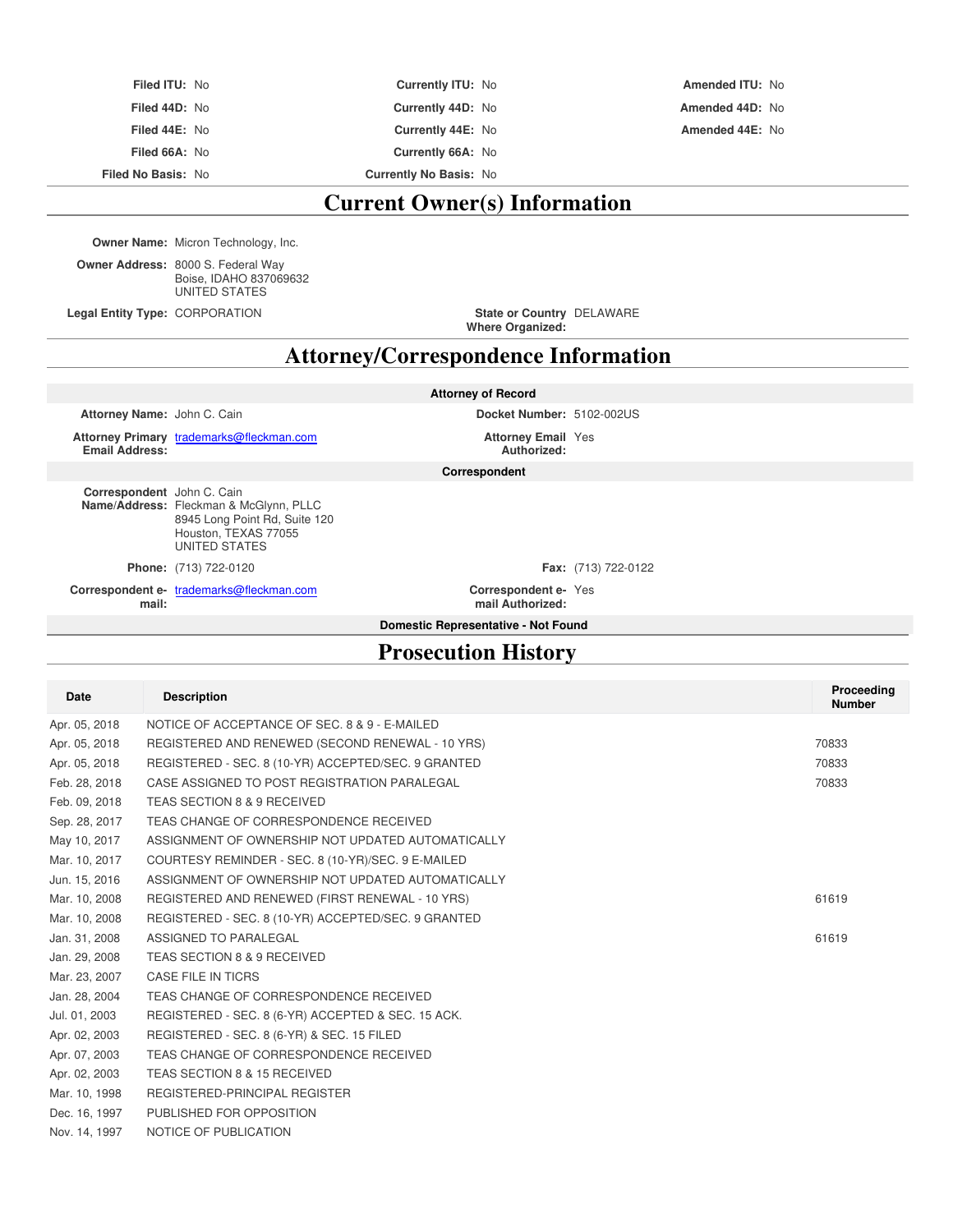Sep. 25, 1997 ASSIGNED TO EXAMINER 62520

# **Maintenance Filings or Post Registration Information**

**Affidavit of Continued Use:** Section 8 - Accepted **Affidavit of** Section 15 - Accepted **Incontestability:**

**Renewal Date:** Mar. 10, 2018

**Summary**

### **TM Staff and Location Information**

**TM Staff Information - None**

**File Location**

**Current Location:** GENERIC WEB UPDATE **Date in Location:** Apr. 05, 2018

## **Assignment Abstract Of Title Information**

| <b>Total Assignments: 5</b>    |                                                                               |                                                       | Registrant: Micron Technology, Inc.             |
|--------------------------------|-------------------------------------------------------------------------------|-------------------------------------------------------|-------------------------------------------------|
|                                | Assignment 1 of 5                                                             |                                                       |                                                 |
|                                | Conveyance: SECURITY INTEREST                                                 |                                                       |                                                 |
| Reel/Frame: 5792/0001          |                                                                               | Pages: 13                                             |                                                 |
| Date Recorded: May 12, 2016    |                                                                               |                                                       |                                                 |
| Documents:                     | Supporting assignment-tm-5792-0001.pdf                                        |                                                       |                                                 |
|                                |                                                                               | Assignor                                              |                                                 |
|                                | Name: MICRON TECHNOLOGY, INC.                                                 | Execution Date: Apr. 26, 2016                         |                                                 |
| Legal Entity Type: CORPORATION |                                                                               | <b>Where Organized:</b>                               | State or Country No Place Where Organized Found |
|                                |                                                                               | Assignee                                              |                                                 |
|                                | Name: U.S. BANK NATIONAL ASSOCIATION, AS COLLATERAL AGENT                     |                                                       |                                                 |
| Legal Entity Type: CORPORATION |                                                                               | State or Country MINNESOTA<br><b>Where Organized:</b> |                                                 |
|                                | Address: 633 WEST FIFTH STREET, 24TH FLOOR<br>LOS ANGELES, CALIFORNIA 90071   |                                                       |                                                 |
|                                |                                                                               | Correspondent                                         |                                                 |
| Name:                          | Correspondent WSGR, C/O QUI LU, SENIOR PARALEGAL                              |                                                       |                                                 |
|                                | Correspondent 650 PAGE MILL ROAD<br>Address: FH2-1 P12<br>PALO ALTO, CA 94304 |                                                       |                                                 |
|                                | Domestic Representative - Not Found                                           |                                                       |                                                 |
|                                | Assignment 2 of 5                                                             |                                                       |                                                 |
|                                | Conveyance: TRADEMARK SECURITY AGREEMENT                                      |                                                       |                                                 |
| Reel/Frame: 5805/0271          |                                                                               | Pages: 12                                             |                                                 |
| Date Recorded: Jun. 02, 2016   |                                                                               |                                                       |                                                 |
| Documents:                     | Supporting assignment-tm-5805-0271.pdf                                        |                                                       |                                                 |
|                                |                                                                               | Assignor                                              |                                                 |
|                                | Name: MICRON TECHNOLOGY, INC.                                                 | Execution Date: Apr. 26, 2016                         |                                                 |
| Legal Entity Type: CORPORATION |                                                                               | State or Country DELAWARE<br><b>Where Organized:</b>  |                                                 |
|                                |                                                                               | Assignee                                              |                                                 |
|                                |                                                                               |                                                       |                                                 |

**Name:** MORGAN STANLEY SENIOR FUNDING, INC., AS COLLATERAL AGENT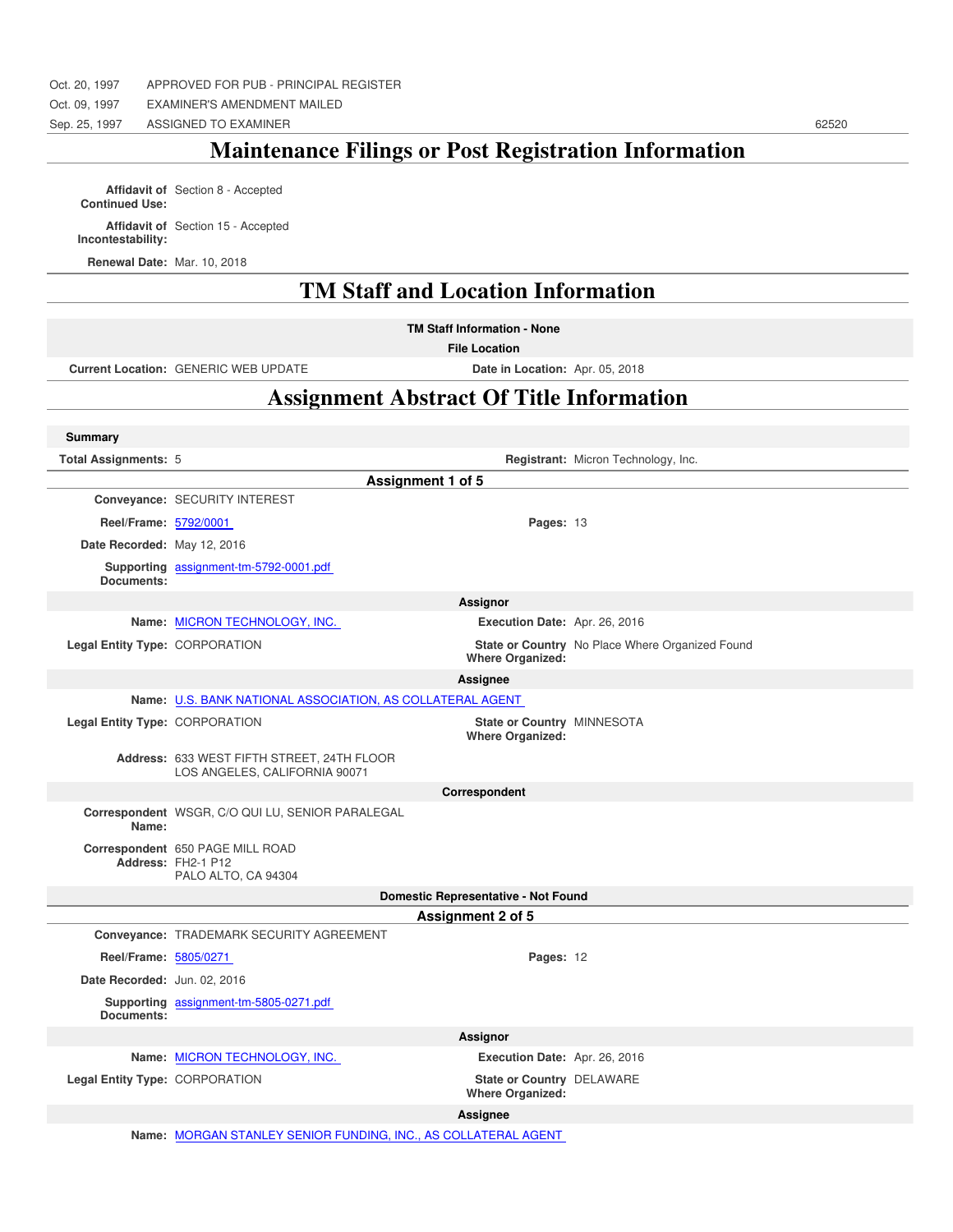#### **Legal Entity Type: CORPORATION Where Organized:** State or Country DELAWARE **Address:** 1300 THAMES STREET, 4TH FLOOR BALTIMORE, MARYLAND 21231 **Correspondent Correspondent** GENEVIEVE DORMENT, ESQ. **Name: Correspondent** SIMPSON THACHER & BARTLETT LLP **Address:** 425 LEXINGTON AVENUE NEW YORK, NY 10017 **Domestic Representative - Not Found Assignment 3 of 5 Conveyance:** SUPPLEMENT NO. 4 TO TRADEMARK SECURITY AGREEMENT **Reel/Frame:** 6050/0070 **Pages:** 15 **Date Recorded:** May 04, 2017 **Supporting** assignment-tm-6050-0070.pdf **Documents: Assignor Name:** MICRON TECHNOLOGY, INC. **Execution Date:** Apr. 25, 2017 **Legal Entity Type: CORPORATION Where Organized:** State or Country DELAWARE **Assignee Name:** MORGAN STANLEY SENIOR FUNDING, INC. **Legal Entity Type: CORPORATION Where Organized:** State or Country DELAWARE **Address:** 1300 THAMES STREET 4TH FLOOR BALTIMORE, MARYLAND 21231 **Correspondent Correspondent** GENEVIEVE DORMENT, ESQ. **Name: Correspondent** SIMPSON THACHER & BARTLETT LLP **Address:** 425 LEXINGTON AVENUE NEW YORK, NY 10017 **Domestic Representative - Not Found Assignment 4 of 5 Conveyance:** RELEASE BY SECURED PARTY **Reel/Frame:** 6403/0540 **Pages:** 11 **Date Recorded:** Aug. 02, 2018 **Supporting** assignment-tm-6403-0540.pdf **Documents: Assignor Name:** U.S. BANK NATIONAL ASSOCIATION, AS COLLATERAL AGENT **Execution Date:** Jun. 29, 2018 **Legal Entity Type: NATIONAL BANKING ASSOCIATION Where Organized:** State or Country No Place Where Organized Found **Assignee Name:** MICRON TECHNOLOGY, INC. **Legal Entity Type: CORPORATION Where Organized:** State or Country DELAWARE **Address:** 8000 S. FEDERAL WAY BOISE, IDAHO 83707 **Correspondent Correspondent** WSGR, C/O QUI LU FLOOD, SENIOR PARALEGAL **Name: Correspondent** ONE MARKET, SPEAR TOWER, SUITE 3300 **Address:** SAN FRANCISCO, CA 94105 **Domestic Representative - Not Found**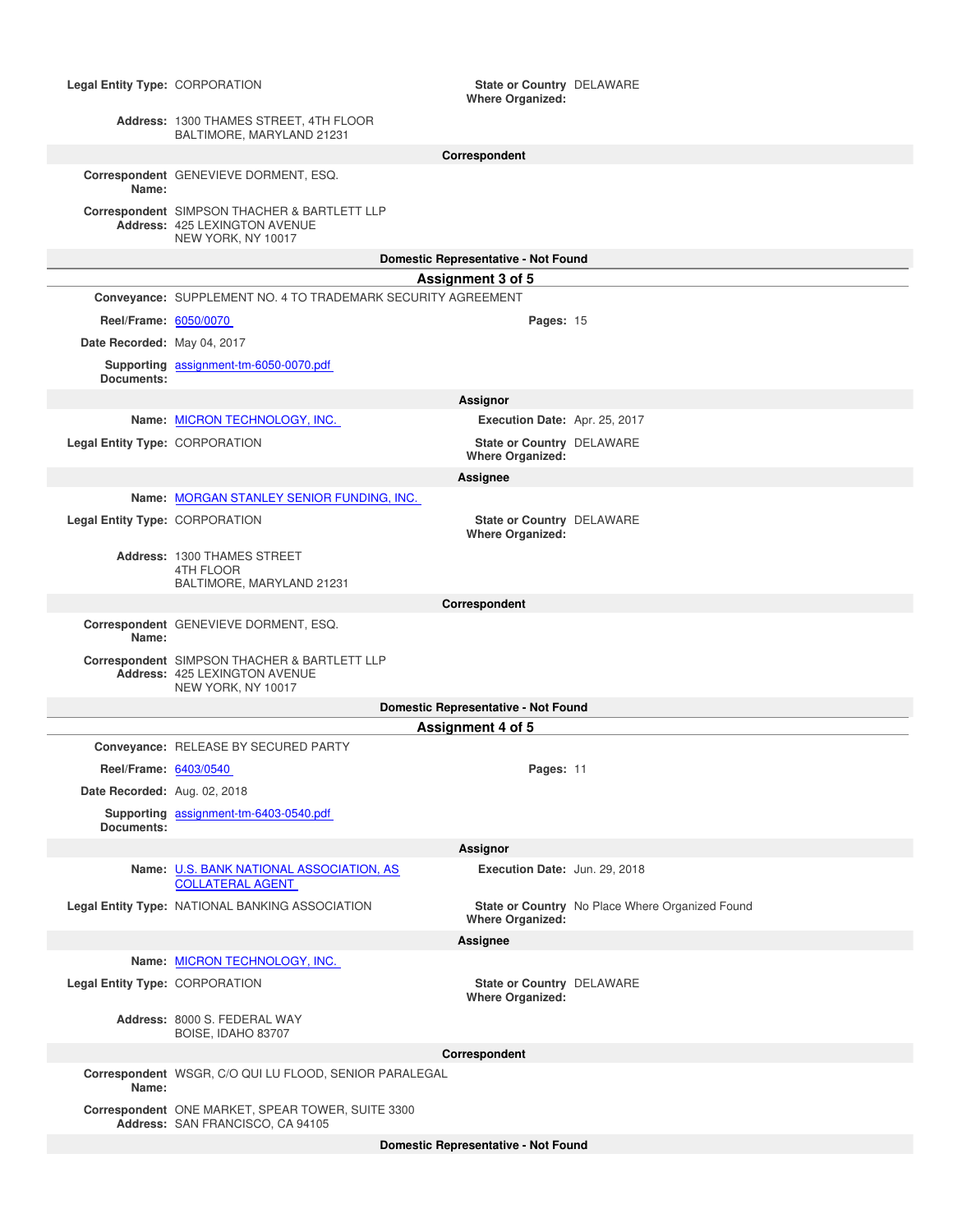|                                |                                                                                                                                                        | Assignment 5 of 5                                    |                                  |                                |                               |
|--------------------------------|--------------------------------------------------------------------------------------------------------------------------------------------------------|------------------------------------------------------|----------------------------------|--------------------------------|-------------------------------|
|                                | Conveyance: SECURITY INTEREST                                                                                                                          |                                                      |                                  |                                |                               |
| Reel/Frame: 6380/0564          |                                                                                                                                                        | Pages: 9                                             |                                  |                                |                               |
| Date Recorded: Jul. 13, 2018   |                                                                                                                                                        |                                                      |                                  |                                |                               |
| Documents:                     | Supporting assignment-tm-6380-0564.pdf                                                                                                                 |                                                      |                                  |                                |                               |
|                                |                                                                                                                                                        | Assignor                                             |                                  |                                |                               |
|                                | Name: MICRON TECHNOLOGY, INC.                                                                                                                          | Execution Date: Jul. 03, 2018                        |                                  |                                |                               |
| Legal Entity Type: CORPORATION |                                                                                                                                                        | State or Country DELAWARE<br><b>Where Organized:</b> |                                  |                                |                               |
|                                | Name: MICRON SEMICONDUCTOR PRODUCTS, INC.                                                                                                              | Execution Date: Jul. 03, 2018                        |                                  |                                |                               |
| Legal Entity Type: CORPORATION |                                                                                                                                                        | State or Country IDAHO<br><b>Where Organized:</b>    |                                  |                                |                               |
|                                |                                                                                                                                                        | Assignee                                             |                                  |                                |                               |
|                                | Name: JPMORGAN CHASE BANK, N.A., AS COLLATERAL AGENT                                                                                                   |                                                      |                                  |                                |                               |
|                                | Legal Entity Type: NATIONAL BANKING ASSOCIATION                                                                                                        | <b>Where Organized:</b>                              | State or Country UNITED STATES   |                                |                               |
|                                | Address: 10 S. DEARBORN<br>7TH FLOOR<br>CHICAGO, ILLINOIS 60603                                                                                        |                                                      |                                  |                                |                               |
|                                |                                                                                                                                                        | Correspondent                                        |                                  |                                |                               |
| Name:                          | Correspondent MARCELA ROBLEDO                                                                                                                          |                                                      |                                  |                                |                               |
|                                | Correspondent 2475 HANOVER STREET<br>Address: PALO ALTO, CA 94304                                                                                      |                                                      |                                  |                                |                               |
|                                |                                                                                                                                                        | Domestic Representative - Not Found                  |                                  |                                |                               |
|                                |                                                                                                                                                        | <b>Proceedings</b>                                   |                                  |                                |                               |
| <b>Summary</b>                 |                                                                                                                                                        |                                                      |                                  |                                |                               |
| Number of 5                    |                                                                                                                                                        |                                                      |                                  |                                |                               |
| Proceedings:                   |                                                                                                                                                        |                                                      |                                  |                                |                               |
|                                |                                                                                                                                                        | <b>Type of Proceeding: Opposition</b>                |                                  |                                |                               |
| Proceeding 91243920<br>Number: |                                                                                                                                                        |                                                      | <b>Filing Date: Oct 01, 2018</b> |                                |                               |
|                                | Status: Pending                                                                                                                                        |                                                      | <b>Status Date: Oct 01, 2018</b> |                                |                               |
| <b>Attorney:</b>               | Interlocutory MARY B MYLES                                                                                                                             |                                                      |                                  |                                |                               |
|                                |                                                                                                                                                        | <b>Defendant</b>                                     |                                  |                                |                               |
|                                | Name: Micronit Microtechnologies B.V.                                                                                                                  |                                                      |                                  |                                |                               |
|                                | Correspondent RAYMOND M. MEHLER<br>Address: COOK ALEX LTD.<br>200 WEST ADAMS STREET SUITE 2850<br>CHICAGO IL, 60606                                    |                                                      |                                  |                                |                               |
| mail:                          | Correspondent e- docket@cookalex.com                                                                                                                   |                                                      |                                  |                                |                               |
| <b>Associated marks</b>        |                                                                                                                                                        |                                                      |                                  |                                |                               |
| <b>Mark</b>                    |                                                                                                                                                        | <b>Application Status</b>                            |                                  | <b>Serial</b><br><b>Number</b> | Registration<br><b>Number</b> |
| <b>MICRONIT</b>                |                                                                                                                                                        | <b>Opposition Pending</b>                            |                                  | 87511216                       |                               |
|                                |                                                                                                                                                        | Plaintiff(s)                                         |                                  |                                |                               |
|                                | Name: Micron Technology, Inc.                                                                                                                          |                                                      |                                  |                                |                               |
|                                | Correspondent Margaret Niver McGann<br>Address: Parsons Behle & Latimer<br>800 West Main Street, Suite 1300<br>Boise ID, 83702<br><b>UNITED STATES</b> |                                                      |                                  |                                |                               |
|                                | Correspondent e- trademarks@parsonsbehle.com                                                                                                           |                                                      |                                  |                                |                               |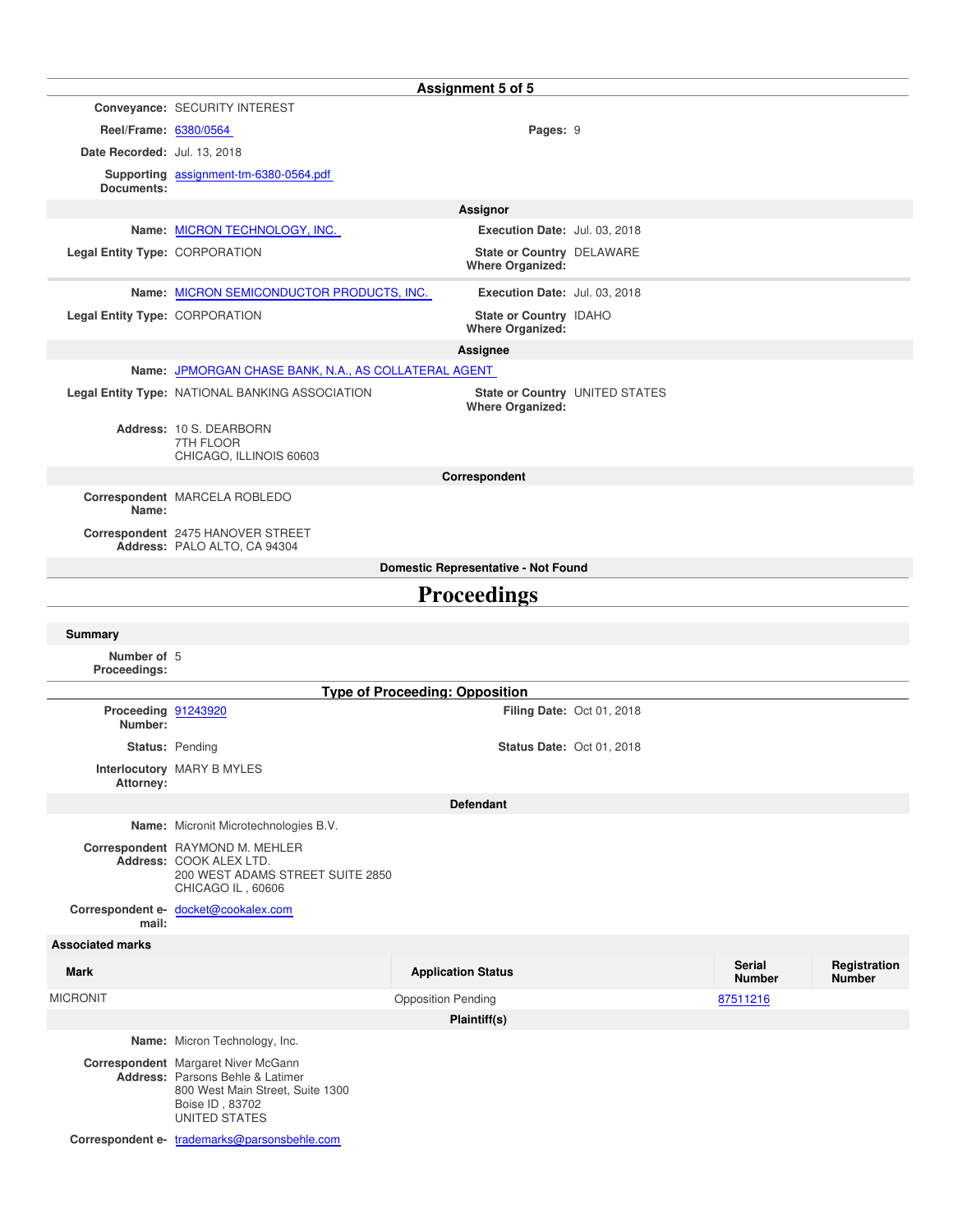| mail:                          |                                                                                                                                                                        |                                       |                                  |                      |                                |         |                               |
|--------------------------------|------------------------------------------------------------------------------------------------------------------------------------------------------------------------|---------------------------------------|----------------------------------|----------------------|--------------------------------|---------|-------------------------------|
| <b>Associated marks</b>        |                                                                                                                                                                        |                                       |                                  |                      |                                |         |                               |
| <b>Mark</b>                    |                                                                                                                                                                        | <b>Application Status</b>             |                                  |                      | <b>Serial</b><br><b>Number</b> |         | Registration<br><b>Number</b> |
| <b>MICRON</b>                  |                                                                                                                                                                        | REGISTERED AND RENEWED                |                                  |                      | 75262307                       |         | 2142670                       |
| <b>MICRON</b>                  |                                                                                                                                                                        | REGISTERED AND RENEWED                |                                  |                      | 76174498                       |         | 2732782                       |
| <b>MICRON</b>                  |                                                                                                                                                                        | REGISTERED AND RENEWED                |                                  |                      | 78315610                       |         | 3174793                       |
| <b>MICRON</b>                  |                                                                                                                                                                        | REGISTERED AND RENEWED                |                                  |                      | 76174435                       |         | 2660429                       |
|                                |                                                                                                                                                                        | <b>Prosecution History</b>            |                                  |                      |                                |         |                               |
| <b>Entry Number</b>            | <b>History Text</b>                                                                                                                                                    |                                       |                                  | <b>Date</b>          |                                |         | <b>Due Date</b>               |
| $\mathbf{1}$                   | FILED AND FEE                                                                                                                                                          |                                       |                                  | Oct 01, 2018         |                                |         |                               |
| $\overline{c}$                 | NOTICE AND TRIAL DATES SENT; ANSWER DUE:                                                                                                                               |                                       |                                  | Oct 01, 2018         |                                |         | Nov 10, 2018                  |
| 3                              | PENDING, INSTITUTED                                                                                                                                                    |                                       |                                  | Oct 01, 2018         |                                |         |                               |
| 4                              | D MOT FOR EXT W/ CONSENT                                                                                                                                               |                                       |                                  | Nov 06, 2018         |                                |         |                               |
| 5                              | <b>EXTENSION OF TIME GRANTED</b>                                                                                                                                       |                                       |                                  | Nov 06, 2018         |                                |         |                               |
|                                |                                                                                                                                                                        | <b>Type of Proceeding: Opposition</b> |                                  |                      |                                |         |                               |
| Proceeding 91237485<br>Number: |                                                                                                                                                                        |                                       | <b>Filing Date: Oct 27, 2017</b> |                      |                                |         |                               |
|                                | <b>Status: Terminated</b><br>Interlocutory MIKE WEBSTER                                                                                                                |                                       | <b>Status Date: Oct 10, 2018</b> |                      |                                |         |                               |
| Attorney:                      |                                                                                                                                                                        |                                       |                                  |                      |                                |         |                               |
|                                |                                                                                                                                                                        | <b>Defendant</b>                      |                                  |                      |                                |         |                               |
|                                | Name: Unimicron Technology Corp.                                                                                                                                       |                                       |                                  |                      |                                |         |                               |
|                                | Correspondent JILL M PIETRINI<br>Address: SHEPPARD MULLIN RICHTER & HAMPTON LLP<br>1901 AVENUE OF THE STARS, SUITE 1600<br>LOS ANGELES CA, 90067-6017<br>UNITED STATES |                                       |                                  |                      |                                |         |                               |
|                                | Correspondent e- jpietrini@smrh.com, pbost@smrh.com, baigboboh@smrh.com, shwang@smrh.com, rwalsh@smrh.com, mdanner@smrh.com, Ima<br>mail: rtin@smrh.com                |                                       |                                  |                      |                                |         |                               |
| <b>Associated marks</b>        |                                                                                                                                                                        |                                       |                                  |                      |                                |         |                               |
| <b>Mark</b>                    |                                                                                                                                                                        |                                       | <b>Application Status</b>        | <b>Serial Number</b> |                                |         | Registration<br><b>Number</b> |
| <b>UNIMICRON</b>               |                                                                                                                                                                        |                                       | Registered                       | 87313012             |                                | 5604112 |                               |
|                                |                                                                                                                                                                        | Plaintiff(s)                          |                                  |                      |                                |         |                               |
|                                | Name: Micron Technology, Inc.                                                                                                                                          |                                       |                                  |                      |                                |         |                               |
| Correspondent JOHN C CAIN      | Address: FLECKMAN & MCGLYNN<br>8945 LONG POINT ROAD, SUITE 120<br>HOUSTON TX, 77055<br><b>UNITED STATES</b>                                                            |                                       |                                  |                      |                                |         |                               |
| mail:                          | Correspondent e- trademarks@fleckman.com , cain@fleckman.com , zwolfe@fleckman.com                                                                                     |                                       |                                  |                      |                                |         |                               |
| <b>Associated marks</b>        |                                                                                                                                                                        |                                       |                                  |                      |                                |         |                               |
| <b>Mark</b>                    |                                                                                                                                                                        | <b>Application Status</b>             |                                  |                      | <b>Serial</b><br><b>Number</b> |         | Registration<br><b>Number</b> |
| <b>MICRON</b>                  |                                                                                                                                                                        | REGISTERED AND RENEWED                |                                  |                      | 75262307                       |         | 2142670                       |
| <b>MICRON</b>                  |                                                                                                                                                                        | REGISTERED AND RENEWED                |                                  |                      | 76174498                       |         | 2732782                       |
| <b>MICRON</b>                  |                                                                                                                                                                        | REGISTERED AND RENEWED                |                                  |                      | 78315610                       |         | 3174793                       |
| <b>MICRON</b>                  |                                                                                                                                                                        | REGISTERED AND RENEWED                |                                  |                      | 76174435                       |         | 2660429                       |
|                                |                                                                                                                                                                        | <b>Prosecution History</b>            |                                  |                      |                                |         |                               |
| <b>Entry Number</b>            | <b>History Text</b>                                                                                                                                                    |                                       |                                  | Date                 |                                |         | <b>Due Date</b>               |
| $\mathbf{1}$                   | FILED AND FEE                                                                                                                                                          |                                       |                                  | Oct 27, 2017         |                                |         |                               |
| $\overline{c}$                 | NOTICE AND TRIAL DATES SENT; ANSWER DUE:                                                                                                                               |                                       |                                  | Oct 27, 2017         |                                |         | Dec 06, 2017                  |
| 3                              | PENDING, INSTITUTED                                                                                                                                                    |                                       |                                  | Oct 27, 2017         |                                |         |                               |
| 4                              | ANSWER                                                                                                                                                                 |                                       |                                  | Dec 06, 2017         |                                |         |                               |
| 5                              | STIP TO SUSP PEND SETTL NEGOTIATIONS                                                                                                                                   |                                       |                                  | Mar 02, 2018         |                                |         |                               |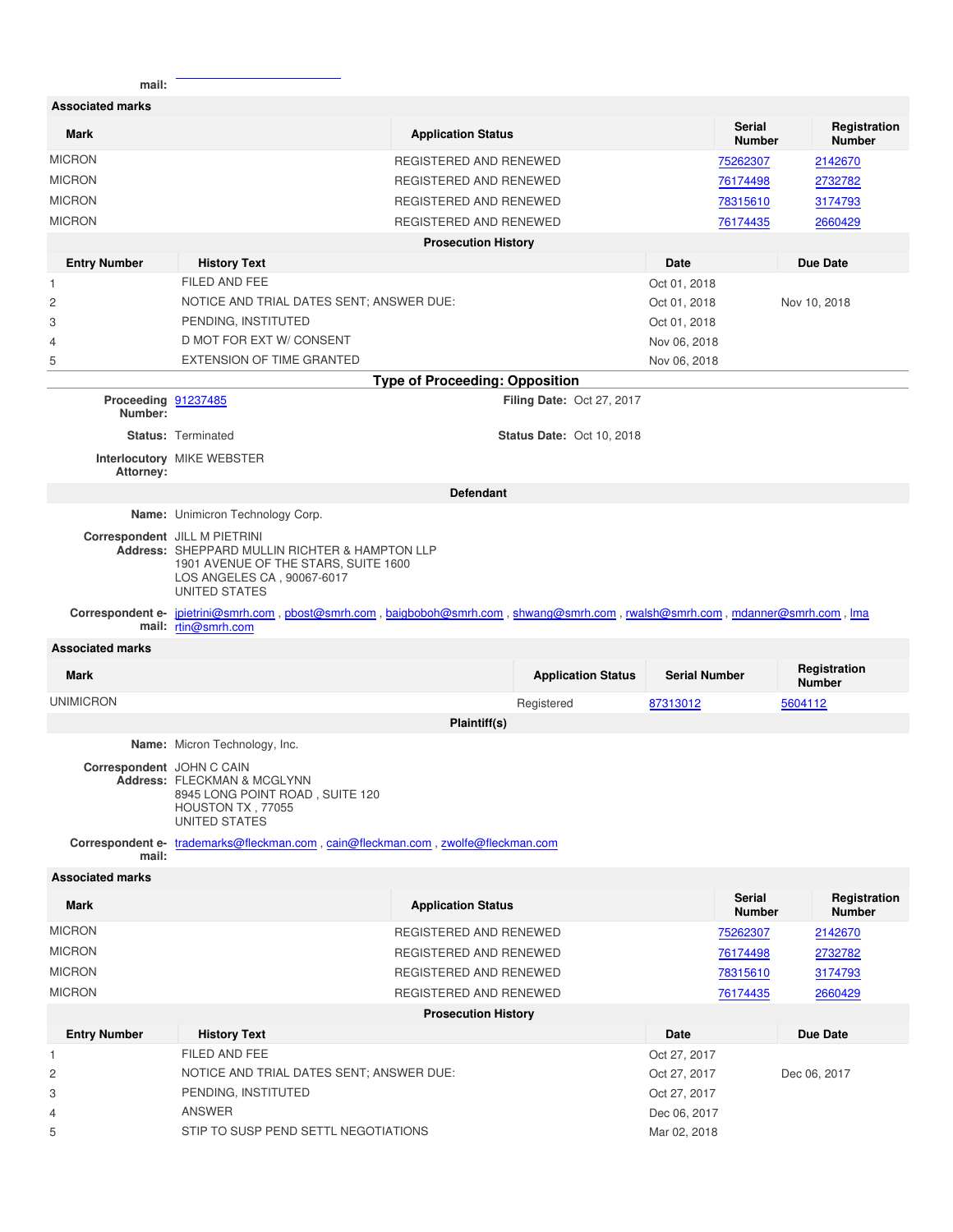| 6                       | <b>SUSPENDED</b>                                                                                                                  |                                                                 | Mar 02, 2018 |                                |                               |
|-------------------------|-----------------------------------------------------------------------------------------------------------------------------------|-----------------------------------------------------------------|--------------|--------------------------------|-------------------------------|
| 7                       | STIP FOR EXT                                                                                                                      |                                                                 | May 21, 2018 |                                |                               |
| 8                       | <b>EXTENSION OF TIME GRANTED</b>                                                                                                  |                                                                 | May 22, 2018 |                                |                               |
| 9                       | STIP FOR EXT                                                                                                                      |                                                                 | Aug 03, 2018 |                                |                               |
| 10                      | <b>EXTENSION OF TIME GRANTED</b>                                                                                                  |                                                                 | Aug 03, 2018 |                                |                               |
| 11                      | W/DRAW OF OPPOSITION                                                                                                              |                                                                 | Sep 27, 2018 |                                |                               |
| 12                      | BD DECISION: OPP DISMISSED W/ PREJ                                                                                                |                                                                 | Oct 10, 2018 |                                |                               |
| 13                      | <b>TERMINATED</b>                                                                                                                 |                                                                 | Oct 10, 2018 |                                |                               |
|                         |                                                                                                                                   | <b>Type of Proceeding: Opposition</b>                           |              |                                |                               |
| Proceeding 91154655     |                                                                                                                                   | <b>Filing Date: Dec 13, 2002</b>                                |              |                                |                               |
| Number:                 |                                                                                                                                   |                                                                 |              |                                |                               |
|                         | <b>Status: Terminated</b>                                                                                                         | <b>Status Date: Mar 26, 2004</b>                                |              |                                |                               |
| Attorney:               | Interlocutory CHERYL S GOODMAN                                                                                                    |                                                                 |              |                                |                               |
|                         |                                                                                                                                   | <b>Defendant</b>                                                |              |                                |                               |
|                         | Name: World Wiser Electronics, Inc.                                                                                               |                                                                 |              |                                |                               |
| Correspondent Ari Kahan |                                                                                                                                   |                                                                 |              |                                |                               |
| Address: LAW            | 993 HIGHLANDS CIR<br>LOS ALTOS CA, 94024-7012<br><b>UNITED STATES</b>                                                             |                                                                 |              |                                |                               |
| <b>Associated marks</b> |                                                                                                                                   |                                                                 |              |                                |                               |
| <b>Mark</b>             |                                                                                                                                   | <b>Application Status</b>                                       |              | <b>Serial</b><br><b>Number</b> | Registration<br><b>Number</b> |
| <b>UNIMICRON</b>        |                                                                                                                                   | Cancelled - Section 8                                           |              | 78083848                       | 3066482                       |
|                         |                                                                                                                                   | Plaintiff(s)                                                    |              |                                |                               |
|                         | Name: Micron Technology, Inc.                                                                                                     |                                                                 |              |                                |                               |
|                         | Correspondent Robert C. Van Arnam<br><b>Address:</b> Hunton & Williams<br>PO BOX 109<br>Raleigh NC, 27602<br><b>UNITED STATES</b> |                                                                 |              |                                |                               |
| <b>Associated marks</b> |                                                                                                                                   |                                                                 |              |                                |                               |
| <b>Mark</b>             |                                                                                                                                   | <b>Application Status</b>                                       |              | <b>Serial</b><br><b>Number</b> | Registration<br><b>Number</b> |
| <b>MICRON</b>           |                                                                                                                                   | REGISTERED AND RENEWED                                          |              | 75262307                       | 2142670                       |
|                         |                                                                                                                                   | <b>Prosecution History</b>                                      |              |                                |                               |
| <b>Entry Number</b>     | <b>History Text</b>                                                                                                               |                                                                 | <b>Date</b>  |                                | Due Date                      |
| $\mathbf{1}$            | FILED AND FEE                                                                                                                     |                                                                 | Dec 13, 2002 |                                |                               |
| 2                       | NOTICE AND TRIAL DATES SENT; ANSWER DUE:                                                                                          |                                                                 | Jan 23, 2003 |                                | Mar 04, 2003                  |
| 3                       | PENDING, INSTITUTED                                                                                                               |                                                                 | Jan 23, 2003 |                                |                               |
| 4                       | def's motion to extend time                                                                                                       |                                                                 | Feb 24, 2003 |                                |                               |
| 5                       | DEF'S MOTION FOR EXT APPROVED                                                                                                     |                                                                 | Apr 08, 2003 |                                |                               |
| 6                       | D'S MOT FOR EXTEN. OF TIME W/ CONSENT                                                                                             |                                                                 | Apr 29, 2003 |                                |                               |
| 7                       | DEF'S MOTION FOR EXT APPROVED                                                                                                     |                                                                 | May 13, 2003 |                                |                               |
| 8                       | def's motion to extend time                                                                                                       |                                                                 | Jun 26, 2003 |                                |                               |
| 9                       | def's motion to extend time                                                                                                       |                                                                 | Aug 25, 2003 |                                |                               |
| 10                      | <b>SUSPENDED</b>                                                                                                                  |                                                                 | Sep 16, 2003 |                                |                               |
| 11                      | def's motion to amend application and dismiss opposition                                                                          |                                                                 | Oct 16, 2003 |                                |                               |
| 12                      | WITHDRAWAL                                                                                                                        | AMENDMENT APPROVED AND ENTERED; OPPOSER ALLOWED 30 DAYS TO FILE | Mar 01, 2004 |                                |                               |
| 13                      | WITHDRAWAL OF OPPOSITION                                                                                                          |                                                                 | Mar 05, 2004 |                                |                               |
| 14                      | BD'S DECISION: DISMISSED W/O PREJUDICE                                                                                            |                                                                 | Mar 26, 2004 |                                |                               |
| 15                      | <b>TERMINATED</b>                                                                                                                 |                                                                 | Mar 26, 2004 |                                |                               |
|                         |                                                                                                                                   | Type of Proceeding: Extension of Time                           |              |                                |                               |

**Proceeding**

**Filing Date: Dec 06, 2002** 

**Number:**

**Status:** Terminated **Status Date:** Dec 06, 2002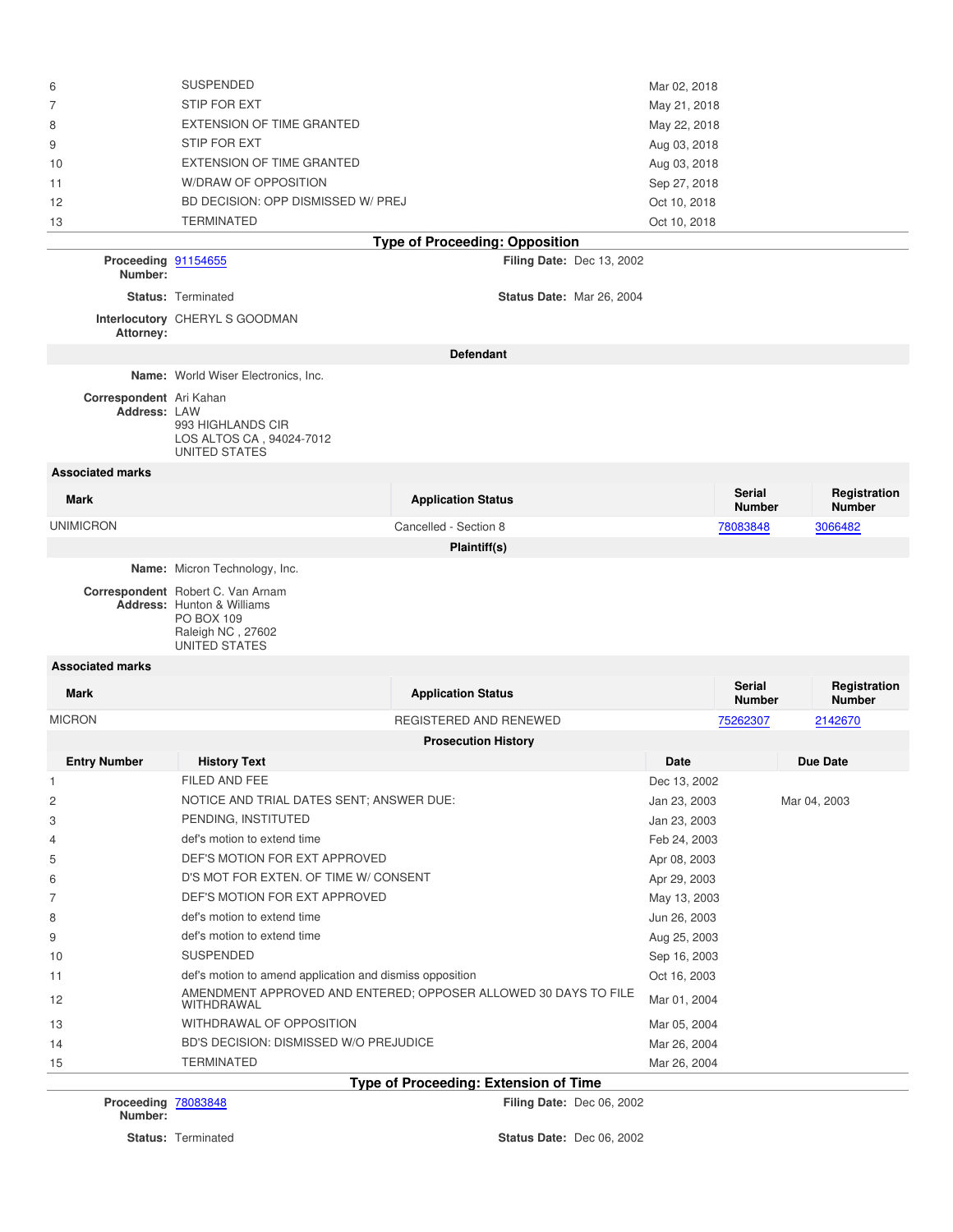**Interlocutory Attorney:**

**Defendant**

**Name:** World Wiser Electronics, Inc.

**Correspondent** Ari Kahan

**Address:** LAW 993 HIGHLANDS CIR LOS ALTOS CA , 94024-7012 UNITED STATES

#### **Associated marks**

| <b>Mark</b>             |                                                                                                                                | <b>Application Status</b>   |      | <b>Serial</b><br><b>Number</b> | Registration<br><b>Number</b> |
|-------------------------|--------------------------------------------------------------------------------------------------------------------------------|-----------------------------|------|--------------------------------|-------------------------------|
| <b>UNIMICRON</b>        |                                                                                                                                | Cancelled - Section 8       |      | 78083848                       | 3066482                       |
|                         |                                                                                                                                | <b>Potential Opposer(s)</b> |      |                                |                               |
|                         | <b>Name:</b> Micron Technology, Inc.                                                                                           |                             |      |                                |                               |
|                         | Correspondent Douglas W. Kenyon<br><b>Address: Hunton &amp; Williams</b><br>P.O. Box 109<br>Raleigh NC, 27602<br>UNITED STATES |                             |      |                                |                               |
|                         | <b>Name:</b> Micron Technology, Inc.                                                                                           |                             |      |                                |                               |
|                         | Correspondent Robert C. Van Arnam<br><b>Address: Hunton &amp; Williams</b><br>PO BOX 109<br>Raleigh NC, 27602<br>UNITED STATES |                             |      |                                |                               |
| <b>Associated marks</b> |                                                                                                                                |                             |      |                                |                               |
| <b>Mark</b>             |                                                                                                                                | <b>Application Status</b>   |      | <b>Serial</b><br><b>Number</b> | Registration<br><b>Number</b> |
| <b>MICRON</b>           |                                                                                                                                | REGISTERED AND RENEWED      |      | 75262307                       | 2142670                       |
|                         |                                                                                                                                | <b>Prosecution History</b>  |      |                                |                               |
| <b>Entry Number</b>     | <b>History Text</b>                                                                                                            |                             | Date |                                | <b>Due Date</b>               |
|                         |                                                                                                                                |                             |      |                                |                               |

| <b>ETITIV MUITINGL</b>          | <b>HISIULY LEAL</b>                                                                                                                                                  |                                         | Dale         |                                | Due Dale                      |  |
|---------------------------------|----------------------------------------------------------------------------------------------------------------------------------------------------------------------|-----------------------------------------|--------------|--------------------------------|-------------------------------|--|
| $\mathbf{1}$                    | INCOMING - EXT TIME TO OPPOSE FILED                                                                                                                                  |                                         | Sep 05, 2002 |                                |                               |  |
| 2                               | <b>EXTENSION OF TIME GRANTED</b>                                                                                                                                     |                                         | Dec 06, 2002 |                                |                               |  |
| 3                               | <b>INCOMING - EXT TIME TO OPPOSE FILED</b>                                                                                                                           |                                         | Nov 12, 2002 |                                |                               |  |
| 4                               | <b>EXTENSION OF TIME GRANTED</b>                                                                                                                                     |                                         | Dec 06, 2002 |                                |                               |  |
|                                 |                                                                                                                                                                      | <b>Type of Proceeding: Opposition</b>   |              |                                |                               |  |
| Proceeding 91116041<br>Number:  |                                                                                                                                                                      | Filing Date: Aug 20, 1999               |              |                                |                               |  |
|                                 | <b>Status: Terminated</b>                                                                                                                                            | Status Date: Sep 26, 2000               |              |                                |                               |  |
| Attorney:                       | Interlocutory ANDREW P BAXLEY                                                                                                                                        |                                         |              |                                |                               |  |
|                                 | <b>Defendant</b>                                                                                                                                                     |                                         |              |                                |                               |  |
|                                 | Name: MICRON FORCE INSTRUMENTS, INC.                                                                                                                                 |                                         |              |                                |                               |  |
|                                 | Correspondent LORI N. BOATRIGHT<br>Address: BLAKELY SOKOLOFF TAYLOR & ZAFMAN<br>12400 WILSHIRE BOULEVARD, 7TH FLOOR<br>LOS ANGELES CA, 90025<br><b>UNITED STATES</b> |                                         |              |                                |                               |  |
| <b>Associated marks</b>         |                                                                                                                                                                      |                                         |              |                                |                               |  |
| <b>Mark</b>                     |                                                                                                                                                                      | <b>Application Status</b>               |              | <b>Serial</b><br><b>Number</b> | Registration<br><b>Number</b> |  |
| <b>MICRON FORCE INSTRUMENTS</b> |                                                                                                                                                                      | Abandoned - After Inter-Partes Decision |              | 75420522                       |                               |  |
|                                 |                                                                                                                                                                      | Plaintiff(s)                            |              |                                |                               |  |
|                                 | Name: MICRON TECHNOLOGY, INC.                                                                                                                                        |                                         |              |                                |                               |  |
|                                 | Correspondent KRISTEN H. SORENSEN<br><b>Address: HUNTON &amp; WILLIAMS</b><br>$0.00$ DADIZ AVENUE                                                                    |                                         |              |                                |                               |  |

200 PARK AVENUE NEW YORK NY , 10166 UNITED STATES

**Associated marks**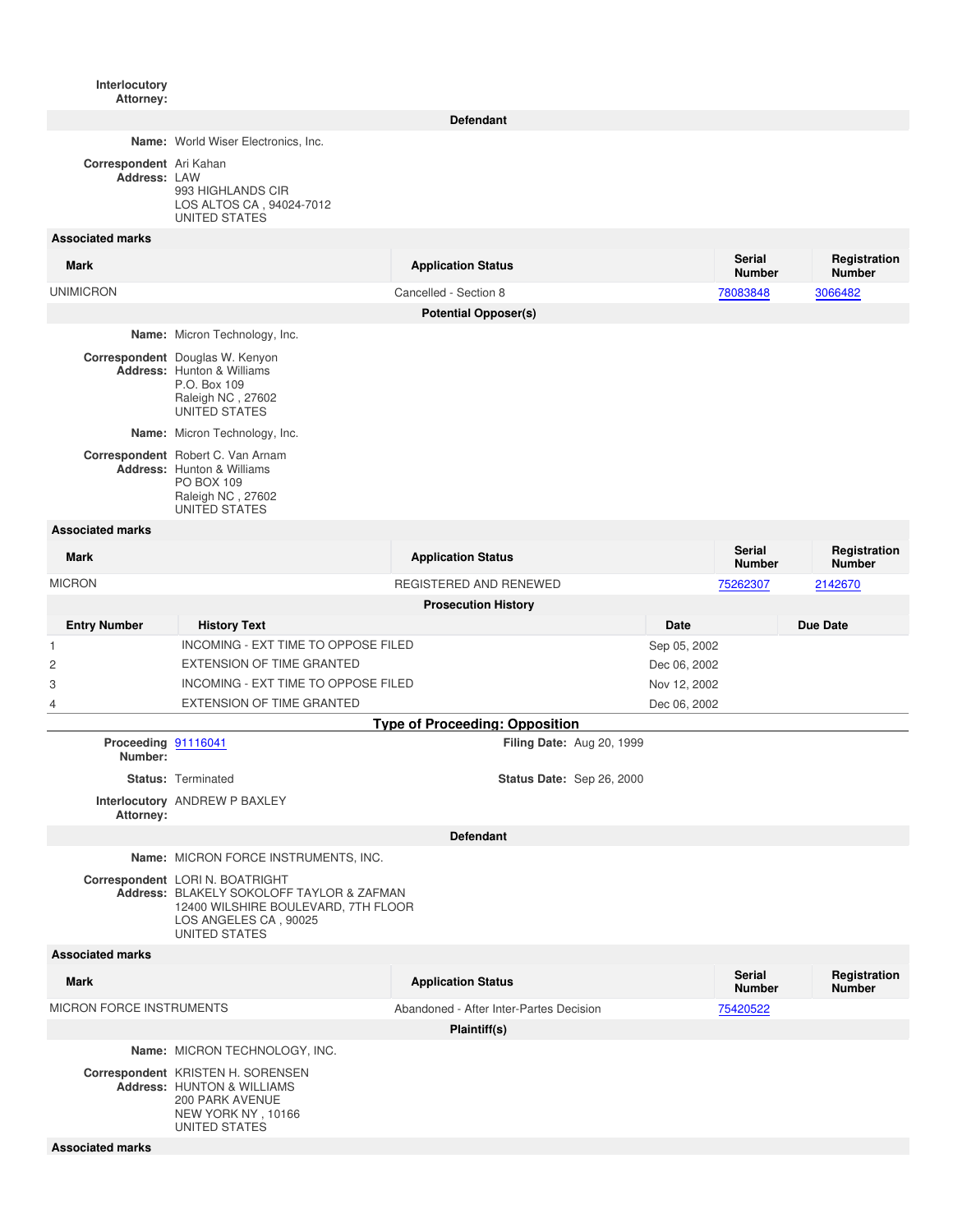| <b>Mark</b>         | <b>Application Status</b>                          |              | Serial<br><b>Number</b> | Registration<br><b>Number</b> |
|---------------------|----------------------------------------------------|--------------|-------------------------|-------------------------------|
| <b>MICRON</b>       | REGISTERED AND RENEWED                             |              | 75262307                | 2142670                       |
|                     | <b>Prosecution History</b>                         |              |                         |                               |
| <b>Entry Number</b> | <b>History Text</b>                                | Date         |                         | Due Date                      |
|                     | FILED AND FEE                                      | Aug 20, 1999 |                         |                               |
| $\overline{c}$      | NOTICE SENT: TRIAL DATES RESET: ANSWER DUE         | Jan 06, 2000 |                         | Feb 15, 2000                  |
| 3                   | PENDING, INSTITUTED                                | Jan 06, 2000 |                         |                               |
| 4                   | ANSWER                                             | Feb 05, 2000 |                         |                               |
| 5                   | P'S MOTION TO AMEND OPPOSITION                     | May 26, 2000 |                         |                               |
| 6                   | DF 40DAYS FILE ANSWER, DISC AND TEST PERIODS RESET | Jul 17, 2000 |                         |                               |
| 7                   | P'S MOT FOR EXTEN. OF TIME W/ CONSENT              | Jul 24, 2000 |                         |                               |
| 8                   | CONSENTED DISMISSAL OF OPP                         | Aug 14, 2000 |                         |                               |
| 9                   | WITHDRAWAL OF APPLICATION                          | Aug 09, 2000 |                         |                               |
| 10                  | PL MOT DISMISSAL OF OPP                            | Aug 14, 2000 |                         |                               |
| 11                  | <b>BOARD'S DECISION: SUSTAINED</b>                 | Sep 26, 2000 |                         |                               |
| 12                  | TERMINATED                                         | Sep 26, 2000 |                         |                               |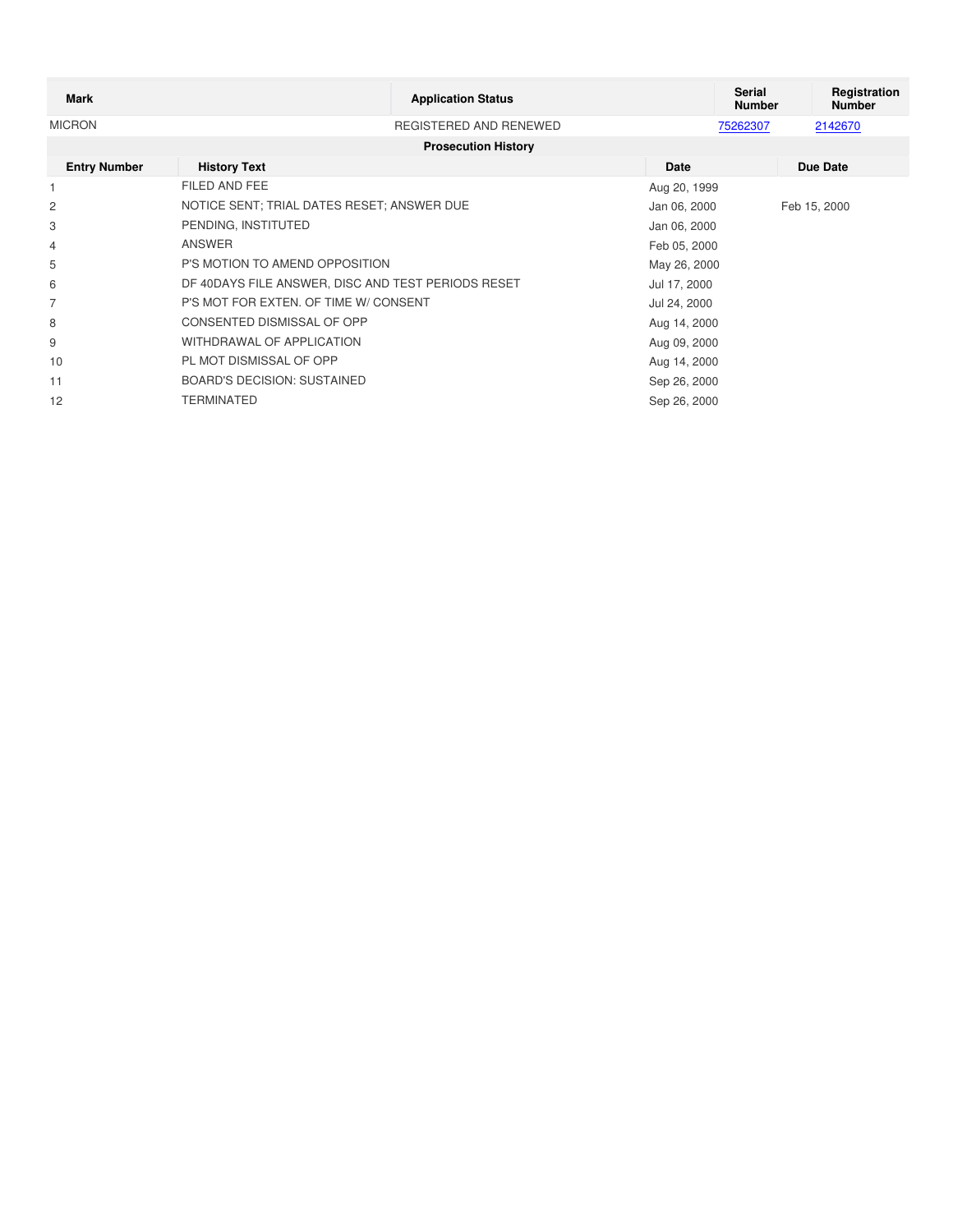**Generated on:** This page was generated by TSDR on 2018-11-27 14:58:07 EST

**Mark:** MICRON

#### **MICRON**

**US Serial Number: 76174498** 

**US Registration Number:**

**Register:** Principal

**Mark Type:** Trademark

**Status:** The registration has been renewed.

**Status Date:** Jun. 27, 2013

**Publication Date:** Jul. 24, 2001

**Date:** Application Filing Dec. 01, 2000

Registration Date: Jul. 01, 2003

**Allowance Date:** Notice of Oct. 16, 2001

#### **Mark Information**

**Mark Literal** MICRON **Elements:**

#### **Standard Character** No

**Claim:**

**Mark Drawing** 1 - TYPESET WORD(S) /LETTER(S) /NUMBER(S) **Type:**

## **Related Properties Information**

**International** 1408628 **Registration Number: International** A0074972/1408628

#### **Application(s) /Registration(s) Based on this Property:**

#### **Claimed Ownership** 2142670, 2276067

**of US Registrations:**

### **Goods and Services**

**Note:** The following symbols indicate that the registrant/owner has amended the goods/services:

Brackets [..] indicate deleted goods/services;

Double parenthesis ((..)) identify any goods/services not claimed in a Section 15 affidavit of incontestability; and

Asterisks \*..\* identify additional (new) wording in the goods/services.

**For:** printed circuit boards incorporating semiconductor devices

**International** 009 - Primary Class **U.S Class(es):** 021, 023, 026, 036, 038

**Class(es):**

**Class Status:** ACTIVE

**Basis:** 1(a)

**First Use:** Jan. 15, 1987 **Use in Commerce:** Jan. 15, 1987

# **Basis Information (Case Level)**

**Filed Use:** No **Currently Use:** Yes **Amended Use:** No

**Filed ITU:** Yes **Currently ITU:** No **Amended ITU:** No **Filed 44D:** No **Currently 44D:** No **Amended 44D:** No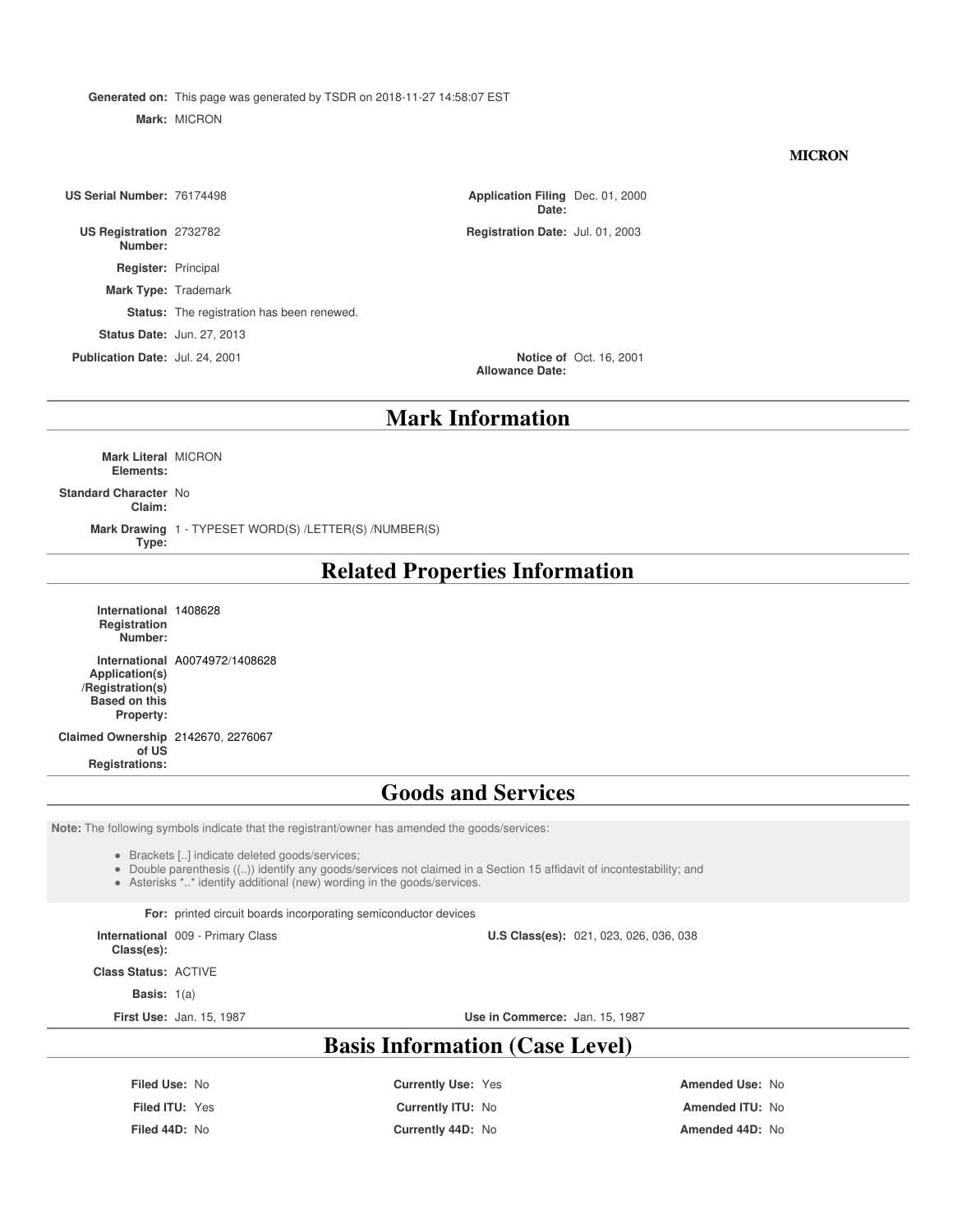**Filed 66A:** No **Currently 66A:** No

**Filed No Basis:** No **Currently No Basis:** No

# **Current Owner(s) Information**

**Owner Name:** Micron Technology, Inc.

**Owner Address:** 8000 South Federal Way Boise, IDAHO 837169632 UNITED STATES

**Legal Entity Type: CORPORATION** 

**Where Organized:** DELAWARE

# **Attorney/Correspondence Information**

|                             |                                                                                                                                             | <b>Attorney of Record</b>                |                          |                             |
|-----------------------------|---------------------------------------------------------------------------------------------------------------------------------------------|------------------------------------------|--------------------------|-----------------------------|
| Attorney Name: John C. Cain |                                                                                                                                             | Docket Number: 102-0040US                |                          |                             |
| <b>Email Address:</b>       | Attorney Primary WCTrademark@counselip.com                                                                                                  | <b>Attorney Email Yes</b><br>Authorized: |                          |                             |
|                             |                                                                                                                                             | Correspondent                            |                          |                             |
| Correspondent John C. Cain  | Name/Address: Wong, Cabello, Lutsch, Rutherford & Brucculeri, L.<br>20333 SH 249, SUITE 600<br>HOUSTON, TEXAS 77070<br><b>UNITED STATES</b> |                                          |                          |                             |
|                             | <b>Phone: 832 446 2403</b>                                                                                                                  |                                          | <b>Fax: 832 446 2424</b> |                             |
| mail:                       | Correspondent e- WCTrademark@counselip.com                                                                                                  | Correspondent e-Yes<br>mail Authorized:  |                          |                             |
|                             |                                                                                                                                             | Domestic Representative - Not Found      |                          |                             |
| <b>Prosecution History</b>  |                                                                                                                                             |                                          |                          |                             |
|                             |                                                                                                                                             |                                          |                          |                             |
| <b>Date</b>                 | <b>Description</b>                                                                                                                          |                                          |                          | Proceeding<br><b>Number</b> |

| υαισ          | <b>DESCRIPTION</b>                                  | <b>Numbe</b> |
|---------------|-----------------------------------------------------|--------------|
| May 10, 2017  | ASSIGNMENT OF OWNERSHIP NOT UPDATED AUTOMATICALLY   |              |
| Jun. 15, 2016 | ASSIGNMENT OF OWNERSHIP NOT UPDATED AUTOMATICALLY   |              |
| Jun. 27, 2013 | NOTICE OF ACCEPTANCE OF SEC. 8 & 9 - E-MAILED       |              |
| Jun. 27, 2013 | REGISTERED AND RENEWED (FIRST RENEWAL - 10 YRS)     | 67603        |
| Jun. 27, 2013 | REGISTERED - SEC. 8 (10-YR) ACCEPTED/SEC. 9 GRANTED | 67603        |
| Jun. 27, 2013 | CASE ASSIGNED TO POST REGISTRATION PARALEGAL        | 67603        |
| Jun. 19, 2013 | TEAS SECTION 8 & 9 RECEIVED                         |              |
| Jan. 16, 2009 | REGISTERED - SEC. 8 (6-YR) ACCEPTED & SEC. 15 ACK.  | 66607        |
| Jan. 13, 2009 | ASSIGNED TO PARALEGAL                               | 66607        |
| Jan. 07, 2009 | TEAS SECTION 8 & 15 RECEIVED                        |              |
| Feb. 14, 2008 | CASE FILE IN TICRS                                  |              |
| Sep. 10, 2003 | TEAS CHANGE OF CORRESPONDENCE RECEIVED              |              |
| Jul. 01, 2003 | REGISTERED-PRINCIPAL REGISTER                       |              |
| May 04, 2003  | ALLOWED PRINCIPAL REGISTER - SOU ACCEPTED           |              |
| May 02, 2003  | ASSIGNED TO EXAMINER                                | 76502        |
| May 01, 2003  | STATEMENT OF USE PROCESSING COMPLETE                |              |
| Apr. 16, 2003 | USE AMENDMENT FILED                                 |              |
| Apr. 16, 2003 | TEAS STATEMENT OF USE RECEIVED                      |              |
| Nov. 04, 2002 | <b>EXTENSION 2 GRANTED</b>                          |              |
| Oct. 09, 2002 | <b>EXTENSION 2 FILED</b>                            |              |
| Oct. 09, 2002 | <b>TEAS EXTENSION RECEIVED</b>                      |              |
| Sep. 13, 2002 | TEAS CHANGE OF CORRESPONDENCE RECEIVED              |              |
| May 21, 2002  | <b>EXTENSION 1 GRANTED</b>                          |              |
| Feb. 28, 2002 | <b>EXTENSION 1 FILED</b>                            |              |
| Oct. 16, 2001 | NOA MAILED - SOU REQUIRED FROM APPLICANT            |              |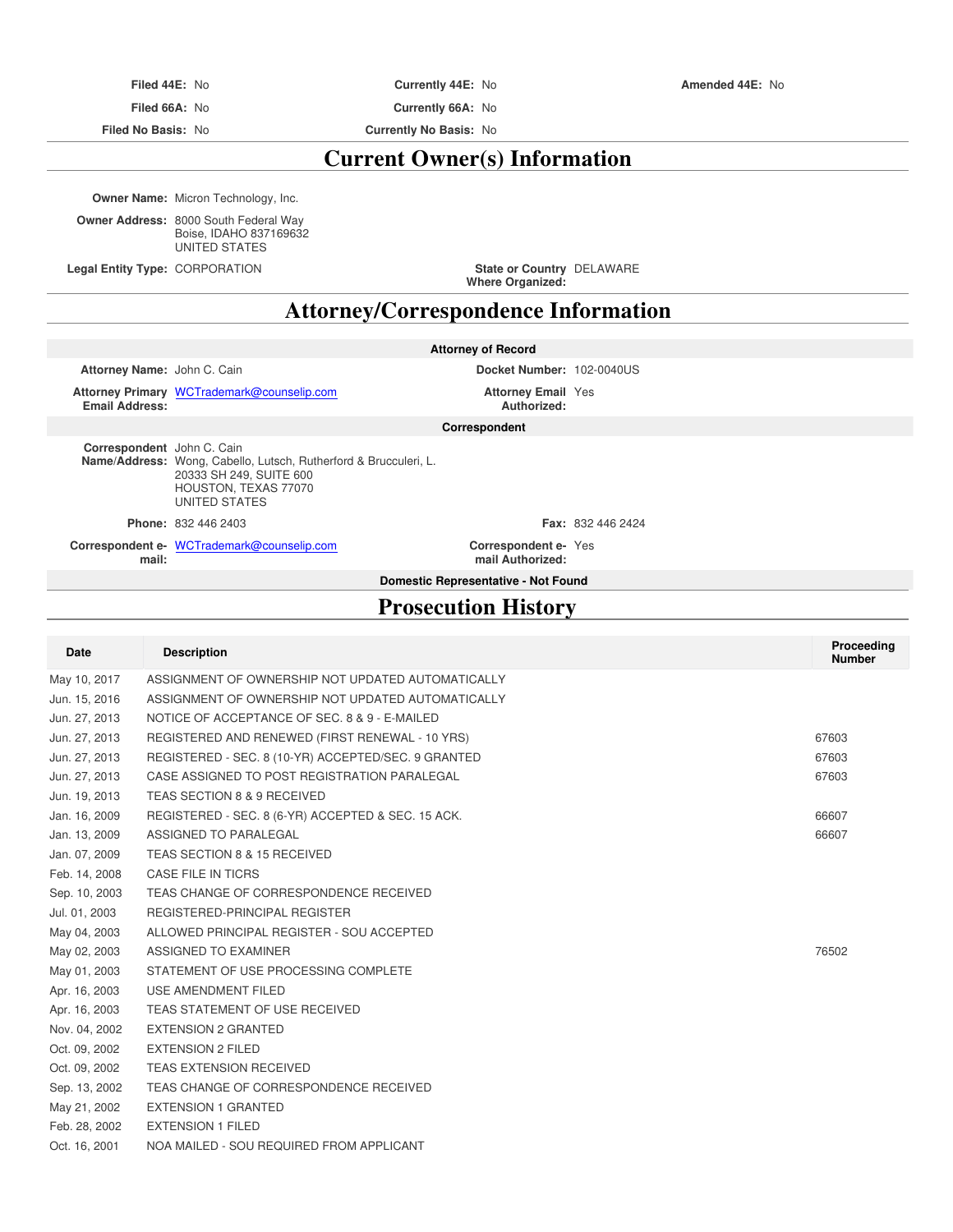# **Maintenance Filings or Post Registration Information**

**Affidavit of** Section 8 - Accepted **Continued Use: Affidavit of** Section 15 - Accepted **Incontestability:**

**Renewal Date:** Jul. 01, 2013

# **TM Staff and Location Information**

**TM Staff Information - None**

**File Location**

**Current Location:** GENERIC WEB UPDATE **Date in Location:** Jun. 27, 2013

### **Assignment Abstract Of Title Information**

| <b>Summary</b>                 |                                                                               |                                                       |                                                 |
|--------------------------------|-------------------------------------------------------------------------------|-------------------------------------------------------|-------------------------------------------------|
| <b>Total Assignments: 5</b>    |                                                                               |                                                       | Registrant: Micron Technology, Inc.             |
|                                |                                                                               | Assignment 1 of 5                                     |                                                 |
|                                | Conveyance: SECURITY INTEREST                                                 |                                                       |                                                 |
| Reel/Frame: 5792/0001          |                                                                               | Pages: 13                                             |                                                 |
| Date Recorded: May 12, 2016    |                                                                               |                                                       |                                                 |
| Documents:                     | Supporting assignment-tm-5792-0001.pdf                                        |                                                       |                                                 |
|                                |                                                                               | <b>Assignor</b>                                       |                                                 |
|                                | Name: MICRON TECHNOLOGY, INC.                                                 | Execution Date: Apr. 26, 2016                         |                                                 |
| Legal Entity Type: CORPORATION |                                                                               | <b>Where Organized:</b>                               | State or Country No Place Where Organized Found |
|                                |                                                                               | Assignee                                              |                                                 |
|                                | Name: U.S. BANK NATIONAL ASSOCIATION, AS COLLATERAL AGENT                     |                                                       |                                                 |
| Legal Entity Type: CORPORATION |                                                                               | State or Country MINNESOTA<br><b>Where Organized:</b> |                                                 |
|                                | Address: 633 WEST FIFTH STREET, 24TH FLOOR<br>LOS ANGELES, CALIFORNIA 90071   |                                                       |                                                 |
|                                |                                                                               | Correspondent                                         |                                                 |
| Name:                          | Correspondent WSGR, C/O QUI LU, SENIOR PARALEGAL                              |                                                       |                                                 |
|                                | Correspondent 650 PAGE MILL ROAD<br>Address: FH2-1 P12<br>PALO ALTO, CA 94304 |                                                       |                                                 |
|                                |                                                                               | Domestic Representative - Not Found                   |                                                 |
|                                |                                                                               | <b>Assignment 2 of 5</b>                              |                                                 |
|                                | Conveyance: TRADEMARK SECURITY AGREEMENT                                      |                                                       |                                                 |
| Reel/Frame: 5805/0271          |                                                                               | Pages: 12                                             |                                                 |
| Date Recorded: Jun. 02, 2016   |                                                                               |                                                       |                                                 |
| Documents:                     | Supporting assignment-tm-5805-0271.pdf                                        |                                                       |                                                 |
|                                |                                                                               | Assignor                                              |                                                 |
|                                | Name: MICRON TECHNOLOGY, INC.                                                 | Execution Date: Apr. 26, 2016                         |                                                 |
| Legal Entity Type: CORPORATION |                                                                               | State or Country DELAWARE<br><b>Where Organized:</b>  |                                                 |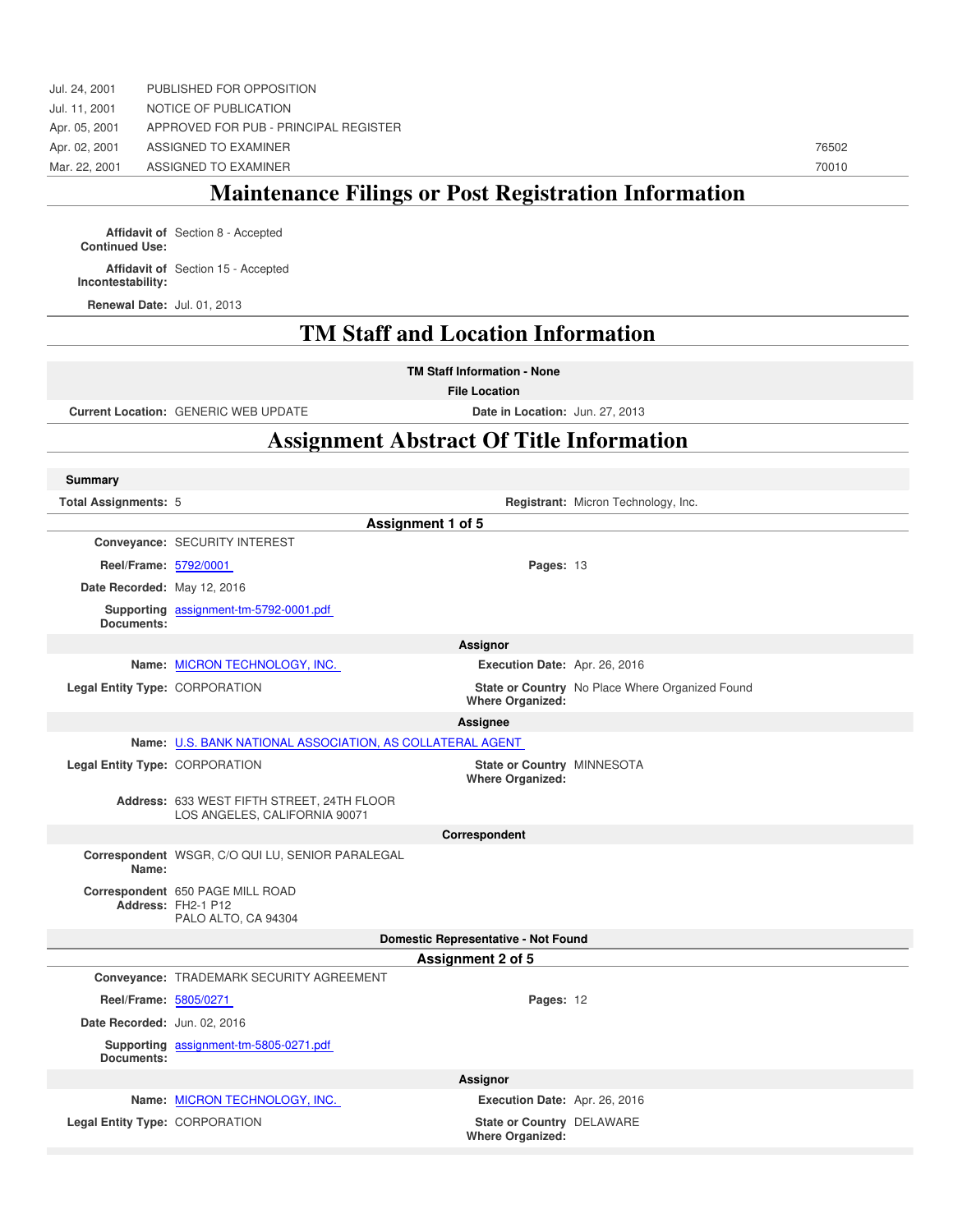|                                |                                                                                                     | <b>Assignee</b>                                             |                                                 |
|--------------------------------|-----------------------------------------------------------------------------------------------------|-------------------------------------------------------------|-------------------------------------------------|
|                                | Name: MORGAN STANLEY SENIOR FUNDING, INC., AS COLLATERAL AGENT                                      |                                                             |                                                 |
| Legal Entity Type: CORPORATION |                                                                                                     | State or Country DELAWARE<br><b>Where Organized:</b>        |                                                 |
|                                | Address: 1300 THAMES STREET, 4TH FLOOR<br>BALTIMORE, MARYLAND 21231                                 |                                                             |                                                 |
|                                |                                                                                                     | Correspondent                                               |                                                 |
| Name:                          | Correspondent GENEVIEVE DORMENT, ESQ.                                                               |                                                             |                                                 |
|                                | Correspondent SIMPSON THACHER & BARTLETT LLP<br>Address: 425 LEXINGTON AVENUE<br>NEW YORK, NY 10017 |                                                             |                                                 |
|                                |                                                                                                     | Domestic Representative - Not Found                         |                                                 |
|                                |                                                                                                     | Assignment 3 of 5                                           |                                                 |
|                                | Conveyance: SUPPLEMENT NO. 4 TO TRADEMARK SECURITY AGREEMENT                                        |                                                             |                                                 |
| Reel/Frame: 6050/0070          |                                                                                                     | Pages: 15                                                   |                                                 |
| Date Recorded: May 04, 2017    |                                                                                                     |                                                             |                                                 |
| Documents:                     | Supporting assignment-tm-6050-0070.pdf                                                              |                                                             |                                                 |
|                                |                                                                                                     | Assignor                                                    |                                                 |
|                                | Name: MICRON TECHNOLOGY, INC.                                                                       | Execution Date: Apr. 25, 2017                               |                                                 |
| Legal Entity Type: CORPORATION |                                                                                                     | State or Country DELAWARE<br><b>Where Organized:</b>        |                                                 |
|                                |                                                                                                     | Assignee                                                    |                                                 |
|                                | Name: MORGAN STANLEY SENIOR FUNDING, INC.                                                           |                                                             |                                                 |
| Legal Entity Type: CORPORATION |                                                                                                     | State or Country DELAWARE<br><b>Where Organized:</b>        |                                                 |
|                                | Address: 1300 THAMES STREET                                                                         |                                                             |                                                 |
|                                | 4TH FLOOR<br>BALTIMORE, MARYLAND 21231                                                              |                                                             |                                                 |
|                                |                                                                                                     | Correspondent                                               |                                                 |
| Name:                          | Correspondent GENEVIEVE DORMENT, ESQ.                                                               |                                                             |                                                 |
|                                | Correspondent SIMPSON THACHER & BARTLETT LLP<br>Address: 425 LEXINGTON AVENUE<br>NEW YORK, NY 10017 |                                                             |                                                 |
|                                |                                                                                                     | Domestic Representative - Not Found                         |                                                 |
|                                |                                                                                                     | Assignment 4 of 5                                           |                                                 |
|                                | Conveyance: RELEASE BY SECURED PARTY                                                                |                                                             |                                                 |
| Reel/Frame: 6403/0540          |                                                                                                     | Pages: 11                                                   |                                                 |
| Date Recorded: Aug. 02, 2018   |                                                                                                     |                                                             |                                                 |
| Documents:                     | Supporting assignment-tm-6403-0540.pdf                                                              |                                                             |                                                 |
|                                |                                                                                                     | Assignor                                                    |                                                 |
|                                | Name: U.S. BANK NATIONAL ASSOCIATION, AS<br><b>COLLATERAL AGENT</b>                                 | Execution Date: Jun. 29, 2018                               |                                                 |
|                                | Legal Entity Type: NATIONAL BANKING ASSOCIATION                                                     | <b>Where Organized:</b>                                     | State or Country No Place Where Organized Found |
|                                |                                                                                                     | Assignee                                                    |                                                 |
|                                | Name: MICRON TECHNOLOGY, INC.                                                                       |                                                             |                                                 |
| Legal Entity Type: CORPORATION |                                                                                                     | <b>State or Country DELAWARE</b><br><b>Where Organized:</b> |                                                 |
|                                | Address: 8000 S. FEDERAL WAY<br>BOISE, IDAHO 83707                                                  |                                                             |                                                 |
|                                |                                                                                                     | Correspondent                                               |                                                 |
| Name:                          | Correspondent WSGR, C/O QUI LU FLOOD, SENIOR PARALEGAL                                              |                                                             |                                                 |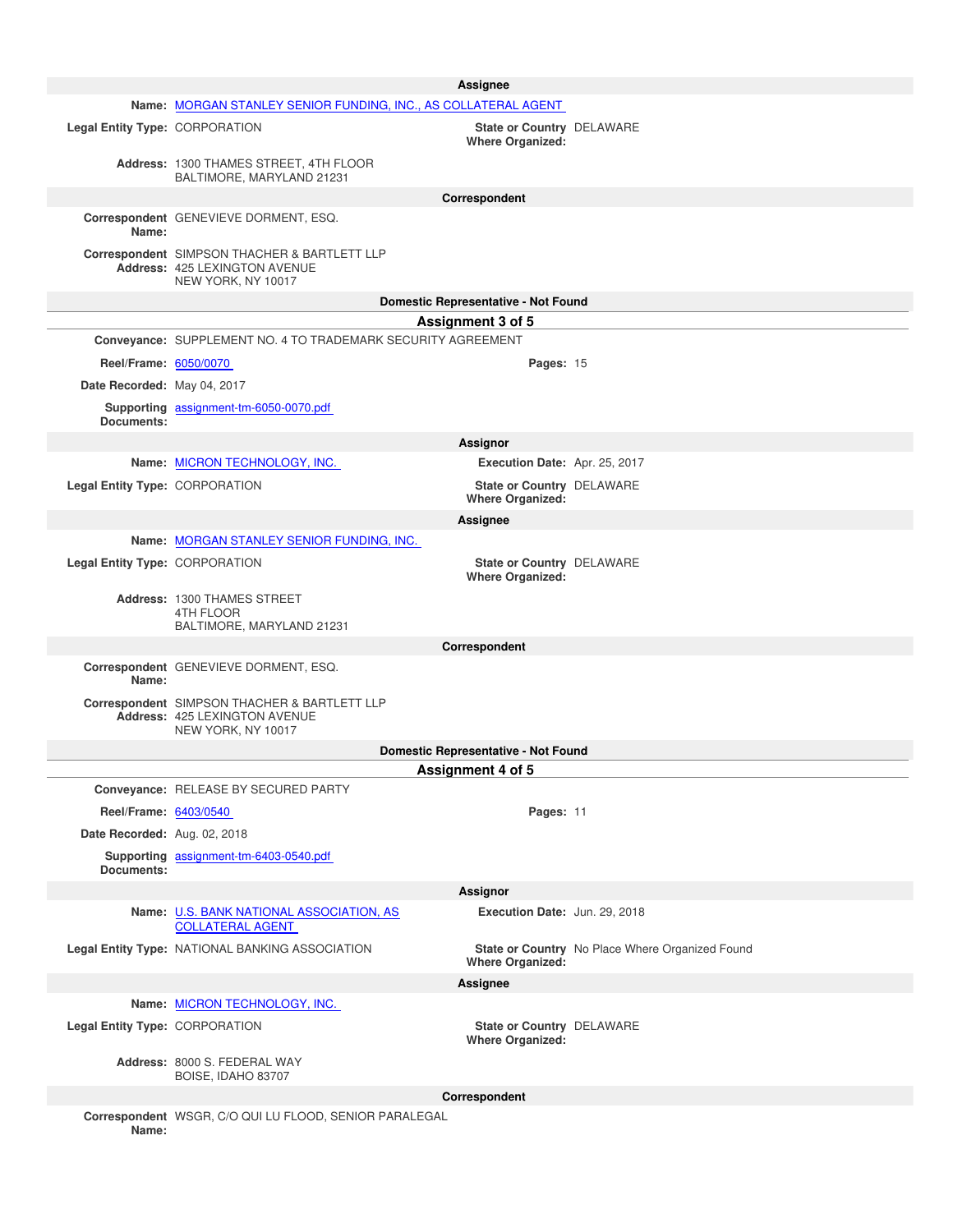#### **Correspondent Address:** ONE MARKET, SPEAR TOWER, SUITE 3300 SAN FRANCISCO, CA 94105

| <b>Domestic Representative - Not Found</b> |                                                                                                                     |                                                      |                                |                                |                               |
|--------------------------------------------|---------------------------------------------------------------------------------------------------------------------|------------------------------------------------------|--------------------------------|--------------------------------|-------------------------------|
|                                            |                                                                                                                     | Assignment 5 of 5                                    |                                |                                |                               |
|                                            | Conveyance: SECURITY INTEREST                                                                                       |                                                      |                                |                                |                               |
| Reel/Frame: 6380/0564                      |                                                                                                                     | Pages: 9                                             |                                |                                |                               |
| Date Recorded: Jul. 13, 2018               |                                                                                                                     |                                                      |                                |                                |                               |
|                                            | Supporting assignment-tm-6380-0564.pdf                                                                              |                                                      |                                |                                |                               |
| Documents:                                 |                                                                                                                     |                                                      |                                |                                |                               |
|                                            |                                                                                                                     | Assignor                                             |                                |                                |                               |
|                                            | Name: MICRON TECHNOLOGY, INC.                                                                                       | Execution Date: Jul. 03, 2018                        |                                |                                |                               |
| Legal Entity Type: CORPORATION             |                                                                                                                     | State or Country DELAWARE<br><b>Where Organized:</b> |                                |                                |                               |
|                                            | Name: MICRON SEMICONDUCTOR PRODUCTS, INC.                                                                           | Execution Date: Jul. 03, 2018                        |                                |                                |                               |
| Legal Entity Type: CORPORATION             |                                                                                                                     | State or Country IDAHO<br><b>Where Organized:</b>    |                                |                                |                               |
|                                            |                                                                                                                     | Assignee                                             |                                |                                |                               |
|                                            | Name: JPMORGAN CHASE BANK, N.A., AS COLLATERAL AGENT                                                                |                                                      |                                |                                |                               |
|                                            | Legal Entity Type: NATIONAL BANKING ASSOCIATION                                                                     | <b>Where Organized:</b>                              | State or Country UNITED STATES |                                |                               |
|                                            | Address: 10 S. DEARBORN<br>7TH FLOOR                                                                                |                                                      |                                |                                |                               |
|                                            | CHICAGO, ILLINOIS 60603                                                                                             |                                                      |                                |                                |                               |
|                                            |                                                                                                                     | Correspondent                                        |                                |                                |                               |
| Name:                                      | Correspondent MARCELA ROBLEDO                                                                                       |                                                      |                                |                                |                               |
|                                            | Correspondent 2475 HANOVER STREET<br>Address: PALO ALTO, CA 94304                                                   |                                                      |                                |                                |                               |
|                                            |                                                                                                                     | Domestic Representative - Not Found                  |                                |                                |                               |
|                                            |                                                                                                                     | <b>Proceedings</b>                                   |                                |                                |                               |
| <b>Summary</b>                             |                                                                                                                     |                                                      |                                |                                |                               |
| Number of 2<br>Proceedings:                |                                                                                                                     |                                                      |                                |                                |                               |
|                                            |                                                                                                                     | <b>Type of Proceeding: Opposition</b>                |                                |                                |                               |
| Proceeding 91243920                        |                                                                                                                     |                                                      | Filing Date: Oct 01, 2018      |                                |                               |
| Number:                                    |                                                                                                                     |                                                      |                                |                                |                               |
|                                            | Status: Pending                                                                                                     | <b>Status Date: Oct 01, 2018</b>                     |                                |                                |                               |
| Attorney:                                  | Interlocutory MARY B MYLES                                                                                          |                                                      |                                |                                |                               |
|                                            |                                                                                                                     | <b>Defendant</b>                                     |                                |                                |                               |
|                                            | Name: Micronit Microtechnologies B.V.                                                                               |                                                      |                                |                                |                               |
|                                            | Correspondent RAYMOND M. MEHLER<br>Address: COOK ALEX LTD.<br>200 WEST ADAMS STREET SUITE 2850<br>CHICAGO IL, 60606 |                                                      |                                |                                |                               |
| mail:                                      | Correspondent e- docket@cookalex.com                                                                                |                                                      |                                |                                |                               |
| <b>Associated marks</b>                    |                                                                                                                     |                                                      |                                |                                |                               |
| <b>Mark</b>                                |                                                                                                                     | <b>Application Status</b>                            |                                | <b>Serial</b><br><b>Number</b> | Registration<br><b>Number</b> |
| <b>MICRONIT</b>                            |                                                                                                                     | <b>Opposition Pending</b>                            |                                | 87511216                       |                               |
|                                            |                                                                                                                     | Plaintiff(s)                                         |                                |                                |                               |
|                                            | Name: Micron Technology, Inc.                                                                                       |                                                      |                                |                                |                               |
|                                            | Correspondent Margaret Niver McGann                                                                                 |                                                      |                                |                                |                               |

**Correspondent Address:** Margaret Niver McGann Parsons Behle & Latimer 800 West Main Street, Suite 1300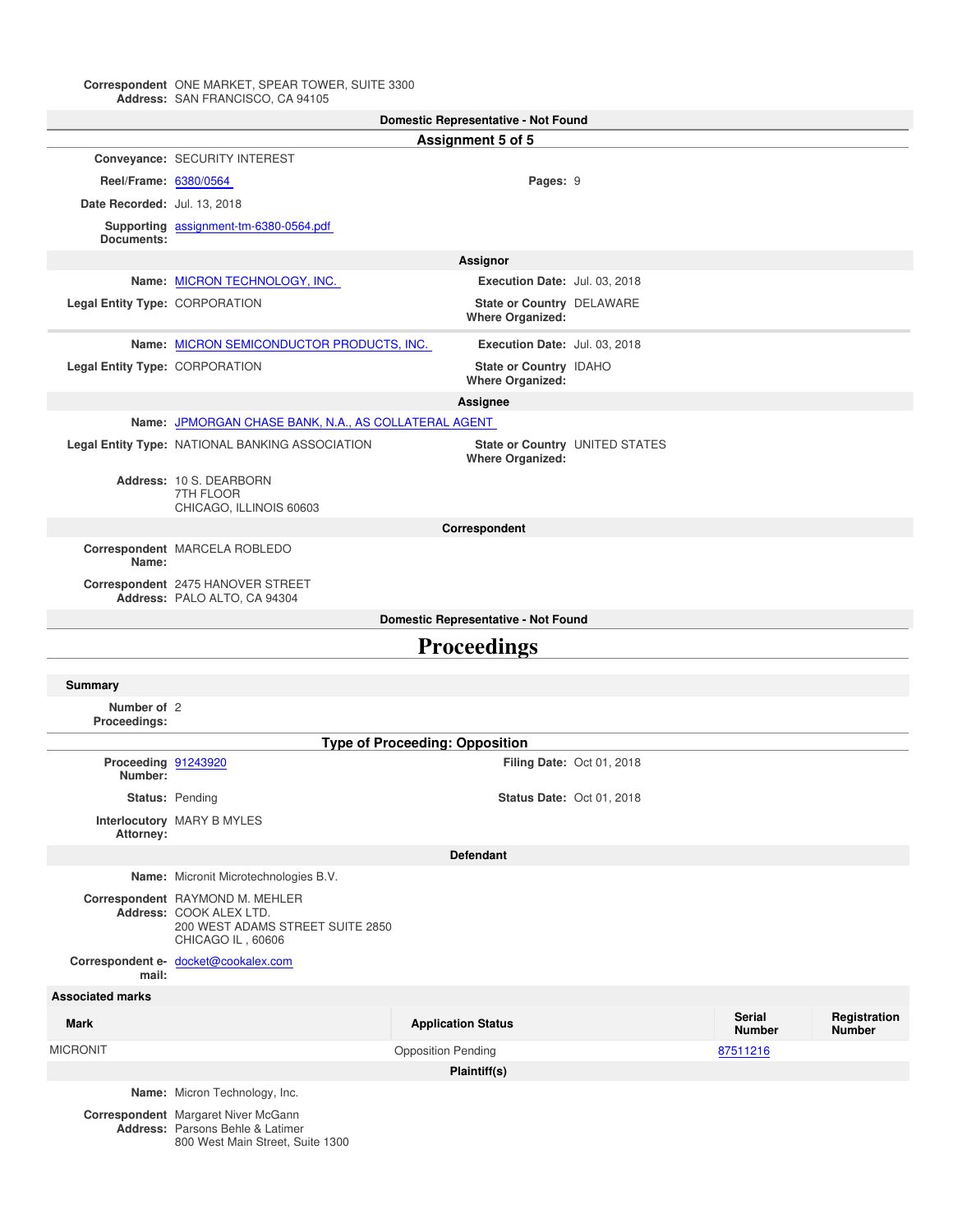#### Boise ID , 83702 UNITED STATES

**Correspondent email:** trademarks@parsonsbehle.com

| <b>Associated marks</b>        |                                                                                                                                                                        |                                       |                                  |                              |                                |                               |
|--------------------------------|------------------------------------------------------------------------------------------------------------------------------------------------------------------------|---------------------------------------|----------------------------------|------------------------------|--------------------------------|-------------------------------|
| <b>Mark</b>                    |                                                                                                                                                                        | <b>Application Status</b>             |                                  |                              | <b>Serial</b><br><b>Number</b> | Registration<br><b>Number</b> |
| <b>MICRON</b>                  | REGISTERED AND RENEWED                                                                                                                                                 |                                       |                                  |                              | 75262307                       | 2142670                       |
| <b>MICRON</b>                  | REGISTERED AND RENEWED                                                                                                                                                 |                                       |                                  |                              | 76174498                       | 2732782                       |
| <b>MICRON</b>                  | REGISTERED AND RENEWED                                                                                                                                                 |                                       |                                  |                              | 78315610                       | 3174793                       |
| <b>MICRON</b>                  | REGISTERED AND RENEWED                                                                                                                                                 |                                       |                                  |                              | 76174435                       | 2660429                       |
|                                |                                                                                                                                                                        | <b>Prosecution History</b>            |                                  |                              |                                |                               |
| <b>Entry Number</b>            | <b>History Text</b>                                                                                                                                                    |                                       |                                  | Date                         |                                | <b>Due Date</b>               |
| 1                              | FILED AND FEE                                                                                                                                                          |                                       |                                  | Oct 01, 2018                 |                                |                               |
| 2                              | NOTICE AND TRIAL DATES SENT; ANSWER DUE:                                                                                                                               |                                       |                                  | Nov 10, 2018<br>Oct 01, 2018 |                                |                               |
| 3                              | PENDING, INSTITUTED                                                                                                                                                    |                                       |                                  | Oct 01, 2018                 |                                |                               |
| 4                              | D MOT FOR EXT W/ CONSENT                                                                                                                                               |                                       |                                  | Nov 06, 2018                 |                                |                               |
| 5                              | <b>EXTENSION OF TIME GRANTED</b>                                                                                                                                       |                                       |                                  | Nov 06, 2018                 |                                |                               |
|                                |                                                                                                                                                                        | <b>Type of Proceeding: Opposition</b> |                                  |                              |                                |                               |
| Proceeding 91237485<br>Number: |                                                                                                                                                                        |                                       | <b>Filing Date: Oct 27, 2017</b> |                              |                                |                               |
|                                | <b>Status: Terminated</b>                                                                                                                                              |                                       | <b>Status Date: Oct 10, 2018</b> |                              |                                |                               |
| Attorney:                      | Interlocutory MIKE WEBSTER                                                                                                                                             |                                       |                                  |                              |                                |                               |
|                                |                                                                                                                                                                        | <b>Defendant</b>                      |                                  |                              |                                |                               |
|                                | Name: Unimicron Technology Corp.                                                                                                                                       |                                       |                                  |                              |                                |                               |
|                                | Correspondent JILL M PIETRINI<br>Address: SHEPPARD MULLIN RICHTER & HAMPTON LLP<br>1901 AVENUE OF THE STARS, SUITE 1600<br>LOS ANGELES CA, 90067-6017<br>UNITED STATES |                                       |                                  |                              |                                |                               |
|                                | Correspondent e- jpietrini@smrh.com, pbost@smrh.com, baigboboh@smrh.com, shwang@smrh.com, rwalsh@smrh.com, mdanner@smrh.com, Ima<br>mail: rtin@smrh.com                |                                       |                                  |                              |                                |                               |
| <b>Associated marks</b>        |                                                                                                                                                                        |                                       |                                  |                              |                                |                               |
| Mark                           |                                                                                                                                                                        |                                       | <b>Application Status</b>        | <b>Serial Number</b>         |                                | Registration<br><b>Number</b> |
| <b>UNIMICRON</b>               |                                                                                                                                                                        |                                       | Registered                       | 87313012                     |                                | 5604112                       |
|                                |                                                                                                                                                                        | Plaintiff(s)                          |                                  |                              |                                |                               |
|                                | Name: Micron Technology, Inc.                                                                                                                                          |                                       |                                  |                              |                                |                               |
| Correspondent JOHN C CAIN      | Address: FLECKMAN & MCGLYNN<br>8945 LONG POINT ROAD, SUITE 120<br>HOUSTON TX, 77055<br>UNITED STATES                                                                   |                                       |                                  |                              |                                |                               |
| mail:                          | Correspondent e- trademarks@fleckman.com, cain@fleckman.com, zwolfe@fleckman.com                                                                                       |                                       |                                  |                              |                                |                               |
| <b>Associated marks</b>        |                                                                                                                                                                        |                                       |                                  |                              |                                |                               |
| Mark                           |                                                                                                                                                                        | <b>Application Status</b>             |                                  |                              | <b>Serial</b><br><b>Number</b> | Registration<br><b>Number</b> |
| <b>MICRON</b>                  |                                                                                                                                                                        | REGISTERED AND RENEWED                |                                  |                              | 75262307                       | 2142670                       |
| <b>MICRON</b>                  |                                                                                                                                                                        | REGISTERED AND RENEWED                |                                  |                              | 76174498                       | 2732782                       |
| <b>MICRON</b>                  | REGISTERED AND RENEWED<br>78315610<br>3174793                                                                                                                          |                                       |                                  |                              |                                |                               |
| <b>MICRON</b>                  | REGISTERED AND RENEWED<br>76174435                                                                                                                                     |                                       |                                  | 2660429                      |                                |                               |
|                                |                                                                                                                                                                        | <b>Prosecution History</b>            |                                  |                              |                                |                               |
| <b>Entry Number</b>            | <b>History Text</b>                                                                                                                                                    |                                       |                                  | Date                         |                                | <b>Due Date</b>               |
| 1                              | FILED AND FEE                                                                                                                                                          |                                       |                                  | Oct 27, 2017                 |                                |                               |
| 2                              | NOTICE AND TRIAL DATES SENT; ANSWER DUE:                                                                                                                               |                                       |                                  | Oct 27, 2017                 |                                | Dec 06, 2017                  |
| 3                              | PENDING, INSTITUTED                                                                                                                                                    |                                       |                                  | Oct 27, 2017                 |                                |                               |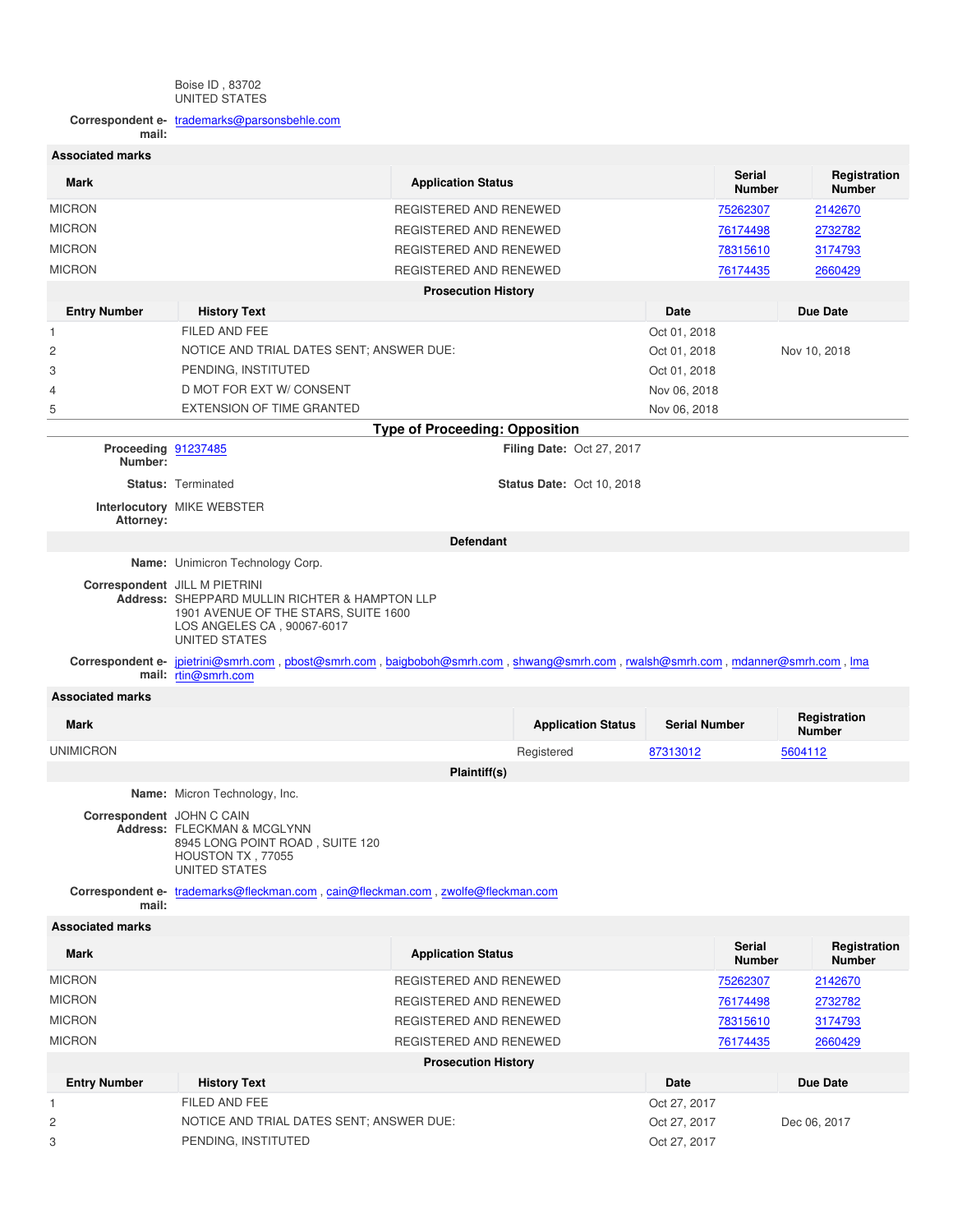| $\overline{4}$ | ANSWER                               | Dec 06, 2017 |
|----------------|--------------------------------------|--------------|
| 5              | STIP TO SUSP PEND SETTL NEGOTIATIONS | Mar 02, 2018 |
| 6              | <b>SUSPENDED</b>                     | Mar 02, 2018 |
| $\overline{7}$ | STIP FOR EXT                         | May 21, 2018 |
| 8              | EXTENSION OF TIME GRANTED            | May 22, 2018 |
| 9              | STIP FOR EXT                         | Aug 03, 2018 |
| 10             | EXTENSION OF TIME GRANTED            | Aug 03, 2018 |
| 11             | W/DRAW OF OPPOSITION                 | Sep 27, 2018 |
| 12             | BD DECISION: OPP DISMISSED W/ PREJ   | Oct 10, 2018 |
| 13             | TERMINATED                           | Oct 10, 2018 |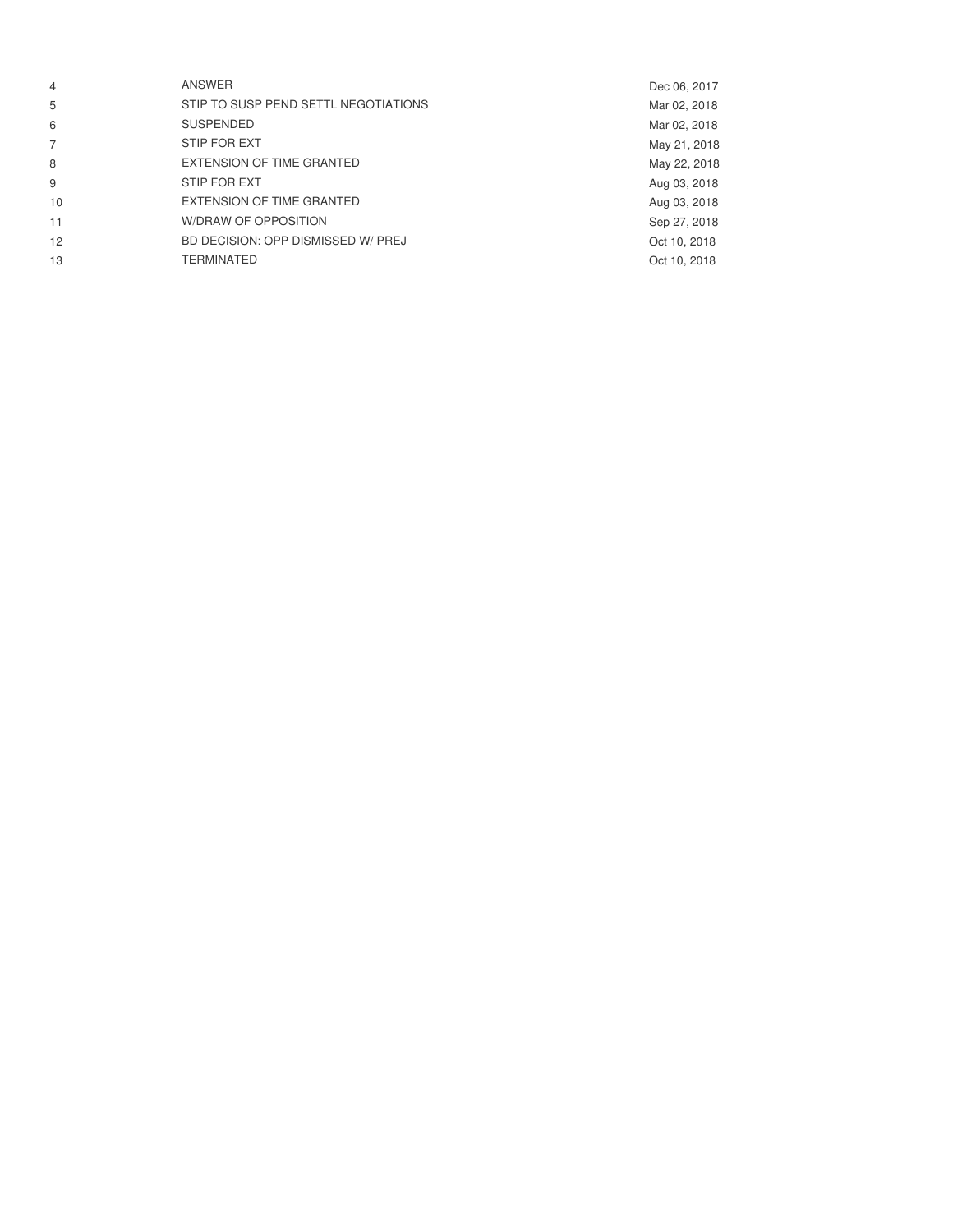**Generated on:** This page was generated by TSDR on 2018-11-27 14:58:48 EST

**Mark:** MICRON

**MICRON** 

**Mark Information Mark Literal** MICRON **Elements: Standard Character** No **Claim: US Serial Number: 78315610 Date:** Application Filing Oct. 20, 2003 **US Registration Number:** Registration Date: Nov. 21, 2006 **Register:** Principal **Mark Type:** Service Mark **TM5 Common Status Descriptor:** LIVE/REGISTRATION/Issued and Active The trademark application has been registered with the Office. **Status:** The registration has been renewed. **Status Date:** Jan. 12, 2017 **Publication Date:** Nov. 22, 2005 **Allowance Date:** Notice of Feb. 14, 2006

**Mark Drawing** 1 - TYPESET WORD(S) /LETTER(S) /NUMBER(S) **Type:**

# **Related Properties Information**

**Claimed Ownership** 2620024, 2660429, 2732782 and others **of US Registrations:**

# **Goods and Services**

**Note:** The following symbols indicate that the registrant/owner has amended the goods/services:

- Brackets [..] indicate deleted goods/services;
- Double parenthesis ((..)) identify any goods/services not claimed in a Section 15 affidavit of incontestability; and
- Asterisks \*..\* identify additional (new) wording in the goods/services.

**For:** custom design of memory and imaging semiconductor devices

| Class(es):                  | <b>International</b> 042 - Primary Class                            | <b>U.S Class(es): 100, 101</b>        |
|-----------------------------|---------------------------------------------------------------------|---------------------------------------|
| <b>Class Status: ACTIVE</b> |                                                                     |                                       |
| <b>Basis:</b> $1(a)$        |                                                                     |                                       |
|                             | <b>First Use: Nov. 26, 2002</b>                                     | Use in Commerce: Nov. 26, 2002        |
|                             | For: custom manufacture of memory and imaging semiconductor devices |                                       |
| Class(es):                  | <b>International</b> 040 - Primary Class                            | <b>U.S Class(es): 100, 103, 106</b>   |
| <b>Class Status: ACTIVE</b> |                                                                     |                                       |
| <b>Basis:</b> $1(a)$        |                                                                     |                                       |
|                             | <b>First Use: Nov. 26, 2002</b>                                     | Use in Commerce: Nov. 26, 2002        |
|                             |                                                                     | <b>Basis Information (Case Level)</b> |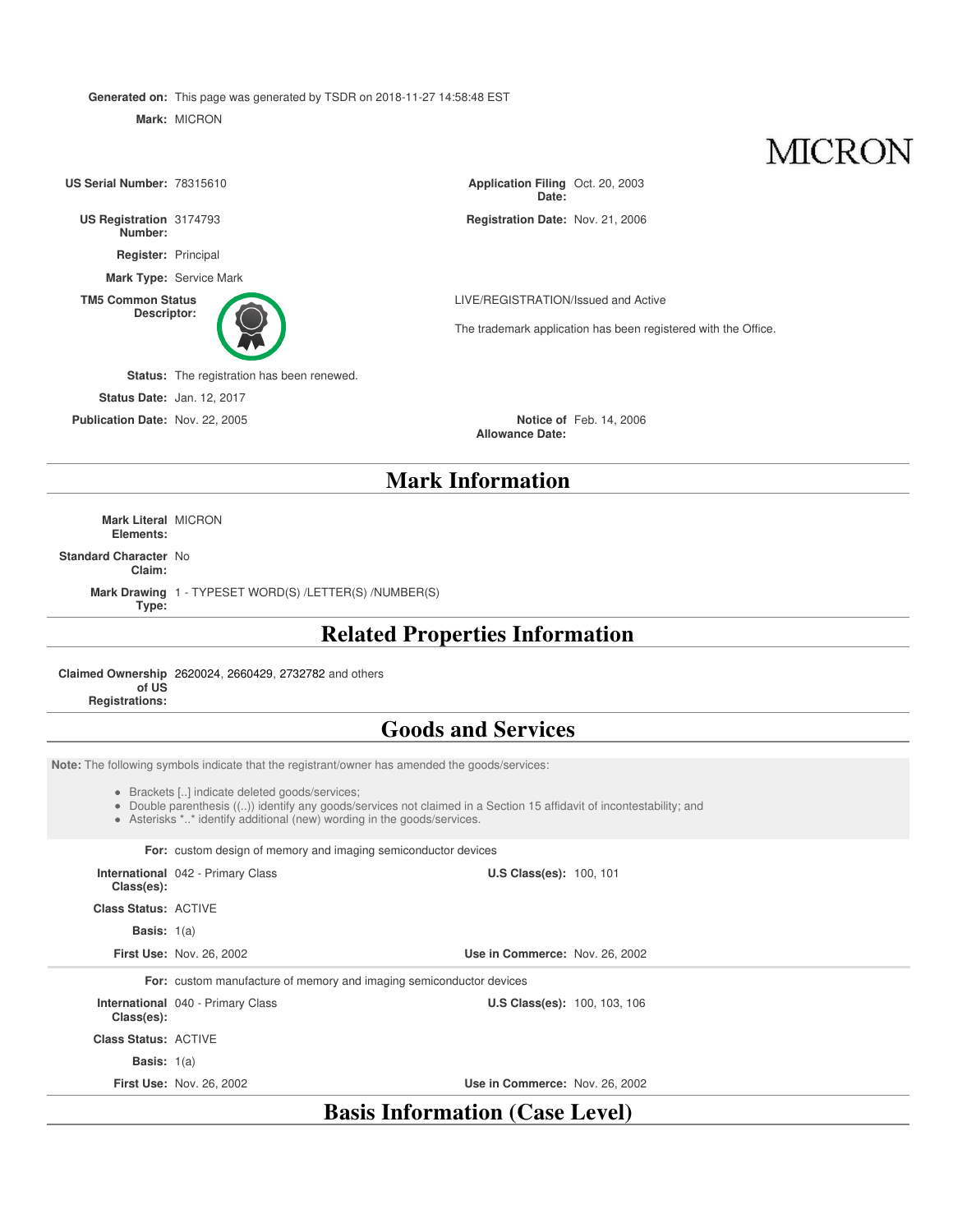| <b>Filed Use: No</b>      | <b>Currently Use: Yes</b>     |  |
|---------------------------|-------------------------------|--|
| <b>Filed ITU: Yes</b>     | <b>Currently ITU: No</b>      |  |
| Filed 44D: No             | Currently 44E: No             |  |
| Filed 44E: No             | Currently 66A: No             |  |
| Filed 66A: No             | <b>Currently No Basis: No</b> |  |
| <b>Filed No Basis: No</b> |                               |  |

# **Current Owner(s) Information**

**Owner Name:** Micron Technology, Inc.

**Owner Address:** 8000 South Federal Way Boise, IDAHO UNITED STATES 83707

**Legal Entity Type: CORPORATION** 

**Where Organized:** DELAWARE

# **Attorney/Correspondence Information**

| <b>Attorney of Record</b>           |                                                                                                               |                                          |                           |  |  |
|-------------------------------------|---------------------------------------------------------------------------------------------------------------|------------------------------------------|---------------------------|--|--|
| Attorney Name: John C. Cain         |                                                                                                               |                                          | Docket Number: 5102-091US |  |  |
| <b>Email Address:</b>               | Attorney Primary trademarks@fleckman.com                                                                      | <b>Attorney Email Yes</b><br>Authorized: |                           |  |  |
|                                     | Correspondent                                                                                                 |                                          |                           |  |  |
| Correspondent John C. Cain          | Name/Address: Fleckman & McGlynn, PLLC<br>8945 Long Point Rd, Suite 120<br>HOUSTON. TEXAS UNITED STATES 77055 |                                          |                           |  |  |
|                                     | <b>Phone:</b> (713) 722-0120                                                                                  |                                          | Fax: (713) 722-0122       |  |  |
| mail:                               | Correspondent e- trademarks@fleckman.com                                                                      | Correspondent e-Yes<br>mail Authorized:  |                           |  |  |
| Domestic Representative - Not Found |                                                                                                               |                                          |                           |  |  |
| <b>Prosecution History</b>          |                                                                                                               |                                          |                           |  |  |

| Date          | <b>Description</b>                                  | Proceeding<br><b>Number</b> |
|---------------|-----------------------------------------------------|-----------------------------|
| May 10, 2017  | ASSIGNMENT OF OWNERSHIP NOT UPDATED AUTOMATICALLY   |                             |
| Jan. 12, 2017 | NOTICE OF ACCEPTANCE OF SEC. 8 & 9 - E-MAILED       |                             |
| Jan. 12, 2017 | REGISTERED AND RENEWED (FIRST RENEWAL - 10 YRS)     | 74704                       |
| Jan. 12, 2017 | REGISTERED - SEC. 8 (10-YR) ACCEPTED/SEC. 9 GRANTED | 74704                       |
| Jan. 12, 2017 | CASE ASSIGNED TO POST REGISTRATION PARALEGAL        | 74704                       |
| Nov. 03, 2016 | TEAS SECTION 8 & 9 RECEIVED                         |                             |
| Jun. 15, 2016 | ASSIGNMENT OF OWNERSHIP NOT UPDATED AUTOMATICALLY   |                             |
| Nov. 21, 2015 | COURTESY REMINDER - SEC. 8 (10-YR)/SEC. 9 E-MAILED  |                             |
| Dec. 10, 2012 | NOTICE OF ACCEPTANCE OF SEC. 8 & 15 - E-MAILED      |                             |
| Dec. 09, 2012 | REGISTERED - SEC. 8 (6-YR) ACCEPTED & SEC. 15 ACK.  | 67723                       |
| Dec. 07, 2012 | CASE ASSIGNED TO POST REGISTRATION PARALEGAL        | 67723                       |
| Nov. 12, 2012 | TEAS SECTION 8 & 15 RECEIVED                        |                             |
| Nov. 21, 2006 | REGISTERED-PRINCIPAL REGISTER                       |                             |
| Oct. 13, 2006 | LAW OFFICE REGISTRATION REVIEW COMPLETED            | 74189                       |
| Oct. 13, 2006 | ASSIGNED TO LIE                                     | 74189                       |
| Oct. 06, 2006 | ALLOWED PRINCIPAL REGISTER - SOU ACCEPTED           |                             |
| Sep. 15, 2006 | STATEMENT OF USE PROCESSING COMPLETE                | 76873                       |
| Aug. 11, 2006 | USE AMENDMENT FILED                                 | 76873                       |
| Aug. 11, 2006 | TEAS STATEMENT OF USE RECEIVED                      |                             |
| Feb. 14, 2006 | NOA MAILED - SOU REQUIRED FROM APPLICANT            |                             |
| Nov. 22, 2005 | PUBLISHED FOR OPPOSITION                            |                             |
| Nov. 02, 2005 | NOTICE OF PUBLICATION                               |                             |
| Oct. 01, 2005 | LAW OFFICE PUBLICATION REVIEW COMPLETED             | 73787                       |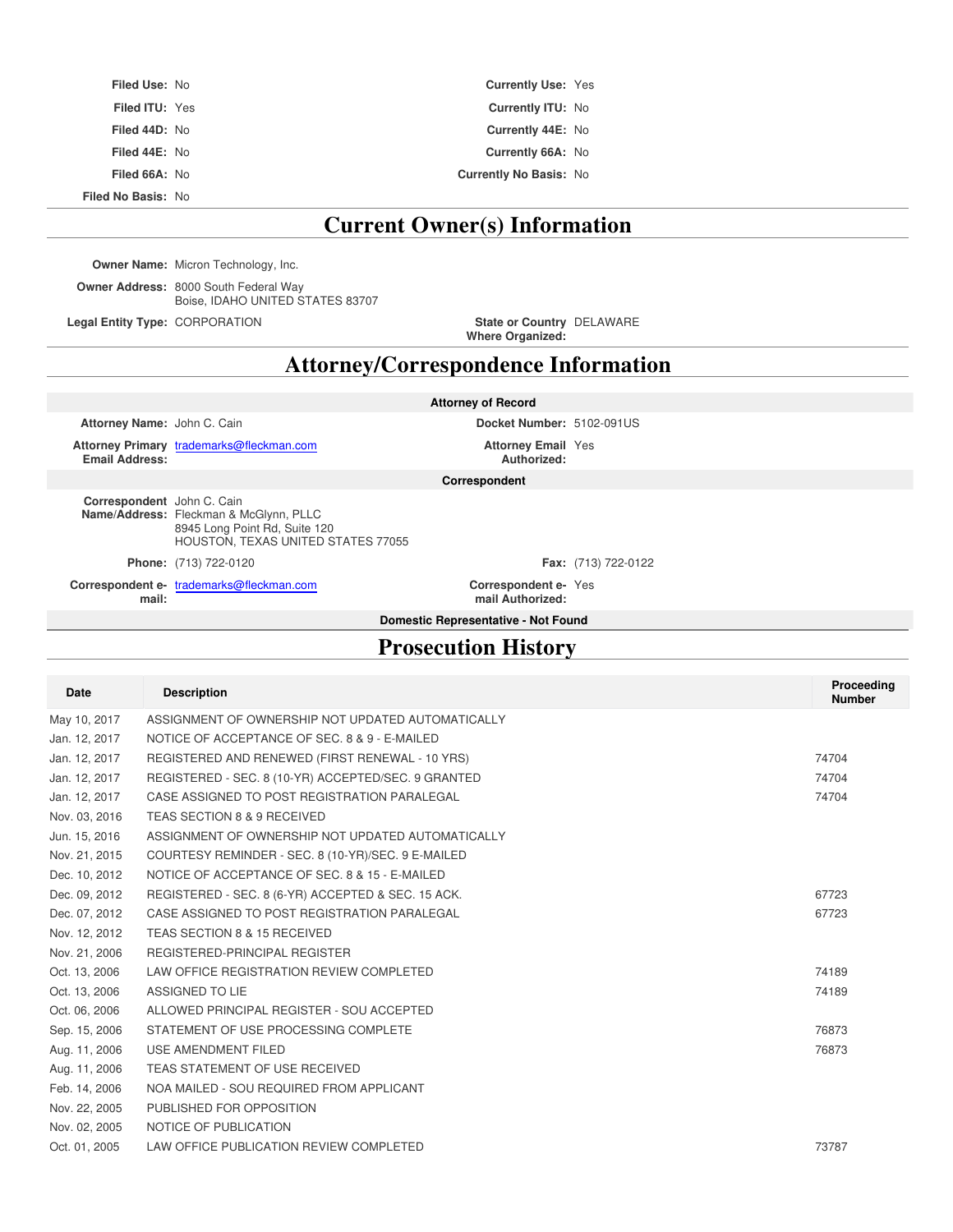| Oct. 01, 2005 | ASSIGNED TO LIE                                        | 73787 |
|---------------|--------------------------------------------------------|-------|
| Sep. 22, 2005 | APPROVED FOR PUB - PRINCIPAL REGISTER                  |       |
| Sep. 01, 2005 | TEAS/EMAIL CORRESPONDENCE ENTERED                      | 66121 |
| Aug. 24, 2005 | CORRESPONDENCE RECEIVED IN LAW OFFICE                  | 66121 |
| Aug. 24, 2005 | TEAS RESPONSE TO OFFICE ACTION RECEIVED                |       |
| Aug. 12, 2005 | LETTER OF SUSPENSION E-MAILED                          | 6332  |
| Aug. 12, 2005 | SUSPENSION LETTER WRITTEN                              | 66486 |
| Jul. 22, 2005 | AMENDMENT FROM APPLICANT ENTERED                       | 78145 |
| Jul. 08, 2005 | CORRESPONDENCE RECEIVED IN LAW OFFICE                  | 78145 |
| Jul. 08, 2005 | TEAS RESPONSE TO OFFICE ACTION RECEIVED                |       |
| May 16, 2005  | REPORT COMPLETED SUSPENSION CHECK CASE STILL SUSPENDED | 73787 |
| Nov. 03, 2004 | LETTER OF SUSPENSION E-MAILED                          | 6332  |
| Nov. 03, 2004 | SUSPENSION LETTER WRITTEN                              | 66486 |
| Sep. 24, 2004 | AMENDMENT FROM APPLICANT ENTERED                       | 73787 |
| Sep. 09, 2004 | CORRESPONDENCE RECEIVED IN LAW OFFICE                  | 73787 |
| Sep. 09, 2004 | TEAS RESPONSE TO OFFICE ACTION RECEIVED                |       |
| Mar. 10, 2004 | NON-FINAL ACTION E-MAILED                              |       |
| Mar. 09, 2004 | ASSIGNED TO EXAMINER                                   | 66486 |
| Nov. 03, 2003 | NEW APPLICATION ENTERED IN TRAM                        |       |

# **Maintenance Filings or Post Registration Information**

**Affidavit of** Section 8 - Accepted **Continued Use:**

**Affidavit of** Section 15 - Accepted **Incontestability:**

**Renewal Date:** Nov. 21, 2016

# **TM Staff and Location Information**

**TM Staff Information - None**

**File Location**

**Current Location:** GENERIC WEB UPDATE **Date in Location:** Jan. 12, 2017

# **Assignment Abstract Of Title Information**

| <b>Summary</b>                 |                                                                             |                                                       |                                                 |
|--------------------------------|-----------------------------------------------------------------------------|-------------------------------------------------------|-------------------------------------------------|
| <b>Total Assignments: 5</b>    |                                                                             |                                                       | Registrant: Micron Technology, Inc.             |
|                                |                                                                             | Assignment 1 of 5                                     |                                                 |
|                                | Conveyance: SECURITY INTEREST                                               |                                                       |                                                 |
| Reel/Frame: 5792/0001          |                                                                             | Pages: 13                                             |                                                 |
| Date Recorded: May 12, 2016    |                                                                             |                                                       |                                                 |
| Documents:                     | Supporting assignment-tm-5792-0001.pdf                                      |                                                       |                                                 |
|                                |                                                                             | Assignor                                              |                                                 |
|                                | Name: MICRON TECHNOLOGY, INC.                                               | Execution Date: Apr. 26, 2016                         |                                                 |
| Legal Entity Type: CORPORATION |                                                                             | <b>Where Organized:</b>                               | State or Country No Place Where Organized Found |
|                                |                                                                             | Assignee                                              |                                                 |
|                                | Name: U.S. BANK NATIONAL ASSOCIATION, AS COLLATERAL AGENT                   |                                                       |                                                 |
| Legal Entity Type: CORPORATION |                                                                             | State or Country MINNESOTA<br><b>Where Organized:</b> |                                                 |
|                                | Address: 633 WEST FIFTH STREET, 24TH FLOOR<br>LOS ANGELES, CALIFORNIA 90071 |                                                       |                                                 |
|                                |                                                                             | Correspondent                                         |                                                 |
| Name:                          | Correspondent WSGR, C/O QUI LU, SENIOR PARALEGAL                            |                                                       |                                                 |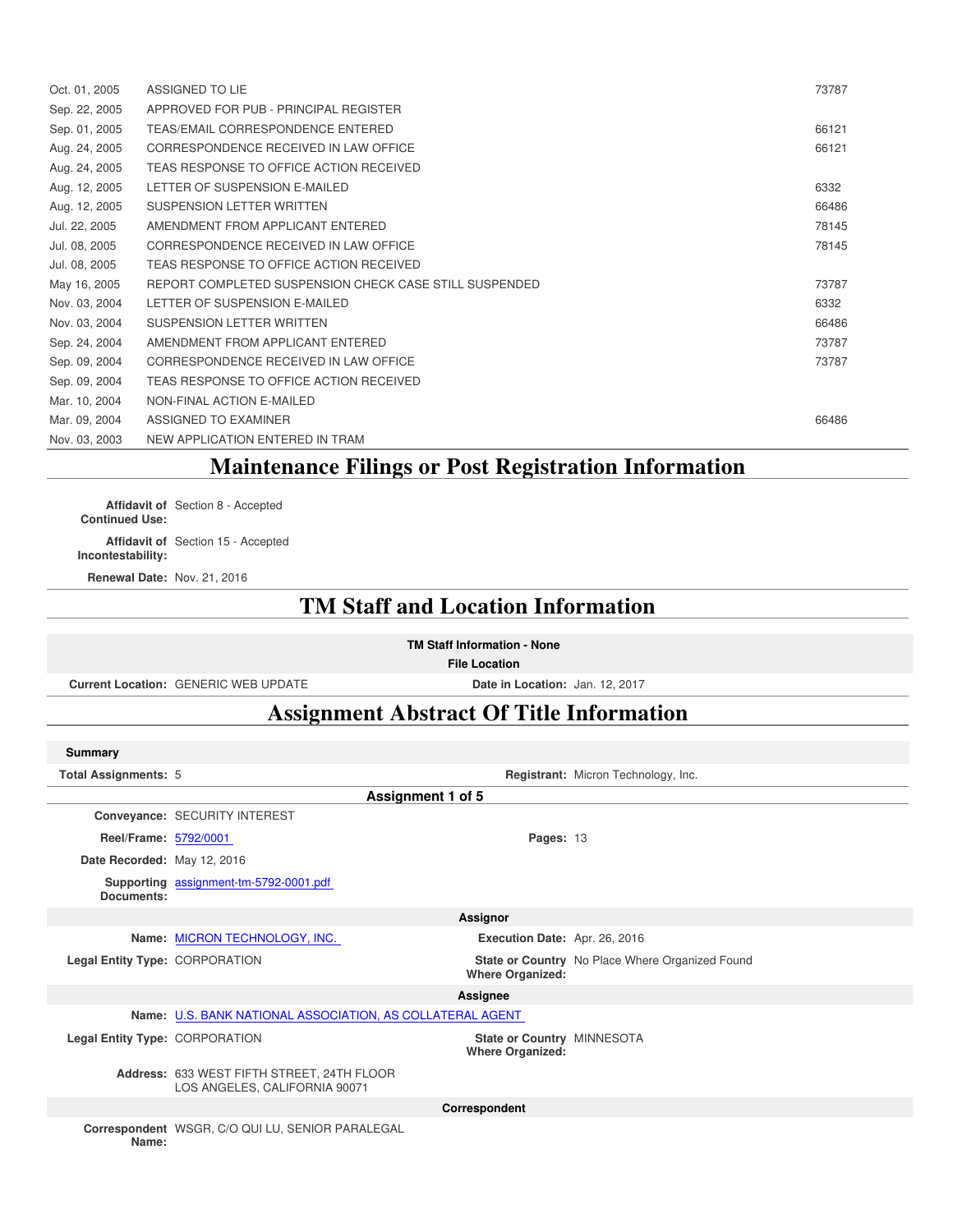PALO ALTO, CA 94304

| Domestic Representative - Not Found |                                                                                                     |                                                      |  |  |
|-------------------------------------|-----------------------------------------------------------------------------------------------------|------------------------------------------------------|--|--|
|                                     |                                                                                                     | <b>Assignment 2 of 5</b>                             |  |  |
|                                     | Conveyance: TRADEMARK SECURITY AGREEMENT                                                            |                                                      |  |  |
| Reel/Frame: 5805/0271               |                                                                                                     | Pages: 12                                            |  |  |
| Date Recorded: Jun. 02, 2016        |                                                                                                     |                                                      |  |  |
|                                     | Supporting assignment-tm-5805-0271.pdf                                                              |                                                      |  |  |
| Documents:                          |                                                                                                     |                                                      |  |  |
|                                     |                                                                                                     | Assignor                                             |  |  |
|                                     | Name: MICRON TECHNOLOGY, INC.                                                                       | Execution Date: Apr. 26, 2016                        |  |  |
| Legal Entity Type: CORPORATION      |                                                                                                     | State or Country DELAWARE<br><b>Where Organized:</b> |  |  |
|                                     |                                                                                                     | Assignee                                             |  |  |
|                                     | Name: MORGAN STANLEY SENIOR FUNDING, INC., AS COLLATERAL AGENT                                      |                                                      |  |  |
| Legal Entity Type: CORPORATION      |                                                                                                     | State or Country DELAWARE<br><b>Where Organized:</b> |  |  |
|                                     | Address: 1300 THAMES STREET, 4TH FLOOR<br>BALTIMORE, MARYLAND 21231                                 |                                                      |  |  |
|                                     |                                                                                                     | Correspondent                                        |  |  |
| Name:                               | Correspondent GENEVIEVE DORMENT, ESQ.                                                               |                                                      |  |  |
|                                     | Correspondent SIMPSON THACHER & BARTLETT LLP<br>Address: 425 LEXINGTON AVENUE<br>NEW YORK, NY 10017 |                                                      |  |  |
|                                     |                                                                                                     | Domestic Representative - Not Found                  |  |  |
|                                     |                                                                                                     | Assignment 3 of 5                                    |  |  |
|                                     | Conveyance: SUPPLEMENT NO. 4 TO TRADEMARK SECURITY AGREEMENT                                        |                                                      |  |  |
| Reel/Frame: 6050/0070               |                                                                                                     | Pages: 15                                            |  |  |
| Date Recorded: May 04, 2017         |                                                                                                     |                                                      |  |  |
| Documents:                          | Supporting assignment-tm-6050-0070.pdf                                                              |                                                      |  |  |
|                                     |                                                                                                     | Assignor                                             |  |  |
|                                     | Name: MICRON TECHNOLOGY, INC.                                                                       | Execution Date: Apr. 25, 2017                        |  |  |
| Legal Entity Type: CORPORATION      |                                                                                                     | State or Country DELAWARE<br><b>Where Organized:</b> |  |  |
|                                     |                                                                                                     | Assignee                                             |  |  |
|                                     | Name: MORGAN STANLEY SENIOR FUNDING, INC.                                                           |                                                      |  |  |
| Legal Entity Type: CORPORATION      |                                                                                                     | State or Country DELAWARE<br><b>Where Organized:</b> |  |  |
|                                     | Address: 1300 THAMES STREET<br>4TH FLOOR<br>BALTIMORE, MARYLAND 21231                               |                                                      |  |  |
|                                     |                                                                                                     | Correspondent                                        |  |  |
| Name:                               | Correspondent GENEVIEVE DORMENT, ESQ.                                                               |                                                      |  |  |
|                                     | Correspondent SIMPSON THACHER & BARTLETT LLP<br>Address: 425 LEXINGTON AVENUE<br>NEW YORK, NY 10017 |                                                      |  |  |
|                                     |                                                                                                     | Domestic Representative - Not Found                  |  |  |
|                                     |                                                                                                     | Assignment 4 of 5                                    |  |  |
|                                     | Conveyance: RELEASE BY SECURED PARTY                                                                |                                                      |  |  |
| Reel/Frame: 6403/0540               |                                                                                                     | Pages: 11                                            |  |  |
| Date Recorded: Aug. 02, 2018        |                                                                                                     |                                                      |  |  |
| Documents:                          | Supporting assignment-tm-6403-0540.pdf                                                              |                                                      |  |  |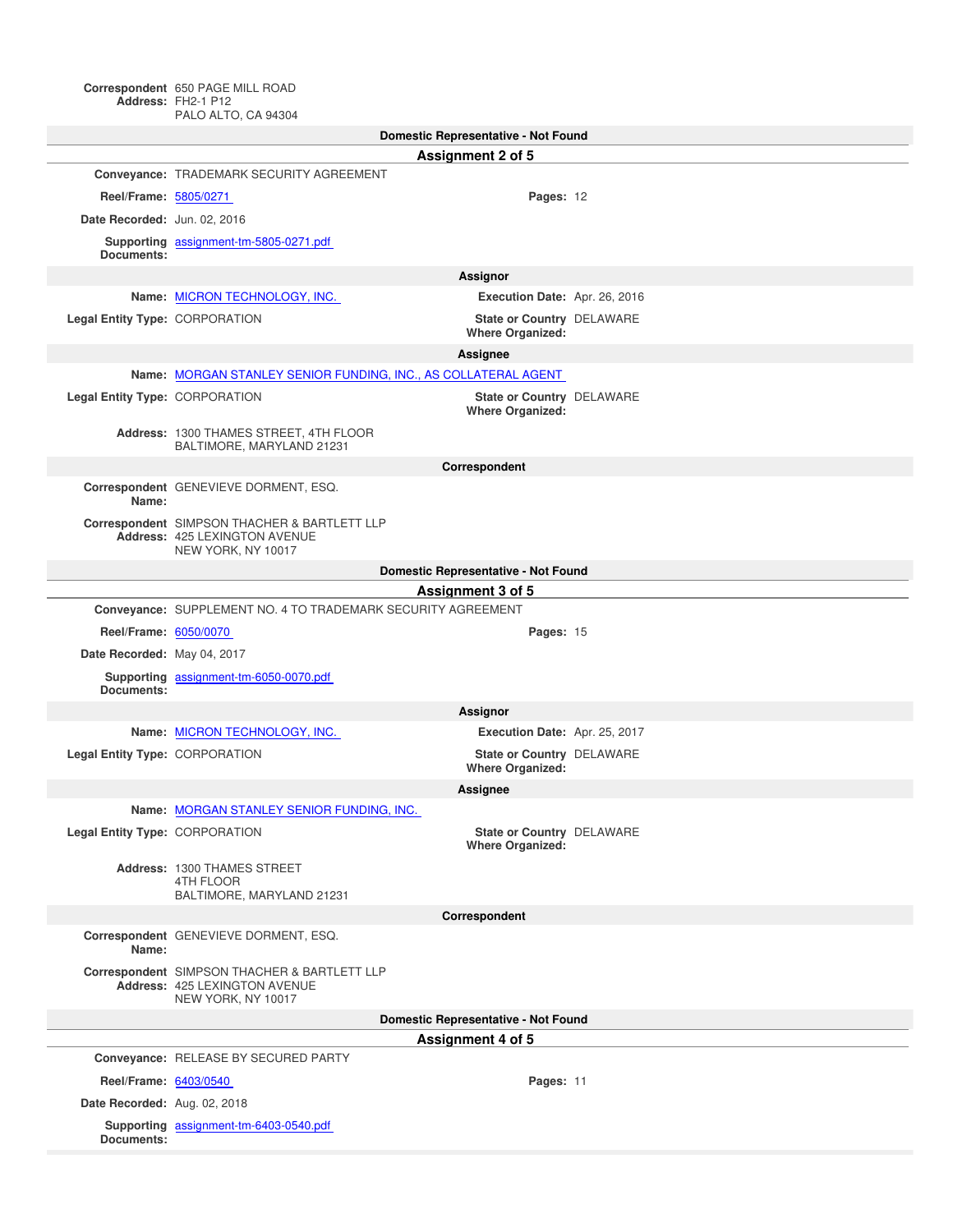|                                |                                                                                       | Assignor                                                    |                                                 |
|--------------------------------|---------------------------------------------------------------------------------------|-------------------------------------------------------------|-------------------------------------------------|
|                                | Name: U.S. BANK NATIONAL ASSOCIATION, AS<br><b>COLLATERAL AGENT</b>                   | Execution Date: Jun. 29, 2018                               |                                                 |
|                                | Legal Entity Type: NATIONAL BANKING ASSOCIATION                                       | <b>Where Organized:</b>                                     | State or Country No Place Where Organized Found |
|                                |                                                                                       | Assignee                                                    |                                                 |
|                                | Name: MICRON TECHNOLOGY, INC.                                                         |                                                             |                                                 |
| Legal Entity Type: CORPORATION |                                                                                       | <b>State or Country DELAWARE</b><br><b>Where Organized:</b> |                                                 |
|                                | Address: 8000 S. FEDERAL WAY<br>BOISE, IDAHO 83707                                    |                                                             |                                                 |
|                                |                                                                                       | Correspondent                                               |                                                 |
| Name:                          | Correspondent WSGR, C/O QUI LU FLOOD, SENIOR PARALEGAL                                |                                                             |                                                 |
|                                | Correspondent ONE MARKET, SPEAR TOWER, SUITE 3300<br>Address: SAN FRANCISCO, CA 94105 |                                                             |                                                 |
|                                |                                                                                       | Domestic Representative - Not Found                         |                                                 |
|                                |                                                                                       | Assignment 5 of 5                                           |                                                 |
|                                | Conveyance: SECURITY INTEREST                                                         |                                                             |                                                 |
| Reel/Frame: 6380/0564          |                                                                                       | Pages: 9                                                    |                                                 |
| Date Recorded: Jul. 13, 2018   |                                                                                       |                                                             |                                                 |
| Documents:                     | Supporting assignment-tm-6380-0564.pdf                                                |                                                             |                                                 |
|                                |                                                                                       | Assignor                                                    |                                                 |
|                                | Name: MICRON TECHNOLOGY, INC.                                                         | Execution Date: Jul. 03, 2018                               |                                                 |
| Legal Entity Type: CORPORATION |                                                                                       | State or Country DELAWARE                                   |                                                 |
|                                |                                                                                       | <b>Where Organized:</b>                                     |                                                 |
|                                | Name: MICRON SEMICONDUCTOR PRODUCTS, INC.                                             | Execution Date: Jul. 03, 2018                               |                                                 |
| Legal Entity Type: CORPORATION |                                                                                       | State or Country IDAHO<br><b>Where Organized:</b>           |                                                 |
|                                |                                                                                       | Assignee                                                    |                                                 |
|                                | Name: JPMORGAN CHASE BANK, N.A., AS COLLATERAL AGENT                                  |                                                             |                                                 |
|                                | Legal Entity Type: NATIONAL BANKING ASSOCIATION                                       | <b>Where Organized:</b>                                     | State or Country UNITED STATES                  |
|                                | Address: 10 S. DEARBORN<br>7TH FLOOR<br>CHICAGO, ILLINOIS 60603                       |                                                             |                                                 |
|                                |                                                                                       | Correspondent                                               |                                                 |
| Name:                          | Correspondent MARCELA ROBLEDO                                                         |                                                             |                                                 |
|                                | Correspondent 2475 HANOVER STREET<br>Address: PALO ALTO, CA 94304                     |                                                             |                                                 |
|                                |                                                                                       | Domestic Representative - Not Found                         |                                                 |
|                                |                                                                                       | <b>Proceedings</b>                                          |                                                 |
| <b>Summary</b>                 |                                                                                       |                                                             |                                                 |
| Number of 2                    |                                                                                       |                                                             |                                                 |
| Proceedings:                   |                                                                                       |                                                             |                                                 |
|                                | <b>Type of Proceeding: Opposition</b>                                                 |                                                             |                                                 |
| Proceeding 91243920<br>Number: |                                                                                       |                                                             | Filing Date: Oct 01, 2018                       |
|                                | Status: Pending                                                                       | <b>Status Date: Oct 01, 2018</b>                            |                                                 |
| Attorney:                      | Interlocutory MARY B MYLES                                                            |                                                             |                                                 |
|                                |                                                                                       | <b>Defendant</b>                                            |                                                 |
|                                | Name: Micronit Microtechnologies B.V.                                                 |                                                             |                                                 |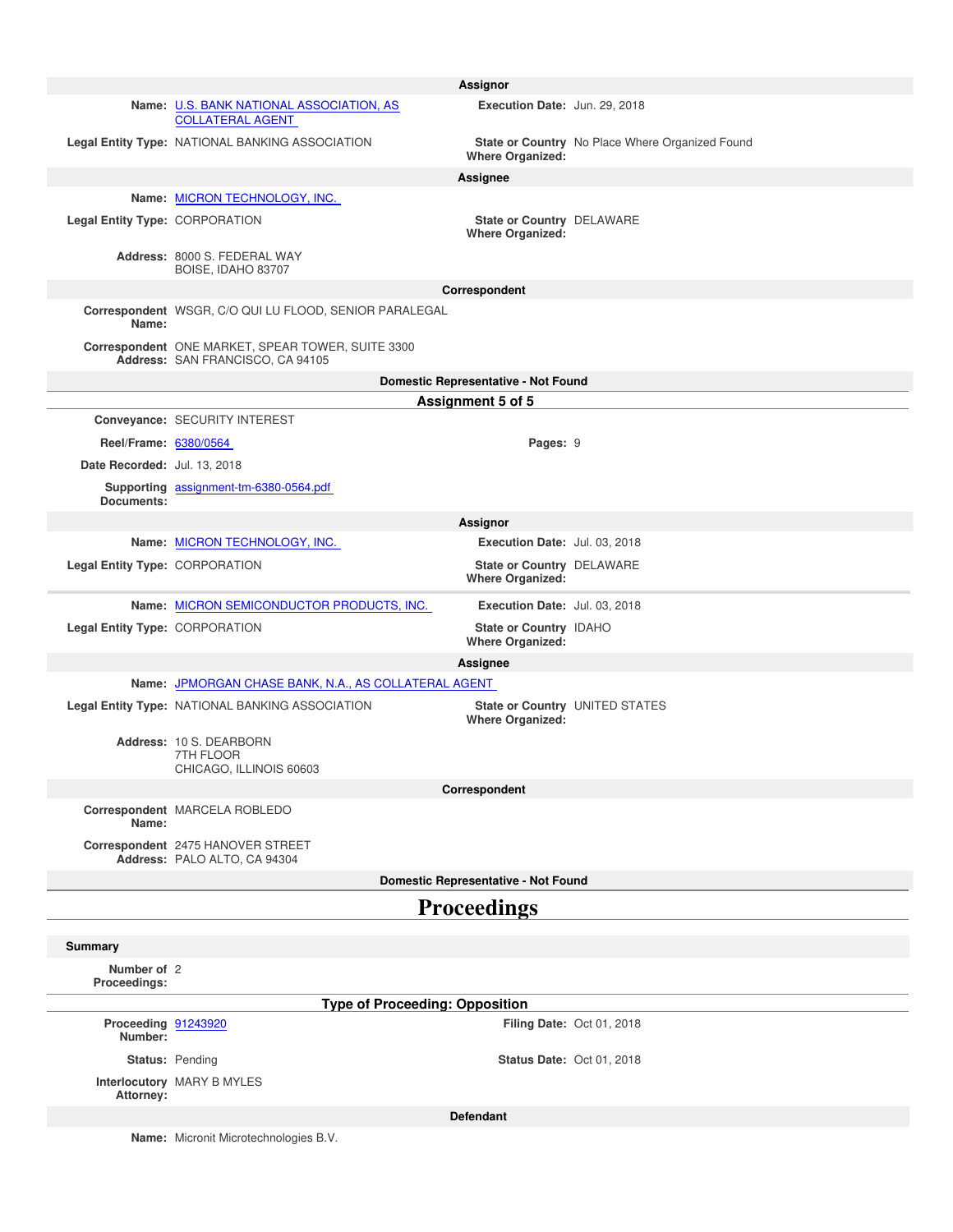**Correspondent Address:** RAYMOND M. MEHLER COOK ALEX LTD. 200 WEST ADAMS STREET SUITE 2850 CHICAGO IL , 60606

**Correspondent email:** docket@cookalex.com

| <b>Associated marks</b>        |                                                                                                                                                                                |                                       |                                  |                      |                                |                               |  |
|--------------------------------|--------------------------------------------------------------------------------------------------------------------------------------------------------------------------------|---------------------------------------|----------------------------------|----------------------|--------------------------------|-------------------------------|--|
| <b>Mark</b>                    |                                                                                                                                                                                | <b>Application Status</b>             |                                  |                      | <b>Serial</b><br><b>Number</b> | Registration<br><b>Number</b> |  |
| <b>MICRONIT</b>                |                                                                                                                                                                                | <b>Opposition Pending</b>             |                                  |                      | 87511216                       |                               |  |
|                                |                                                                                                                                                                                | Plaintiff(s)                          |                                  |                      |                                |                               |  |
|                                | Name: Micron Technology, Inc.                                                                                                                                                  |                                       |                                  |                      |                                |                               |  |
|                                | Correspondent Margaret Niver McGann<br><b>Address:</b> Parsons Behle & Latimer<br>800 West Main Street, Suite 1300<br>Boise ID UNITED STATES, 83702                            |                                       |                                  |                      |                                |                               |  |
| mail:                          | Correspondent e- trademarks@parsonsbehle.com                                                                                                                                   |                                       |                                  |                      |                                |                               |  |
| <b>Associated marks</b>        |                                                                                                                                                                                |                                       |                                  |                      |                                |                               |  |
| <b>Mark</b>                    |                                                                                                                                                                                | <b>Application Status</b>             |                                  |                      | <b>Serial</b><br><b>Number</b> | Registration<br><b>Number</b> |  |
| <b>MICRON</b>                  |                                                                                                                                                                                | REGISTERED AND RENEWED                |                                  |                      | 75262307                       | 2142670                       |  |
| <b>MICRON</b>                  |                                                                                                                                                                                | REGISTERED AND RENEWED                |                                  |                      | 76174498                       | 2732782                       |  |
| <b>MICRON</b>                  |                                                                                                                                                                                | REGISTERED AND RENEWED                |                                  |                      | 78315610                       | 3174793                       |  |
| <b>MICRON</b>                  |                                                                                                                                                                                | REGISTERED AND RENEWED                |                                  |                      | 76174435                       | 2660429                       |  |
|                                |                                                                                                                                                                                | <b>Prosecution History</b>            |                                  |                      |                                |                               |  |
| <b>Entry Number</b>            | <b>History Text</b>                                                                                                                                                            |                                       |                                  | Date                 |                                | <b>Due Date</b>               |  |
| 1                              | FILED AND FEE                                                                                                                                                                  |                                       |                                  | Oct 01, 2018         |                                |                               |  |
| 2                              | NOTICE AND TRIAL DATES SENT; ANSWER DUE:                                                                                                                                       |                                       |                                  | Oct 01, 2018         | Nov 10, 2018                   |                               |  |
| 3                              | PENDING, INSTITUTED                                                                                                                                                            |                                       |                                  |                      | Oct 01, 2018                   |                               |  |
| 4                              | D MOT FOR EXT W/ CONSENT                                                                                                                                                       |                                       |                                  | Nov 06, 2018         |                                |                               |  |
| 5                              | EXTENSION OF TIME GRANTED                                                                                                                                                      |                                       |                                  | Nov 06, 2018         |                                |                               |  |
|                                |                                                                                                                                                                                | <b>Type of Proceeding: Opposition</b> |                                  |                      |                                |                               |  |
| Proceeding 91237485<br>Number: |                                                                                                                                                                                |                                       | Filing Date: Oct 27, 2017        |                      |                                |                               |  |
|                                | <b>Status: Terminated</b>                                                                                                                                                      |                                       | <b>Status Date: Oct 10, 2018</b> |                      |                                |                               |  |
| Attorney:                      | Interlocutory MIKE WEBSTER                                                                                                                                                     |                                       |                                  |                      |                                |                               |  |
|                                |                                                                                                                                                                                | <b>Defendant</b>                      |                                  |                      |                                |                               |  |
|                                | Name: Unimicron Technology Corp.                                                                                                                                               |                                       |                                  |                      |                                |                               |  |
|                                | Correspondent JILL M PIETRINI<br><b>Address: SHEPPARD MULLIN RICHTER &amp; HAMPTON LLP</b><br>1901 AVENUE OF THE STARS, SUITE 1600<br>LOS ANGELES CA UNITED STATES, 90067-6017 |                                       |                                  |                      |                                |                               |  |
|                                | Correspondent e- jpietrini@smrh.com, pbost@smrh.com, baigboboh@smrh.com, shwang@smrh.com, rwalsh@smrh.com, mdanner@smrh.com, lma<br>mail: rtin@smrh.com                        |                                       |                                  |                      |                                |                               |  |
| <b>Associated marks</b>        |                                                                                                                                                                                |                                       |                                  |                      |                                |                               |  |
| Mark                           |                                                                                                                                                                                |                                       | <b>Application Status</b>        | <b>Serial Number</b> |                                | Registration<br>Number        |  |
| <b>UNIMICRON</b>               |                                                                                                                                                                                |                                       | Registered                       | 87313012             |                                | 5604112                       |  |
|                                |                                                                                                                                                                                | Plaintiff(s)                          |                                  |                      |                                |                               |  |
|                                | Name: Micron Technology, Inc.                                                                                                                                                  |                                       |                                  |                      |                                |                               |  |
| Correspondent JOHN C CAIN      | Address: FLECKMAN & MCGLYNN<br>8945 LONG POINT ROAD, SUITE 120<br>HOUSTON TX UNITED STATES, 77055                                                                              |                                       |                                  |                      |                                |                               |  |
| mail:                          | Correspondent e- trademarks@fleckman.com , cain@fleckman.com , zwolfe@fleckman.com                                                                                             |                                       |                                  |                      |                                |                               |  |
| <b>Associated marks</b>        |                                                                                                                                                                                |                                       |                                  |                      |                                |                               |  |
|                                |                                                                                                                                                                                |                                       |                                  |                      |                                |                               |  |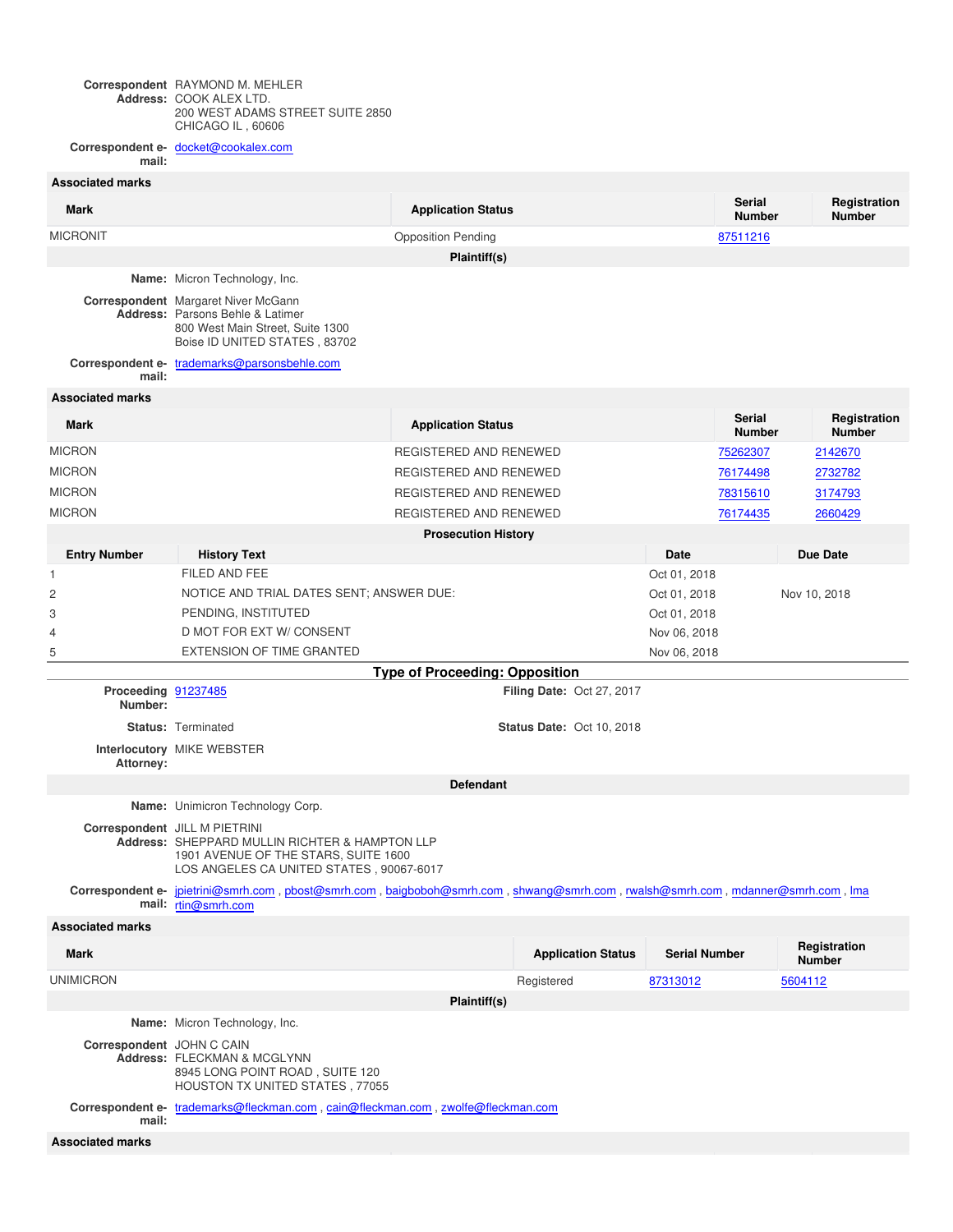| <b>Mark</b>   | <b>Application Status</b>  | <b>Serial</b><br><b>Number</b> | Registration<br><b>Number</b> |
|---------------|----------------------------|--------------------------------|-------------------------------|
| <b>MICRON</b> | REGISTERED AND RENEWED     | 75262307                       | 2142670                       |
| <b>MICRON</b> | REGISTERED AND RENEWED     | 76174498                       | 2732782                       |
| <b>MICRON</b> | REGISTERED AND RENEWED     | 78315610                       | 3174793                       |
| <b>MICRON</b> | REGISTERED AND RENEWED     | 76174435                       | 2660429                       |
|               | <b>Prosecution History</b> |                                |                               |

| <b>Entry Number</b> | <b>History Text</b>                      | Date         | Due Date     |
|---------------------|------------------------------------------|--------------|--------------|
| $\mathbf{1}$        | FILED AND FEE                            | Oct 27, 2017 |              |
| $\overline{c}$      | NOTICE AND TRIAL DATES SENT; ANSWER DUE: | Oct 27, 2017 | Dec 06, 2017 |
| 3                   | PENDING, INSTITUTED                      | Oct 27, 2017 |              |
| 4                   | ANSWER                                   | Dec 06, 2017 |              |
| 5                   | STIP TO SUSP PEND SETTL NEGOTIATIONS     | Mar 02, 2018 |              |
| 6                   | SUSPENDED                                | Mar 02, 2018 |              |
| 7                   | STIP FOR EXT                             | May 21, 2018 |              |
| 8                   | EXTENSION OF TIME GRANTED                | May 22, 2018 |              |
| 9                   | STIP FOR EXT                             | Aug 03, 2018 |              |
| 10                  | EXTENSION OF TIME GRANTED                | Aug 03, 2018 |              |
| 11                  | W/DRAW OF OPPOSITION                     | Sep 27, 2018 |              |
| 12                  | BD DECISION: OPP DISMISSED W/ PREJ       | Oct 10, 2018 |              |
| 13                  | TERMINATED                               | Oct 10, 2018 |              |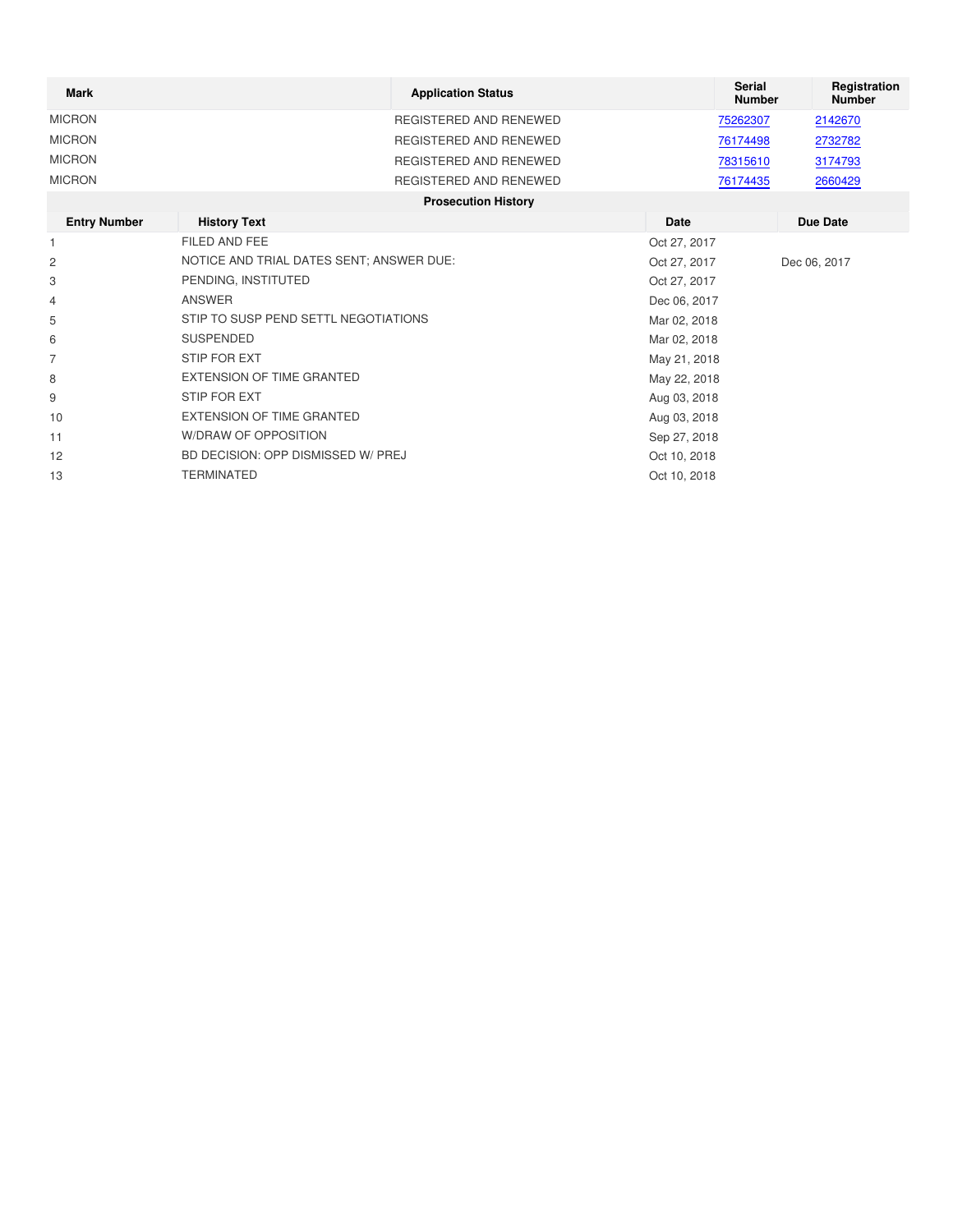**Generated on:** This page was generated by TSDR on 2018-11-27 14:59:25 EST

**Mark:** MICRON

Micron

| US Serial Number: 76174435         |                                                   | Application Filing Nov. 29, 2000<br>Date: |                                |
|------------------------------------|---------------------------------------------------|-------------------------------------------|--------------------------------|
| US Registration 2660429<br>Number: |                                                   | Registration Date: Dec. 10, 2002          |                                |
| <b>Register: Principal</b>         |                                                   |                                           |                                |
| <b>Mark Type: Trademark</b>        |                                                   |                                           |                                |
|                                    | <b>Status:</b> The registration has been renewed. |                                           |                                |
|                                    | <b>Status Date: Sep. 28, 2012</b>                 |                                           |                                |
| Publication Date: Jul. 24, 2001    |                                                   | <b>Allowance Date:</b>                    | <b>Notice of Oct. 16, 2001</b> |
|                                    |                                                   | Mark Information                          |                                |

### **Mark Information**

**Mark Literal** MICRON **Elements:**

**Standard Character** No **Claim:**

> **Mark Drawing** 3 - AN ILLUSTRATION DRAWING WHICH INCLUDES WORD(S)/ LETTER(S)/NUMBER(S) **Type:**

**Design Search** 26.01.05 - Circles made of broken or dotted lines **Code(s):**

# **Related Properties Information**

**Claimed Ownership** 2142670, 2276067 **of US Registrations:**

### **Goods and Services**

**Note:** The following symbols indicate that the registrant/owner has amended the goods/services:

- Brackets [..] indicate deleted goods/services;
- Double parenthesis ((..)) identify any goods/services not claimed in a Section 15 affidavit of incontestability; and
- Asterisks \*..\* identify additional (new) wording in the goods/services.

**For:** semiconductor devices and printed circuit boards incorporating such semiconductor devices

**International** 009 - Primary Class **Class(es):**

**U.S Class(es):** 021, 023, 026, 036, 038

**Class Status:** ACTIVE

**Basis:** 1(a)

**First Use:** Dec. 01, 2000 **Use in Commerce:** Dec. 01, 2000

## **Basis Information (Case Level)**

| Amended Use: No        | <b>Currently Use: Yes</b>     | <b>Filed Use: No</b>  |
|------------------------|-------------------------------|-----------------------|
| <b>Amended ITU: No</b> | <b>Currently ITU: No</b>      | <b>Filed ITU: Yes</b> |
| Amended 44D: No        | Currently 44D: No             | Filed 44D: No         |
| Amended 44E: No        | Currently 44E: No             | Filed 44E: No         |
|                        | Currently 66A: No             | Filed 66A: No         |
|                        | <b>Currently No Basis: No</b> | Filed No Basis: No    |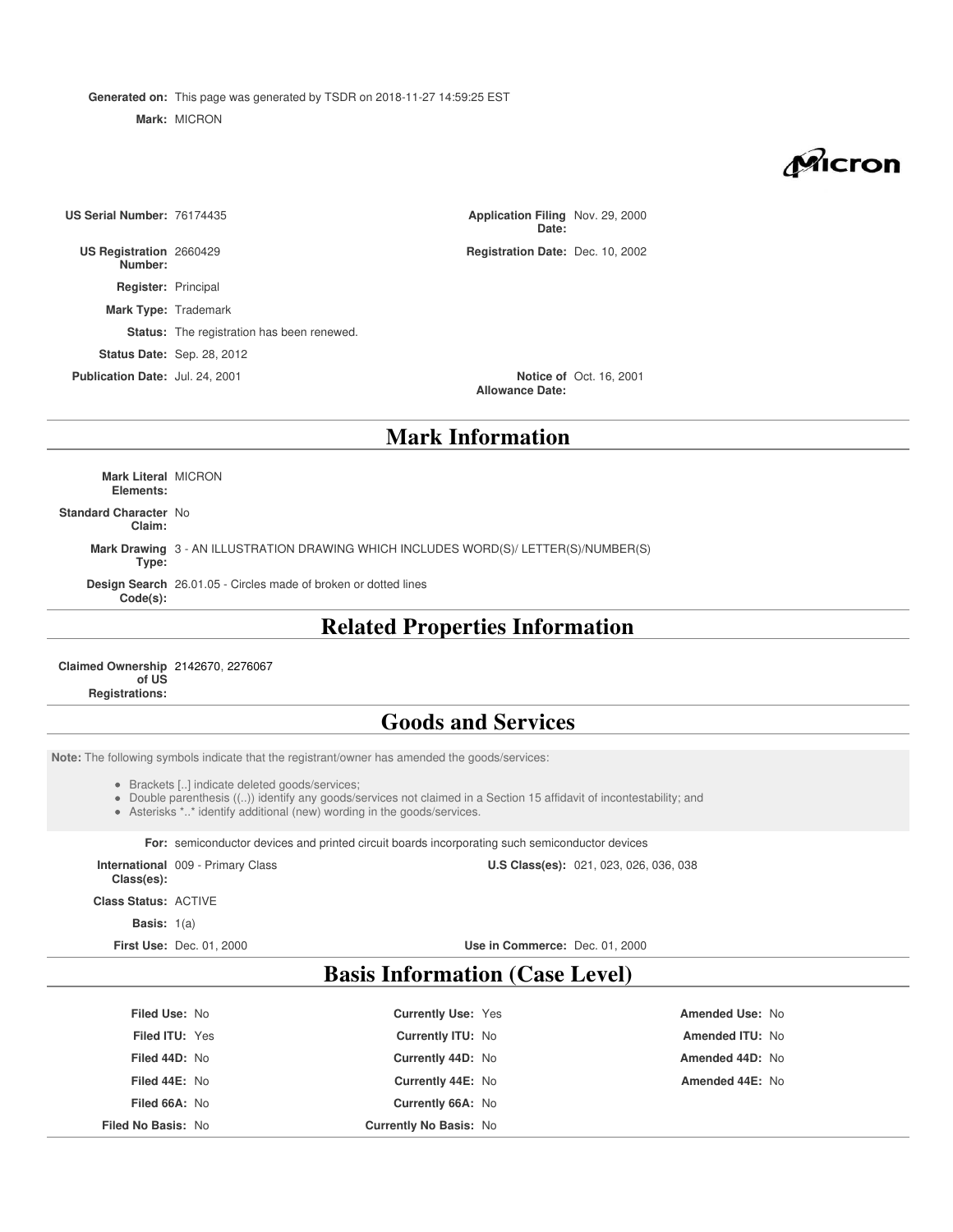**Owner Name:** Micron Technology, Inc.

**Owner Address:** 8000 South Federal Way Boise, IDAHO 837169632 UNITED STATES

**Legal Entity Type: CORPORATION** 

**Where Organized:** State or Country DELAWARE

**Attorney/Correspondence Information**

| <b>Attorney of Record</b> |  |  |
|---------------------------|--|--|
|                           |  |  |

**Attorney Name:** John C. Cain **Docket Number:** 102-0038US

**Attorney Primary** WCTrademark@counselip.com **Attorney Email Email Address:**

**Authorized: Attorney Email Yes** 

**Correspondent**

**Correspondent** John C. Cain **Name/Address:** Wong, Cabello, Lutsch, Rutherford & Brucculeri, L. 20333 SH 249, SUITE 600 HOUSTON, TEXAS 77070 UNITED STATES

Correspondent e- WCTrademark@counselip.com **Correspondent e- Correspondent email:**

**Phone:** 832 446 2403 **Fax:** 832 446 2424

Correspondent e- Yes

**mail Authorized:**

**Domestic Representative - Not Found**

# **Prosecution History**

| <b>Date</b>   | <b>Description</b>                                  | Proceeding<br><b>Number</b> |
|---------------|-----------------------------------------------------|-----------------------------|
| May 10, 2017  | ASSIGNMENT OF OWNERSHIP NOT UPDATED AUTOMATICALLY   |                             |
| Jun. 15, 2016 | ASSIGNMENT OF OWNERSHIP NOT UPDATED AUTOMATICALLY   |                             |
| Sep. 28, 2012 | NOTICE OF ACCEPTANCE OF SEC. 8 & 9 - E-MAILED       |                             |
| Sep. 28, 2012 | REGISTERED AND RENEWED (FIRST RENEWAL - 10 YRS)     | 66607                       |
| Sep. 28, 2012 | REGISTERED - SEC. 8 (10-YR) ACCEPTED/SEC. 9 GRANTED | 66607                       |
| Sep. 28, 2012 | CASE ASSIGNED TO POST REGISTRATION PARALEGAL        | 66607                       |
| Sep. 13, 2012 | TEAS SECTION 8 & 9 RECEIVED                         |                             |
| Dec. 07, 2008 | REGISTERED - SEC. 8 (6-YR) ACCEPTED & SEC. 15 ACK.  | 67603                       |
| Nov. 10, 2008 | TEAS SECTION 8 & 15 RECEIVED                        |                             |
| Feb. 14, 2008 | CASE FILE IN TICRS                                  |                             |
| Feb. 24, 2006 | CANCELLATION TERMINATED NO. 999999                  | 44312                       |
| Feb. 24, 2006 | CANCELLATION DENIED NO. 999999                      | 44312                       |
| Mar. 18, 2005 | CANCELLATION INSTITUTED NO. 999999                  | 44312                       |
| Sep. 10, 2003 | TEAS CHANGE OF CORRESPONDENCE RECEIVED              |                             |
| Dec. 10, 2002 | REGISTERED-PRINCIPAL REGISTER                       |                             |
| Sep. 27, 2002 | ALLOWED PRINCIPAL REGISTER - SOU ACCEPTED           |                             |
| Sep. 26, 2002 | ASSIGNED TO EXAMINER                                | 76502                       |
| Sep. 24, 2002 | STATEMENT OF USE PROCESSING COMPLETE                |                             |
| Sep. 13, 2002 | TEAS CHANGE OF CORRESPONDENCE RECEIVED              |                             |
| Feb. 13, 2002 | USE AMENDMENT FILED                                 |                             |
| Oct. 16, 2001 | NOA MAILED - SOU REQUIRED FROM APPLICANT            |                             |
| Jul. 24, 2001 | PUBLISHED FOR OPPOSITION                            |                             |
| Jul. 11, 2001 | NOTICE OF PUBLICATION                               |                             |
| Apr. 05, 2001 | APPROVED FOR PUB - PRINCIPAL REGISTER               |                             |
| Mar. 22, 2001 | ASSIGNED TO EXAMINER                                | 76502                       |

# **Maintenance Filings or Post Registration Information**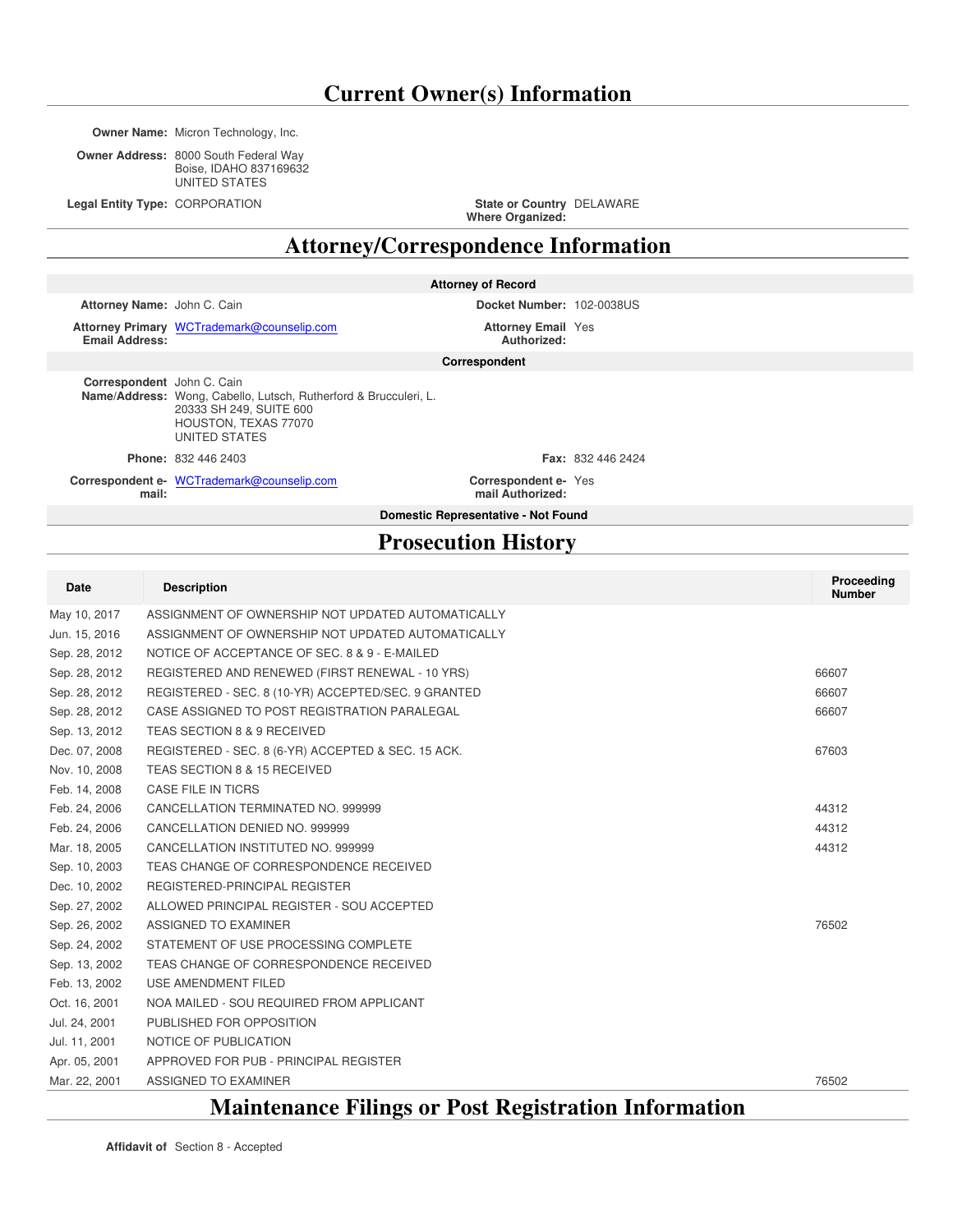#### **Continued Use:**

**Affidavit of** Section 15 - Accepted **Incontestability:**

**Renewal Date:** Dec. 10, 2012

# **TM Staff and Location Information**

**TM Staff Information - None**

**File Location**

**Current Location:** GENERIC WEB UPDATE **Date in Location:** Sep. 28, 2012

# **Assignment Abstract Of Title Information**

| <b>Summary</b>                 |                                                                               |                                                             |                                                 |
|--------------------------------|-------------------------------------------------------------------------------|-------------------------------------------------------------|-------------------------------------------------|
| Total Assignments: 5           |                                                                               |                                                             | Registrant: Micron Technology, Inc.             |
|                                | Assignment 1 of 5                                                             |                                                             |                                                 |
|                                | Conveyance: SECURITY INTEREST                                                 |                                                             |                                                 |
| Reel/Frame: 5792/0001          |                                                                               | Pages: 13                                                   |                                                 |
| Date Recorded: May 12, 2016    |                                                                               |                                                             |                                                 |
| Documents:                     | Supporting assignment-tm-5792-0001.pdf                                        |                                                             |                                                 |
|                                |                                                                               | <b>Assignor</b>                                             |                                                 |
|                                | Name: MICRON TECHNOLOGY, INC.                                                 | Execution Date: Apr. 26, 2016                               |                                                 |
| Legal Entity Type: CORPORATION |                                                                               |                                                             | State or Country No Place Where Organized Found |
|                                |                                                                               | <b>Where Organized:</b>                                     |                                                 |
|                                |                                                                               | Assignee                                                    |                                                 |
|                                | Name: U.S. BANK NATIONAL ASSOCIATION, AS COLLATERAL AGENT                     |                                                             |                                                 |
| Legal Entity Type: CORPORATION |                                                                               | State or Country MINNESOTA<br><b>Where Organized:</b>       |                                                 |
|                                | Address: 633 WEST FIFTH STREET, 24TH FLOOR                                    |                                                             |                                                 |
|                                | LOS ANGELES, CALIFORNIA 90071                                                 |                                                             |                                                 |
|                                |                                                                               | Correspondent                                               |                                                 |
| Name:                          | Correspondent WSGR, C/O QUI LU, SENIOR PARALEGAL                              |                                                             |                                                 |
|                                | Correspondent 650 PAGE MILL ROAD<br>Address: FH2-1 P12<br>PALO ALTO, CA 94304 |                                                             |                                                 |
|                                |                                                                               | Domestic Representative - Not Found                         |                                                 |
|                                |                                                                               | Assignment 2 of 5                                           |                                                 |
|                                | Conveyance: TRADEMARK SECURITY AGREEMENT                                      |                                                             |                                                 |
| Reel/Frame: 5805/0271          |                                                                               | Pages: 12                                                   |                                                 |
| Date Recorded: Jun. 02, 2016   |                                                                               |                                                             |                                                 |
| Documents:                     | Supporting assignment-tm-5805-0271.pdf                                        |                                                             |                                                 |
|                                |                                                                               | Assignor                                                    |                                                 |
|                                | Name: MICRON TECHNOLOGY, INC.                                                 | Execution Date: Apr. 26, 2016                               |                                                 |
| Legal Entity Type: CORPORATION |                                                                               | State or Country DELAWARE<br><b>Where Organized:</b>        |                                                 |
|                                |                                                                               | Assianee                                                    |                                                 |
|                                | Name: MORGAN STANLEY SENIOR FUNDING, INC., AS COLLATERAL AGENT                |                                                             |                                                 |
| Legal Entity Type: CORPORATION |                                                                               | <b>State or Country DELAWARE</b><br><b>Where Organized:</b> |                                                 |
|                                | Address: 1300 THAMES STREET, 4TH FLOOR<br>BALTIMORE, MARYLAND 21231           |                                                             |                                                 |
|                                |                                                                               | Correspondent                                               |                                                 |
| Name:                          | Correspondent GENEVIEVE DORMENT, ESQ.                                         |                                                             |                                                 |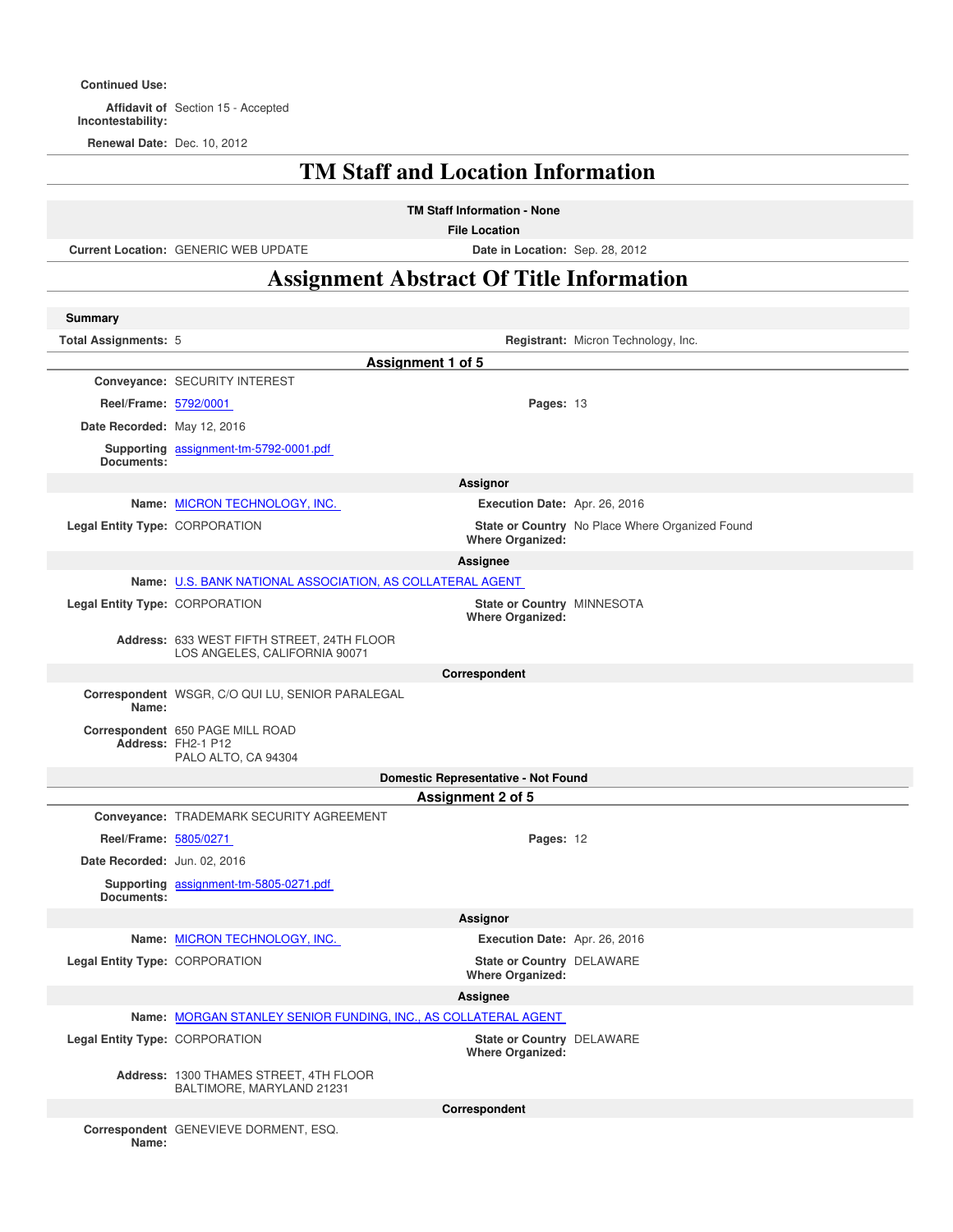#### **Correspondent Address:** SIMPSON THACHER & BARTLETT LLP 425 LEXINGTON AVENUE NEW YORK, NY 10017

|                                |                                                                                                     | Domestic Representative - Not Found                  |                                                 |
|--------------------------------|-----------------------------------------------------------------------------------------------------|------------------------------------------------------|-------------------------------------------------|
|                                |                                                                                                     | Assignment 3 of 5                                    |                                                 |
|                                | Convevance: SUPPLEMENT NO. 4 TO TRADEMARK SECURITY AGREEMENT                                        |                                                      |                                                 |
| Reel/Frame: 6050/0070          |                                                                                                     | Pages: 15                                            |                                                 |
| Date Recorded: May 04, 2017    |                                                                                                     |                                                      |                                                 |
|                                | Supporting assignment-tm-6050-0070.pdf                                                              |                                                      |                                                 |
| Documents:                     |                                                                                                     |                                                      |                                                 |
|                                |                                                                                                     | Assignor                                             |                                                 |
|                                | Name: MICRON TECHNOLOGY, INC.                                                                       | Execution Date: Apr. 25, 2017                        |                                                 |
| Legal Entity Type: CORPORATION |                                                                                                     | State or Country DELAWARE<br><b>Where Organized:</b> |                                                 |
|                                |                                                                                                     | Assignee                                             |                                                 |
|                                | Name: MORGAN STANLEY SENIOR FUNDING, INC.                                                           |                                                      |                                                 |
| Legal Entity Type: CORPORATION |                                                                                                     | State or Country DELAWARE                            |                                                 |
|                                |                                                                                                     | <b>Where Organized:</b>                              |                                                 |
|                                | Address: 1300 THAMES STREET<br>4TH FLOOR                                                            |                                                      |                                                 |
|                                | BALTIMORE, MARYLAND 21231                                                                           |                                                      |                                                 |
|                                |                                                                                                     | Correspondent                                        |                                                 |
| Name:                          | Correspondent GENEVIEVE DORMENT, ESQ.                                                               |                                                      |                                                 |
|                                | Correspondent SIMPSON THACHER & BARTLETT LLP<br>Address: 425 LEXINGTON AVENUE<br>NEW YORK, NY 10017 |                                                      |                                                 |
|                                |                                                                                                     | Domestic Representative - Not Found                  |                                                 |
|                                |                                                                                                     | Assignment 4 of 5                                    |                                                 |
|                                | Conveyance: RELEASE BY SECURED PARTY                                                                |                                                      |                                                 |
| Reel/Frame: 6403/0540          |                                                                                                     | Pages: 11                                            |                                                 |
| Date Recorded: Aug. 02, 2018   |                                                                                                     |                                                      |                                                 |
|                                | Supporting assignment-tm-6403-0540.pdf                                                              |                                                      |                                                 |
| Documents:                     |                                                                                                     |                                                      |                                                 |
|                                |                                                                                                     | Assignor                                             |                                                 |
|                                | Name: U.S. BANK NATIONAL ASSOCIATION, AS<br><b>COLLATERAL AGENT</b>                                 | Execution Date: Jun. 29, 2018                        |                                                 |
|                                | Legal Entity Type: NATIONAL BANKING ASSOCIATION                                                     | <b>Where Organized:</b>                              | State or Country No Place Where Organized Found |
|                                |                                                                                                     | Assignee                                             |                                                 |
|                                | Name: MICRON TECHNOLOGY, INC.                                                                       |                                                      |                                                 |
| Legal Entity Type: CORPORATION |                                                                                                     | State or Country DELAWARE                            |                                                 |
|                                |                                                                                                     | <b>Where Organized:</b>                              |                                                 |
|                                | Address: 8000 S. FEDERAL WAY<br>BOISE, IDAHO 83707                                                  |                                                      |                                                 |
|                                |                                                                                                     | Correspondent                                        |                                                 |
| Name:                          | Correspondent WSGR, C/O QUI LU FLOOD, SENIOR PARALEGAL                                              |                                                      |                                                 |
|                                | Correspondent ONE MARKET, SPEAR TOWER, SUITE 3300<br>Address: SAN FRANCISCO, CA 94105               |                                                      |                                                 |
|                                |                                                                                                     | Domestic Representative - Not Found                  |                                                 |
|                                |                                                                                                     | Assignment 5 of 5                                    |                                                 |
|                                | Conveyance: SECURITY INTEREST                                                                       |                                                      |                                                 |
| Reel/Frame: 6380/0564          |                                                                                                     | Pages: 9                                             |                                                 |
| Date Recorded: Jul. 13, 2018   |                                                                                                     |                                                      |                                                 |
| Documents:                     | Supporting assignment-tm-6380-0564.pdf                                                              |                                                      |                                                 |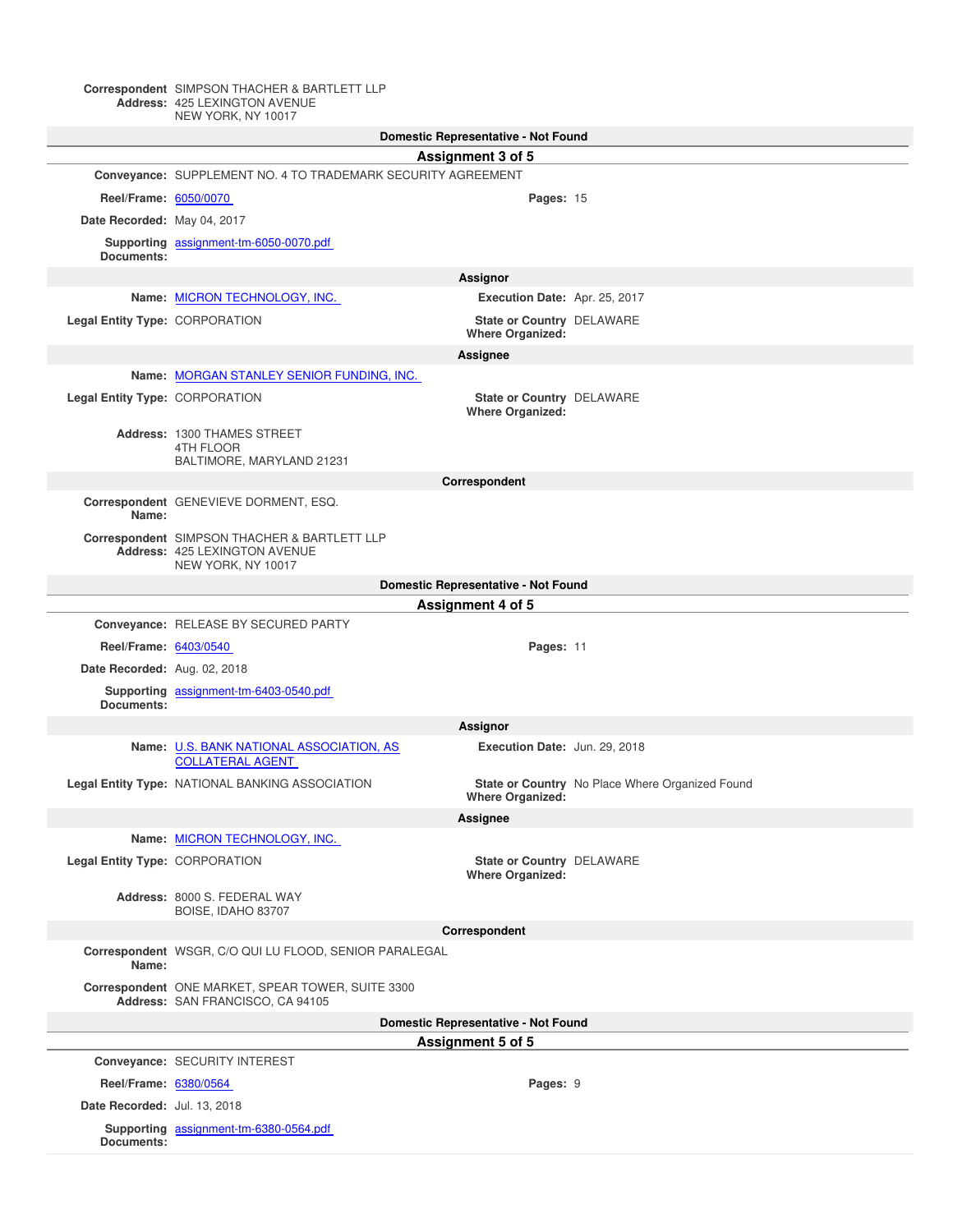|                                |                                                                                                                                                        | Assignor                                             |                                  |                                |                               |
|--------------------------------|--------------------------------------------------------------------------------------------------------------------------------------------------------|------------------------------------------------------|----------------------------------|--------------------------------|-------------------------------|
|                                | Name: MICRON TECHNOLOGY, INC.                                                                                                                          | Execution Date: Jul. 03, 2018                        |                                  |                                |                               |
| Legal Entity Type: CORPORATION |                                                                                                                                                        | State or Country DELAWARE<br><b>Where Organized:</b> |                                  |                                |                               |
|                                | Name: MICRON SEMICONDUCTOR PRODUCTS, INC.                                                                                                              | Execution Date: Jul. 03, 2018                        |                                  |                                |                               |
| Legal Entity Type: CORPORATION |                                                                                                                                                        | State or Country IDAHO<br><b>Where Organized:</b>    |                                  |                                |                               |
|                                |                                                                                                                                                        | Assignee                                             |                                  |                                |                               |
|                                | Name: JPMORGAN CHASE BANK, N.A., AS COLLATERAL AGENT                                                                                                   |                                                      |                                  |                                |                               |
|                                | Legal Entity Type: NATIONAL BANKING ASSOCIATION                                                                                                        | <b>Where Organized:</b>                              | State or Country UNITED STATES   |                                |                               |
|                                | Address: 10 S. DEARBORN<br>7TH FLOOR                                                                                                                   |                                                      |                                  |                                |                               |
|                                | CHICAGO, ILLINOIS 60603                                                                                                                                | Correspondent                                        |                                  |                                |                               |
|                                | Correspondent MARCELA ROBLEDO                                                                                                                          |                                                      |                                  |                                |                               |
| Name:                          | Correspondent 2475 HANOVER STREET                                                                                                                      |                                                      |                                  |                                |                               |
|                                | Address: PALO ALTO, CA 94304                                                                                                                           | Domestic Representative - Not Found                  |                                  |                                |                               |
|                                |                                                                                                                                                        | <b>Proceedings</b>                                   |                                  |                                |                               |
| Summary                        |                                                                                                                                                        |                                                      |                                  |                                |                               |
| Number of 3<br>Proceedings:    |                                                                                                                                                        |                                                      |                                  |                                |                               |
|                                |                                                                                                                                                        | <b>Type of Proceeding: Opposition</b>                |                                  |                                |                               |
| Proceeding 91243920<br>Number: |                                                                                                                                                        |                                                      | Filing Date: Oct 01, 2018        |                                |                               |
|                                | <b>Status: Pending</b>                                                                                                                                 |                                                      | <b>Status Date: Oct 01, 2018</b> |                                |                               |
| Attorney:                      | Interlocutory MARY B MYLES                                                                                                                             |                                                      |                                  |                                |                               |
|                                |                                                                                                                                                        | <b>Defendant</b>                                     |                                  |                                |                               |
|                                | Name: Micronit Microtechnologies B.V.                                                                                                                  |                                                      |                                  |                                |                               |
|                                | Correspondent RAYMOND M. MEHLER<br>Address: COOK ALEX LTD.<br>200 WEST ADAMS STREET SUITE 2850<br>CHICAGO IL, 60606                                    |                                                      |                                  |                                |                               |
| mail:                          | Correspondent e- docket@cookalex.com                                                                                                                   |                                                      |                                  |                                |                               |
| <b>Associated marks</b>        |                                                                                                                                                        |                                                      |                                  |                                |                               |
| <b>Mark</b>                    |                                                                                                                                                        | <b>Application Status</b>                            |                                  | <b>Serial</b><br><b>Number</b> | Registration<br><b>Number</b> |
| <b>MICRONIT</b>                |                                                                                                                                                        | <b>Opposition Pending</b>                            |                                  | 87511216                       |                               |
|                                |                                                                                                                                                        | Plaintiff(s)                                         |                                  |                                |                               |
|                                | Name: Micron Technology, Inc.                                                                                                                          |                                                      |                                  |                                |                               |
|                                | <b>Correspondent</b> Margaret Niver McGann<br>Address: Parsons Behle & Latimer<br>800 West Main Street, Suite 1300<br>Boise ID, 83702<br>UNITED STATES |                                                      |                                  |                                |                               |
| mail:                          | Correspondent e- trademarks@parsonsbehle.com                                                                                                           |                                                      |                                  |                                |                               |
| <b>Associated marks</b>        |                                                                                                                                                        |                                                      |                                  |                                |                               |
| <b>Mark</b>                    |                                                                                                                                                        | <b>Application Status</b>                            |                                  | <b>Serial</b><br><b>Number</b> | Registration<br><b>Number</b> |
| <b>MICRON</b>                  |                                                                                                                                                        | REGISTERED AND RENEWED                               |                                  | 75262307                       | 2142670                       |
| <b>MICRON</b>                  |                                                                                                                                                        | REGISTERED AND RENEWED                               |                                  | 76174498                       | 2732782                       |
| <b>MICRON</b>                  |                                                                                                                                                        | REGISTERED AND RENEWED                               |                                  | 78315610                       | 3174793                       |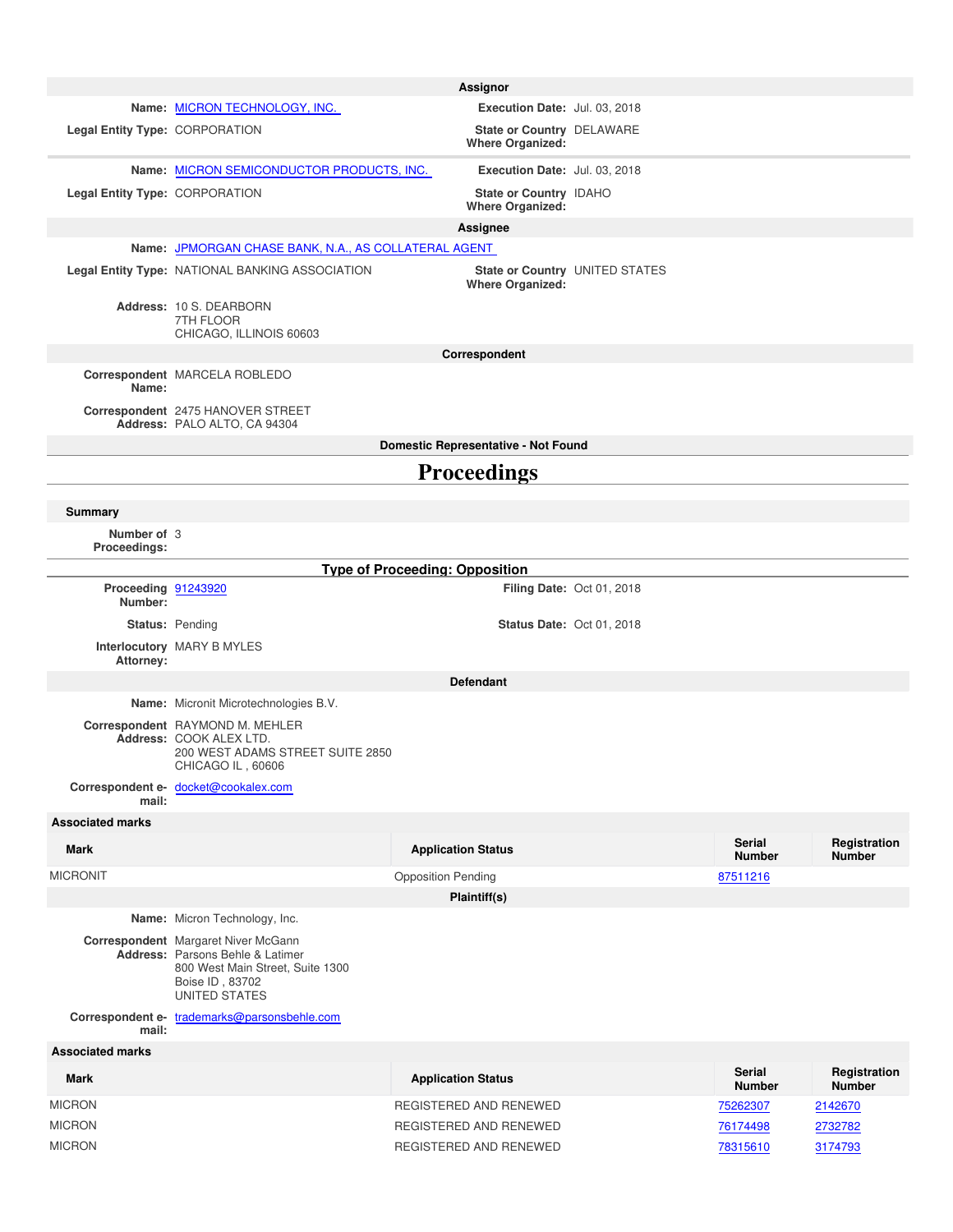| <b>MICRON</b>                  |                                                                                                                                                                               | REGISTERED AND RENEWED                |                                  | 76174435             | 2660429                       |
|--------------------------------|-------------------------------------------------------------------------------------------------------------------------------------------------------------------------------|---------------------------------------|----------------------------------|----------------------|-------------------------------|
|                                |                                                                                                                                                                               | <b>Prosecution History</b>            |                                  |                      |                               |
| <b>Entry Number</b>            | <b>History Text</b>                                                                                                                                                           |                                       |                                  | Date                 | <b>Due Date</b>               |
| $\mathbf{1}$                   | FILED AND FEE                                                                                                                                                                 |                                       |                                  | Oct 01, 2018         |                               |
| 2                              | NOTICE AND TRIAL DATES SENT; ANSWER DUE:                                                                                                                                      |                                       |                                  | Oct 01, 2018         | Nov 10, 2018                  |
| 3                              | PENDING, INSTITUTED                                                                                                                                                           |                                       |                                  | Oct 01, 2018         |                               |
| $\overline{4}$                 | D MOT FOR EXT W/ CONSENT                                                                                                                                                      |                                       |                                  | Nov 06, 2018         |                               |
| 5                              | <b>EXTENSION OF TIME GRANTED</b>                                                                                                                                              |                                       |                                  | Nov 06, 2018         |                               |
|                                |                                                                                                                                                                               | <b>Type of Proceeding: Opposition</b> |                                  |                      |                               |
| Proceeding 91237485<br>Number: |                                                                                                                                                                               |                                       | <b>Filing Date: Oct 27, 2017</b> |                      |                               |
|                                | <b>Status: Terminated</b>                                                                                                                                                     |                                       | <b>Status Date: Oct 10, 2018</b> |                      |                               |
|                                | Interlocutory MIKE WEBSTER                                                                                                                                                    |                                       |                                  |                      |                               |
| Attorney:                      |                                                                                                                                                                               |                                       |                                  |                      |                               |
|                                |                                                                                                                                                                               | <b>Defendant</b>                      |                                  |                      |                               |
|                                | Name: Unimicron Technology Corp.                                                                                                                                              |                                       |                                  |                      |                               |
|                                | Correspondent JILL M PIETRINI<br>Address: SHEPPARD MULLIN RICHTER & HAMPTON LLP<br>1901 AVENUE OF THE STARS, SUITE 1600<br>LOS ANGELES CA, 90067-6017<br><b>UNITED STATES</b> |                                       |                                  |                      |                               |
|                                | Correspondent e- jpietrini@smrh.com, pbost@smrh.com, baigboboh@smrh.com, shwang@smrh.com, rwalsh@smrh.com, mdanner@smrh.com, lma<br>mail: rtin@smrh.com                       |                                       |                                  |                      |                               |
| <b>Associated marks</b>        |                                                                                                                                                                               |                                       |                                  |                      |                               |
| <b>Mark</b>                    |                                                                                                                                                                               |                                       | <b>Application Status</b>        | <b>Serial Number</b> | Registration<br><b>Number</b> |
| <b>UNIMICRON</b>               |                                                                                                                                                                               |                                       | Registered                       | 87313012             | 5604112                       |
|                                |                                                                                                                                                                               | Plaintiff(s)                          |                                  |                      |                               |
|                                | Name: Micron Technology, Inc.                                                                                                                                                 |                                       |                                  |                      |                               |
| Correspondent JOHN C CAIN      | Address: FLECKMAN & MCGLYNN<br>8945 LONG POINT ROAD, SUITE 120<br>HOUSTON TX, 77055<br><b>UNITED STATES</b>                                                                   |                                       |                                  |                      |                               |
|                                | Correspondent e- trademarks@fleckman.com, cain@fleckman.com, zwolfe@fleckman.com                                                                                              |                                       |                                  |                      |                               |
| mail:                          |                                                                                                                                                                               |                                       |                                  |                      |                               |
| <b>Associated marks</b>        |                                                                                                                                                                               |                                       |                                  |                      |                               |
| <b>Mark</b>                    |                                                                                                                                                                               | <b>Application Status</b>             |                                  | Serial<br>Number     | Registration<br><b>Number</b> |
| <b>MICRON</b>                  |                                                                                                                                                                               | REGISTERED AND RENEWED                |                                  | 75262307             | 2142670                       |
| <b>MICRON</b>                  |                                                                                                                                                                               | REGISTERED AND RENEWED                |                                  | 76174498             | 2732782                       |
| <b>MICRON</b>                  |                                                                                                                                                                               | REGISTERED AND RENEWED                |                                  | 78315610             | 3174793                       |
| <b>MICRON</b>                  |                                                                                                                                                                               | REGISTERED AND RENEWED                |                                  | 76174435             | 2660429                       |
|                                |                                                                                                                                                                               | <b>Prosecution History</b>            |                                  |                      |                               |
| <b>Entry Number</b>            | <b>History Text</b>                                                                                                                                                           |                                       |                                  | Date                 | Due Date                      |
|                                | FILED AND FEE                                                                                                                                                                 |                                       |                                  |                      |                               |
| $\overline{1}$                 |                                                                                                                                                                               |                                       |                                  | Oct 27, 2017         |                               |
| 2                              | NOTICE AND TRIAL DATES SENT; ANSWER DUE:                                                                                                                                      |                                       |                                  | Oct 27, 2017         | Dec 06, 2017                  |
| 3                              | PENDING, INSTITUTED                                                                                                                                                           |                                       |                                  | Oct 27, 2017         |                               |
| 4                              | <b>ANSWER</b>                                                                                                                                                                 |                                       |                                  | Dec 06, 2017         |                               |
| 5                              | STIP TO SUSP PEND SETTL NEGOTIATIONS                                                                                                                                          |                                       |                                  | Mar 02, 2018         |                               |
| 6                              | <b>SUSPENDED</b>                                                                                                                                                              |                                       |                                  | Mar 02, 2018         |                               |
| 7                              | STIP FOR EXT                                                                                                                                                                  |                                       |                                  | May 21, 2018         |                               |
| 8                              | EXTENSION OF TIME GRANTED                                                                                                                                                     |                                       |                                  | May 22, 2018         |                               |
| 9                              | STIP FOR EXT                                                                                                                                                                  |                                       |                                  | Aug 03, 2018         |                               |
| 10                             | EXTENSION OF TIME GRANTED                                                                                                                                                     |                                       |                                  | Aug 03, 2018         |                               |
| 11                             | W/DRAW OF OPPOSITION                                                                                                                                                          |                                       |                                  | Sep 27, 2018         |                               |
| 12                             | BD DECISION: OPP DISMISSED W/ PREJ                                                                                                                                            |                                       |                                  | Oct 10, 2018         |                               |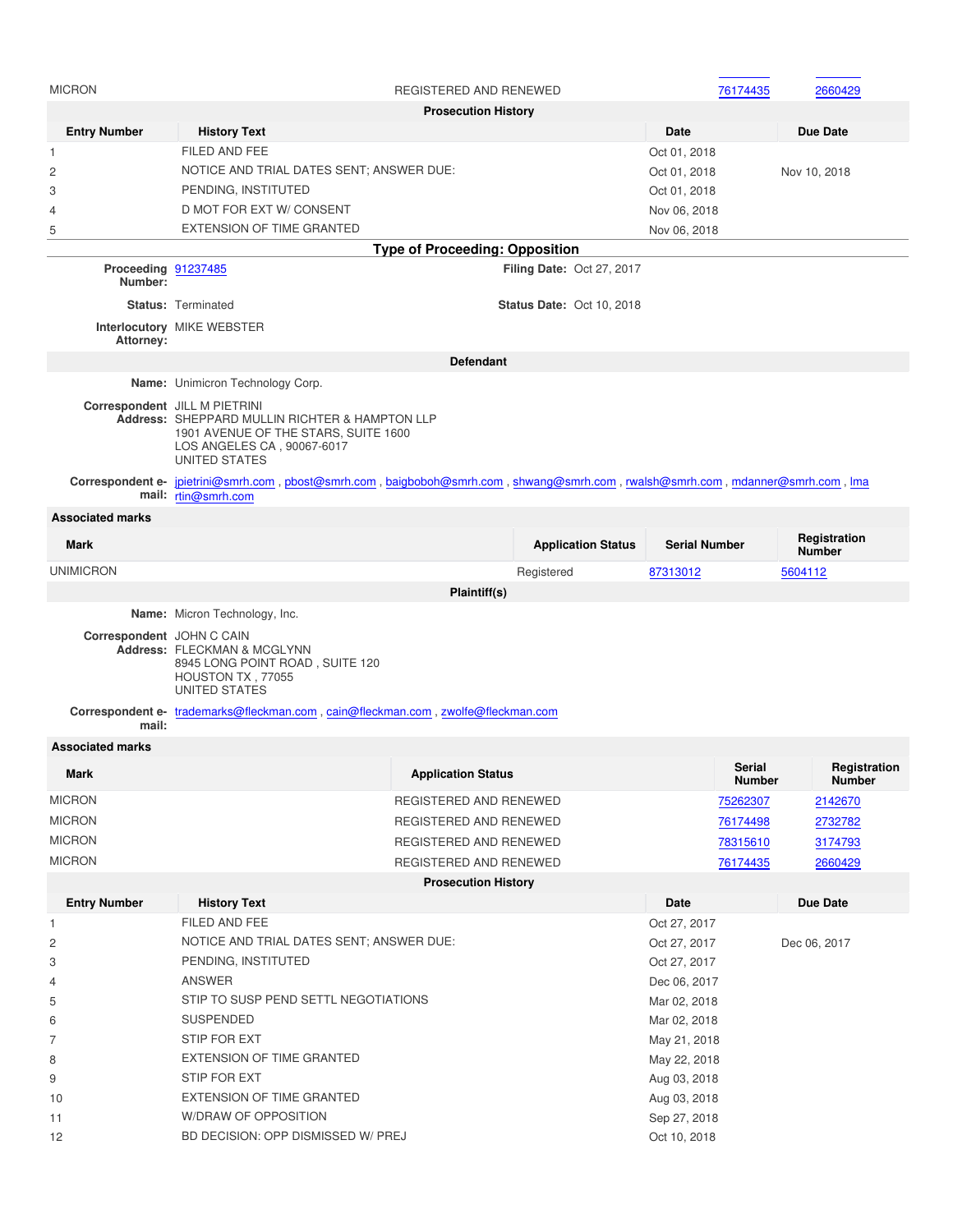| 13                                      | <b>TERMINATED</b>                                                                                                  |                                  | Oct 10, 2018 |                                |                               |
|-----------------------------------------|--------------------------------------------------------------------------------------------------------------------|----------------------------------|--------------|--------------------------------|-------------------------------|
| <b>Type of Proceeding: Cancellation</b> |                                                                                                                    |                                  |              |                                |                               |
| Proceeding 92044312<br>Number:          |                                                                                                                    | <b>Filing Date: Mar 14, 2005</b> |              |                                |                               |
|                                         | <b>Status: Terminated</b>                                                                                          | <b>Status Date: Feb 24, 2006</b> |              |                                |                               |
| Attorney:                               | Interlocutory ELIZABETH A DUNN                                                                                     |                                  |              |                                |                               |
| <b>Defendant</b>                        |                                                                                                                    |                                  |              |                                |                               |
|                                         | Name: Micron Technology, Inc.                                                                                      |                                  |              |                                |                               |
| Correspondent JOHN C. CAIN              | Address: WONG, CABELLO, LUTSCH, RUTHERFORD, ET AL<br>20333 SH 249, SUITE 600<br>HOUSTON TX, 77070<br>UNITED STATES |                                  |              |                                |                               |
| mail:                                   | Correspondent e- jcain@counselip.com, wctrademark@counselip.com                                                    |                                  |              |                                |                               |
| <b>Associated marks</b>                 |                                                                                                                    |                                  |              |                                |                               |
| <b>Mark</b>                             |                                                                                                                    | <b>Application Status</b>        |              | <b>Serial</b><br><b>Number</b> | Registration<br><b>Number</b> |
| Μ                                       |                                                                                                                    | REGISTERED AND RENEWED           |              | 76227617                       | 2524975                       |
| <b>MICRON</b>                           |                                                                                                                    | REGISTERED AND RENEWED           |              | 76174435                       | 2660429                       |
| <b>MICRON</b>                           |                                                                                                                    | Cancelled - Section 8            |              | 76174434                       | 2620024                       |
| Plaintiff(s)                            |                                                                                                                    |                                  |              |                                |                               |
|                                         | Name: Memorex International, Inc.                                                                                  |                                  |              |                                |                               |
| Correspondent Harold Milstein           | Address: Heller Ehrman White & McAuliffe, LLP<br>275 Middlefield Road<br>Menlo Park CA, 94025<br>UNITED STATES     |                                  |              |                                |                               |
|                                         | Correspondent e- hal.milstein@hellerehrman.com                                                                     |                                  |              |                                |                               |
| mail:<br><b>Prosecution History</b>     |                                                                                                                    |                                  |              |                                |                               |
| <b>Entry Number</b>                     | <b>History Text</b>                                                                                                |                                  | <b>Date</b>  |                                | Due Date                      |
| 1                                       | FILED AND FEE                                                                                                      |                                  | Mar 14, 2005 |                                |                               |
| $\overline{c}$                          | NOTICE AND TRIAL DATES SENT; ANSWER DUE:                                                                           |                                  | Mar 14, 2005 |                                | Apr 23, 2005                  |
| 3                                       | PENDING, INSTITUTED                                                                                                |                                  | Mar 14, 2005 |                                |                               |
| 4                                       | <b>DELETE ENTRY</b>                                                                                                |                                  | Mar 18, 2005 |                                |                               |
| 5                                       | <b>DELETE ENTRY</b>                                                                                                |                                  | Mar 18, 2005 |                                |                               |
| 6                                       | D'S MOT FOR EXTEN. OF TIME W/ CONSENT                                                                              |                                  | Apr 19, 2005 |                                |                               |
| 7                                       | MOTION TO EXTEND TIME GRANTED                                                                                      |                                  | Jun 01, 2005 |                                |                               |
| 8                                       | D'S MOT FOR EXTEN. OF TIME W/ CONSENT                                                                              |                                  | Jun 13, 2005 |                                |                               |
| 9                                       | EXTENSION OF TIME GRANTED; ANSWER DUE 8/19/05                                                                      |                                  | Jun 18, 2005 |                                |                               |
| 10                                      | STIPULATION FOR AN EXTENSION OF TIME                                                                               |                                  | Aug 04, 2005 |                                |                               |
| 11                                      | EXTENSION OF TIME GRANTED                                                                                          |                                  | Aug 04, 2005 |                                |                               |
| 12                                      | STIPULATION FOR AN EXTENSION OF TIME                                                                               |                                  | Sep 14, 2005 |                                |                               |
| 13                                      | EXTENSION OF TIME GRANTED                                                                                          |                                  | Sep 14, 2005 |                                |                               |
| 14                                      | STIPULATION FOR AN EXTENSION OF TIME                                                                               |                                  | Sep 14, 2005 |                                |                               |
| 15                                      | EXTENSION OF TIME GRANTED                                                                                          |                                  | Sep 14, 2005 |                                |                               |
| 16                                      | STIPULATION FOR AN EXTENSION OF TIME                                                                               |                                  | Nov 14, 2005 |                                |                               |
| 17                                      | EXTENSION OF TIME GRANTED                                                                                          |                                  | Nov 14, 2005 |                                |                               |
| 18                                      | STIPULATION FOR AN EXTENSION OF TIME                                                                               |                                  | Nov 14, 2005 |                                |                               |
| 19                                      | EXTENSION OF TIME GRANTED                                                                                          |                                  | Nov 14, 2005 |                                |                               |
| 20                                      | STIPULATION FOR AN EXTENSION OF TIME                                                                               |                                  | Jan 10, 2006 |                                |                               |
| 21                                      | EXTENSION OF TIME GRANTED                                                                                          |                                  | Jan 10, 2006 |                                |                               |
| 22                                      | STIPULATION FOR AN EXTENSION OF TIME                                                                               |                                  | Jan 10, 2006 |                                |                               |
| 23                                      | EXTENSION OF TIME GRANTED                                                                                          |                                  | Jan 10, 2006 |                                |                               |
| 24                                      | WITHDRAWAL OF PETITION FOR CANCELLATION<br>BOARD'S DECISION: DISMISSED W/O PREJ                                    |                                  | Feb 24, 2006 |                                |                               |